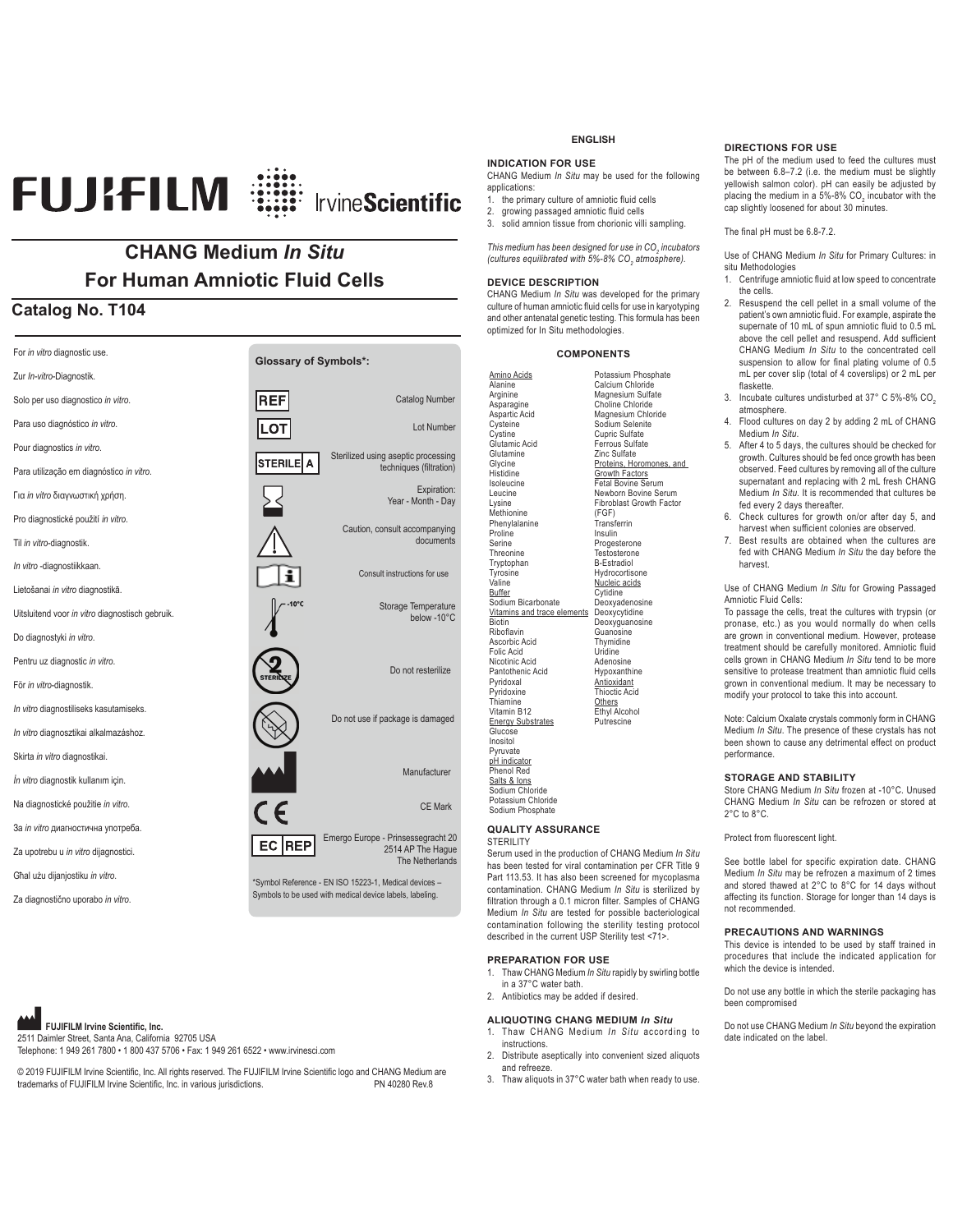DEUTSCH **DEUTSCH**

**ALIQUOTIEREN DES CHANG MEDIUM** *In Situ*  1. Das CHANG Medium *In Situ* gemäß den Anweisungen auftauen.<br>2. Mit aseptischen Techniken in handliche Aliquote 2. Mit aseptischen Techniken in handliche Aliquote verteilen und erneut einfrieren. 3. Die Aliquote, sobald benötigt, in einem 37 °C warmen

ALIQUOTIEREN DES CHANG MEDIUM *In Situ*<br>1. Das CHANG Medium *In Situ* gemäß den Anweisungen

Das CHANG Medium In Situ gemäß den Anweisungen

### INDIKATIONEN **INDIKATIONEN**

## CHANG Medium In Situ kann für die folgenden CHANG Medium *In Situ* kann für die folgenden

- Anwendungen verwendet werden: Anwendungen verwendet werden:
- Primärkultur von Fruchtwasserzellen 1. Primärkultur von Fruchtwasserzellen
- 
- 
- Wachsende passagierte Fruchtwasserzellen 2. Wachsende passagierte Fruchtwasserzellen
- 
- 
- 3. Festes Amniongewebe aus einer Chorionzottenbiopsie Festes Amniongewebe aus einer Chorionzottenbiopsie  $\tilde{\mathfrak{g}}$

Wasserbad auftauen. **GEBRAUCHSANWEISUNG**

Wasserbad auftauen.

 $\sim$ 

Die Aliquote, sobald benötigt, in einem 37 °C warmen

verteilen und erneut einfrieren.

Der pH-Wert des Mediums, das als Nährmedium der Kulturen dient, muss zwischen 6,8 und 7,2 liegen (d. h. das Medium muss leicht gelblich-lachsfarben sein). Der pH-Wert kann leicht angepasst werden, indem das Medium für ungefähr 30 Minuten in einen 5–8%igen CO2-Inkubator mit leicht gelöster Kappe gestellt wird.

GEBRAUCHSANWEISUNG

Der pH-Wert des Mediums, das als Nähmedium der<br>Kulturen dient, muss zwischen 6,8 und 7,2 liegen (d. h. das<br>Medium muss leicht gelblich-lachsfarben sein). Der pH-

Wert kann leicht angepasst werden, indem das Medium

für ungefähr 30 Minuten in einen 5-8%igen CO<sub>2</sub>-Inkubator

mit leicht gelöster Kappe gestellt wird.

- *Inkubatoren entwickelt (Kulturen, die mit 5–8%iger*  Inkubatoren entwickelt (Kulturen, die mit 5-8%iger Dieses Medium wurde für die Verwendung in CO, *Dieses Medium wurde für die Verwendung in CO2*
	- CO<sub>2</sub>-Atmosphäre äquilibriert werden). *CO2-Atmosphäre äquilibriert werden).*
- Das CHANG Medium *In Situ* wurde für die Primärkultur Das CHANG Medium In Situ wurde für die Primärkultur **PRODUKTBESCHREIBUNG PRODUKTBESCHREIBUNG**
- von menschlichen Fruchtwasserzellen zur Verwendung<br>bei der Karyotypisierung und für andere pränatale<br>genetische Tests entwickelt. Diese Zusammensetzung von menschlichen Fruchtwasserzellen zur Verwendung bei der Karyotypisierung und für andere pränatale genetische Tests entwickelt. Diese Zusammensetzung

## Verwendung von CHANG Medium *In Situ* für Primärkulturen: Verwendung von CHANG Medium In Situ für Primärkulturen: wurde für In-situ-Methoden optimiert. wurde für In-situ-Methoden optimiert.

**INHALTSSTOFFE**

NHALTSSTOFFE

Aminosäuren

Salze und Ionen Natriumchlorid Kaliumchlorid Natriumphosphat Kaliumphosphat **Calciumchlorid** Magnesiumsulfat **Cholinchlorid** Magnesiumchlorid Natriumselenit Natriumphosphat<br>Kaliumphosphat<br>Calciumchlorid<br>Chagnesiumsulfat<br>Magnesulindi<br>Matriumselenit<br>Natriumselenit

Salze und lonen<br>Natriumchlorid

aliumchlorid

Asparaginsäure Glutaminsäure

1. Das Fruchtwasser bei geringer Geschwindigkeit Das Fruchtwasser bei geringer Geschwindigkeit In-situ-Methoden In-situ-Methoden

Der endgültige pH-Wert muss zwischen 6,8 und 7,2 liegen.

Der endgültige pH-Wert muss zwischen 6,8 und 7,2 liegen.

- zentrifugieren, um die Zellen zu konzentrieren.
- 2. Das Zellpellet in einer kleinen Menge Fruchtwasser zentrifugieren, um die Zellen zu konzentrieren.<br>Das Zellpellet in einer kleinen Menge Fruchtwasser  $\sim$
- derselben Patientin resuspendieren. Beispielsweise den Überstand von 10 ml des zentrifugierten Fruchtwassers zu 0,5 ml über dem Zellpellet absaugen und resuspendieren. Ausreichend CHANG Medium<br>In Situ in die konzentrierte Zellsuspension geben, *In Situ* in die konzentrierte Zellsuspension geben, um das endgültige Überzugvolumen von 0,5 ml pro derselben Patientin resuspendieren. Beispielsweise<br>den Überstand von 10 ml des zentrifugierten Fruchtwassers zu 0,5 ml über dem Zellpellet absaugen und resuspendieren. Ausreichend CHANG Medium
	- Deckglas (insgesamt 4 Deckgläser) oder 2 ml pro 3. Die Kulturen ungestört bei 37 °C in einer 5–8%igen um das endgültige Überzugvolumen von 0,5 ml pro<br>Deckglas (insgesamt 4 Deckgläser) oder 2 ml pro Fläschchen zu erreichen. Fläschchen zu erreichen.

Alanin<br>Asparagins<br>Asparagin in Balance<br>Asparagina Theoning Construction<br>Glutaminia Sering Proline Theoning Construction<br>Sering Construction Sering Propone<br>Sering Construction Sering Profile<br>Daling Construction Sering Profi

Eisensulfat Zinksulfat Proteine, Hormone und Wachstumsfaktoren Fetales Kälberserum Serum von neugeborenen Rindern Fibroblastenwachstumsfaktor Transferrin Insulin pesteron **Testosteron** Beta-Estradiol Hydrokortison Nukleinsäuren Cytidin Desoxyadenosin Desoxycytidin Desoxyguanosin Desoxygiuanosin<br>Guanosin Thymidin Uridin Adenosin Hypoxanthin Antioxidans Thioctansäure Andere Ethylalkohol Putrescin

**Eisensulfat** 

Proteine, Hormone und

Nachstumsfaktoren

Phenylalanin

- 3. Die Kulturen ungestört bei 37 °C in einer 5–8%igen<br>CO<sub>2</sub>-Atmosphäre inkubieren.<br>4. Die Kulturen an Tag 2 überspülen, indem 2 ml CHANG 4. Die Kulturen an Tag 2 überspülen, indem 2 ml CHANG CO<sub>2</sub>-Atmosphäre inkubieren.
	- 5. Nach 4 bis 5 Tagen sollten die Kulturen auf Wachstum Medium *In Situ z*ugegeben werden.<br>Nach 4 bis 5 Tagen sollten die Kulturen auf Wachstum Medium *In Situ* zugegeben werden.  $\mathfrak{s}$

blastenwachstumsfaktor

Fetales Kälberserum<br>Serum von neugeborenen

- überprüft werden. Die Kulturen sollten genährt werden, sobald ein Wachstum festgestellt wurde.<br>Die Kulturen nähren, indem Kulturüberstand entfernt werden, sobald ein Wachstum festgestellt wurde. Die Kulturen nähren, indem Kulturüberstand entfernt wird und stattdessen 2 ml frisches CHANG Medium<br>In Situ zugegeben werden. Es wird empfohlen, dass *In Situ* zugegeben werden. Es wird empfohlen, dass überprüft werden. Die Kulturen sollten genährt wird und stattdessen 2 ml frisches CHANG Medium Kulturen danach alle 2 Tage genährt werden.
- Kulturen danach alle 2 Tage genährt werden.<br>An/oder nach Tag 5 die Kulturen auf Wachstum 6. An/oder nach Tag 5 die Kulturen auf Wachstum prüfen und entnehmen, wenn ausreichend Kolonien prüfen und entnehmen, wenn ausreichend Kolonien Ġ

Natriumbicarbonat Vitamine und **Spurenelemente** Biotin Riboflavin Ascorbinsäure Folsäure Pyridoxal Pyridoxin Nikotinsäure Pantothensäure

/itamine und<br>Spurenelemente

Testosteron<br>Beta-Estradiol

kleinsäuren soxycytidin

lydrokortison

- 7. Die besten Ergebnisse werden erreicht, wenn die orhanden sind. vorhanden sind.
- Die besten Ergebnisse werden erreicht, wenn die<br>Kulturen am Tag vor der Entnahme mit CHANG Kulturen am Tag vor der Entnahme mit CHANG Medium In Situ genährt werden. Medium *In Situ* genährt werden.

Verwendung von CHANG Medium *In Situ* für wachsende Verwendung von CHANG Medium In Situ für wachsende passagierte Fruchtwasserzellen:<br>Um die Zellen zu passagieren, die Kulturen mit Trypsin passagierte Fruchtwasserzellen:

> Thiamin<br>Vitamin I<br>Energies<br>Glukositol<br>Inositol Vitamin B12 Energiesubstrate <sup>5</sup>yruvat<br>bH-Indikator pH-Indikator Phenolrot

intioxidans<br>Thioctansäure

**QUALITÄTSSICHERUNG**

QUALITÄTSSICHERUNG

STERILITÄT

STERILITAT

Das bei der Produktion des CHANG Medium *In Situ*  verwendete Serum wurde auf virale Kontamination gemäß CFR Titel 9, Teil 113.53, getestet. Es wurde außerdem auf Mykoplasmakontamination überprüft. Das CHANG Medium *In Situ* wurde durch Filtration durch einen 0,1-Mikron-Filter sterilisiert. Es wurden Proben des CHANG Medium *In Situ* auf mögliche bakterielle Kontamination getestet. Dabei wurde das im aktuellen USP-Sterilitätstest <71> beschriebene

Das bei der Produktion des CHANG Medium In Situ verwendete Serum wurde auf virale Kontamination<br>gemäß CFR Titel 9, Teil 113.53, getestet. Es wurde außerdem auf Mykoplasmakontamination überprüft.<br>Das CHANG Medium *In Situ* wurde durch Filtration durch einen 0,1-Mikron-Filter sterilisiert. Es wurden Proben des CHANG Medium *In Situ* auf mögliche<br>bakterielle Kontamination getestet. Dabei wurde das

Um die Zellen zu passagieren, die Kulturen mit Trypsin (oder Pronase usw.) behandeln, so wie es üblich ist, wenn Zellen in einem konventionellen Medium kultiviert werden. Eine Behandlung mit Protease sollte allerdings sorgfältig überwacht werden. In CHANG Medium *In Situ* kultivierte Fruchtwasserzellen neigen dazu, empfindlicher auf eine Protease-Behandlung zu reagieren als in konventionellem Medium kultivierte Fruchtwasserzellen. Das Protokoll muss ggf. geändert werden, um dies zu berücksichtigen. (oder Pronase usw.) behandeln, so wie es üblich ist, wenn<br>Zellen in einem konventionellen Medium kultiviert werden.<br>Eine Behandlung mit Protease sollte allerdings sorgfältig überwacht werden. In CHANG Medium In Situ kultivierte Fruchtwasserzellen neigen dazu, empfindlicher auf eine Protease-Behandlung zu reagieren als in konventionellem Medium kultivierte Fruchtwasserzellen. Das Protokoll muss ggf. geändert werden, um dies zu berücksichtigen.

Hinweis: Häufig bilden sich Calciumoxalatkristalle im CHANG Medium *In Situ*. Es gibt keine Hinweise, dass die Anwesenheit dieser Kristalle die Produktleistung Hinweis: Häufig bilden sich Calciumoxalatkristalle im CHANG Medium In Situ. Es gibt keine Hinweise, dass die Anwesenheit dieser Kristalle die Produktleistung beeinträchtigt. beeinträchtigt.

## LAGERUNG UND STABILITÄT **LAGERUNG UND STABILITÄT**

Das CHANG Medium *In Situ* tiefgekühlt bei -10 °C lagern. Nicht verwendetes CHANG Medium *In Situ* kann erneut Das CHANG Medium In Situtiefgekühlt bei -10 °C lagem. Nicht verwendetes CHANG Medium *In Situ* kann erneut<br>eingefroren oder bei 2 °C bis 8 °C gelagert werden. eingefroren oder bei 2 °C bis 8 °C gelagert werden.

> Sterilitätstestprotokoll befolgt. **VORBEREITUNG**

Sterilitätstestprotokoll befolgt. VORBEREITUNG

im aktuellen USP-Sterilitätstest <71> beschriebene

## Keinem Fluoreszenzlicht aussetzen. Keinem Fluoreszenzlicht aussetzen

1. Das CHANG Medium *In Situ* schnell auftauen, dazu das Fläschchen in einem 37 °C warmen Wasserbad

Das CHANG Medium In Situ schnell auftauen, dazu das Fläschchen in einem 37 °C warmen Wasserbad

schwenken.

 $\sim$ 

schwenken

2. Bei Bedarf können Antibiotika hinzugefügt werden.

Bei Bedarf können Antibiotika hinzugefügt werden.

erneut eingefroren und aufgetaut für 14 Tage bei 2 °C<br>bis 8 °C gelagert werden, ohne dass seine Funktion<br>beeinträchtigt wird. Eine Lagerung für mehr als 14 Tage Das spezifische Verfallsdatum auf dem Etikett der Flasche beachten. CHANG Medium *In Situ* kann höchsten 2-mal erneut eingefroren und aufgetaut für 14 Tage bei 2 °C bis 8 °C gelagert werden, ohne dass seine Funktion beeinträchtigt wird. Eine Lagerung für mehr als 14 Tage Das spezifische Verfallsdatum auf dem Etikett der Flasche<br>beachten. CHANG Medium *In Situ* kann höchsten 2-mal wird nicht empfohlen. wird nicht empfohlen.

Das Produkt ist für den Gebrauch durch Personal VORSICHTSMASSNAHMEN **VORSICHTSMASSNAHMEN UND WARNHINWEISE UND WARNHINWEISE** 

Das Produkt ist für den Gebrauch durch Personal<br>vorgesehen, das in Verfahren geschult ist, die den für das vorgesehen, das in Verfahren geschult ist, die den für das Produkt vorgesehenen Anwendungsbereich umfassen. Produkt vorgesehenen Anwendungsbereich umfassen.

Keine Flaschen verwenden, deren Sterilverpackung Keine Flaschen verwenden, deren Sterilverpackung beschädigt wurde. beschädigt wurde.

CHANG Medium *In Situ* nicht nach dem auf dem Etikett<br>angegebenen Verfallsdatum verwenden. CHANG Medium *In Situ* nicht nach dem auf dem Etikett angegebenen Verfallsdatum verwenden.

### TALIANO **ITALIANO**

### CHANG Medium In Situ può essere utilizzato nelle CHANG Medium *In Situ* può essere utilizzato nelle INDICAZIONI PER L'USO **INDICAZIONI PER L'USO**

- colture primarie di cellule di liquido amniotico; 1. colture primarie di cellule di liquido amniotico; seguenti applicazioni: seguenti applicazioni:
- 2. colture secondarie di cellule di liquido amniotico;
- colture secondarie di cellule di liquido amniotico;<br>tessuto amniotico solido da campionamento di v
	-
- 

incubatore con CO<sub>2</sub> al 5-8% con il tappo leggermente<br>svitato per circa 30 minuti. svitato per circa 30 minuti.

### **COMPONENTI COMPONENTI**

| Indicatore di pH<br>Rosso fenolo | sodio<br>Cloruro di<br>Sali e ioni | potassio<br>sodio<br>Cloruro di<br>ㅎ<br>=osfato | potassio<br>Fosfato di | calcio<br>亏<br>Solfato di<br>Cloruro | magnesio<br>colina<br>Cloruro di | magnesio<br>Cloruro di | Selenito di sodio<br>Soffato di rame | Solfato di ferro | Soffato di zinco | ormoni e fatto<br>di crescita<br>Proteine, |        | Siero bovino fetale<br>Siero bovino neonatale | crescita dei<br>Fattore di | fibroblasti | Transferrina | nsulina | Progesterone<br>Testosterone                      | B-estradiolo | ldrocortisone | Acidi nucleici | Deossiadenosina<br>Citidina     | Deossicitidina   | Deossiguanosina   | Guanosina   | Timidina<br>Uridina    | Adenosina    | Antiossidante<br>poxantina          | <b>Acido tioctico</b> | Alcol etilico<br><b>Altri</b> | Putrescina |
|----------------------------------|------------------------------------|-------------------------------------------------|------------------------|--------------------------------------|----------------------------------|------------------------|--------------------------------------|------------------|------------------|--------------------------------------------|--------|-----------------------------------------------|----------------------------|-------------|--------------|---------|---------------------------------------------------|--------------|---------------|----------------|---------------------------------|------------------|-------------------|-------------|------------------------|--------------|-------------------------------------|-----------------------|-------------------------------|------------|
| Aminoacidi<br>Alanina            | Asparagina<br>Arginina             | Acido aspartico<br>Cisteina                     | Cistina                | Acido glutammico<br>Glutammina       | Glicina                          | Istidina               | <b>Isoleucina</b><br>Leucina         | Lisina           | Metionina        | Fenilalanina<br>Prolina                    | Serina | Treonina                                      | Triptofano                 | Tirosina    | Valina       | Tampone | elementi<br>Bicarbonato di sodio<br>ᄝ<br>Vitamine | in tracce    | Biotina       | Riboflavina    | Acido ascorbico<br>Acido folico | Acido nicotinico | Acido pantotenico | Piridossale | Piridossina<br>Tiamina | Vitamina B12 | energetici<br>Substrati<br>Glucosio | Inositolo             | Piruvato                      |            |

### **GARANZIA DI QUALITÀ GARANZIA DI QUALITÀ**

STERILITÀ<br>Il siero usato per la produzione di CHANG Medium<br>*In* Situè stato testatoperescludere contaminazione virale *In Situ* è stato testato per escludere contaminazione virale seguendo la procedura CFR Titolo 9 Parte 113.53. È stato anche testato per determinare eventuali contaminazioni<br>da micoplasma. CHANG Medium /n Situ è stato<br>sterilizzato per filtrazione mediante filtro da 0,1 micron. anche testato per determinare eventuali contaminazioni da micoplasma. CHANG Medium *In Situ* è stato sterilizzato per filtrazione mediante filtro da 0,1 micron. Campioni di CHANG Medium *In Situ* sono stati testati per escludere eventuale contaminazione batteriologica seguendo il protocollo delle prove di sterilità descritto<br>nel corrente test di sterilità USP <71>. seguendo il protocollo delle prove di sterilità descritto seguendo la procedura CFR Titolo 9 Parte 113.53. È stato Campioni di CHANG Medium In Situ sono stati testati per escludere eventuale contaminazione batteriologica Il siero usato per la produzione di CHANG Medium nel corrente test di sterilità USP <71>.

il protocollo.

il protocollo.

Nota: la formazione di cristalli di ossalato di calcio in CHANG Medium *In Situ* è un fenomeno normale. La presenza di questi cristalli non ha evidenziato effetti

Nota: la formazione di cristalli di ossalato di calcio<br>in CHANG Medium *In Situ* è un fenomeno normale.

La presenza di questi cristalli non ha evidenziato effetti

negativi sulle prestazioni del prodotto. **CONSERVAZIONE E STABILITÀ**  Conservare CHANG Medium *In Situ* congelato a -10°C. Il prodotto non utilizzato può essere ricongelato o conservato

negativi sulle prestazioni del prodotto.

## Scongelare rapidamente CHANG Medium In Situ **PREPARAZIONE PER L'USO**

- - necessario.

1. Scongelare CHANG Medium In Situ seguendo 1. Scongelare CHANG Medium *In Situ* seguendo SUDDIVISIONE DI CHANG MEDIUM In Situ **SUDDIVISIONE DI CHANG MEDIUM** *In Situ* 

- le istruzioni. le istruzioni.
- 2. Distribuire in condizioni asettiche in aliquote
	-
	-

**ISTRUZIONI PER L'USO**

ISTRUZIONI PER L'USO

Il pH del terreno usato per arricchire le colture deve essere compreso tra 6,8 e 7,2 (cioè, il terreno deve essere di colore salmone leggermente tendente al giallo). Il pH può essere facilmente regolato ponendo il terreno in un incubatore con CO2 al 5-8% con il tappo leggermente

Il pH del terreno usato per arricchire le colture deve<br>essere compreso tra6,8 e 7,2 (cioè, il terreno deve essere di colore salmone leggermente tendente al giallo). Il pH<br>può essere facilmente regolato ponendo il terreno in un

- quando si è pronti a usarle. quando si è pronti a usarle. iji
- 3. tessuto amniotico solido da campionamento di villi
- 

## CHANG Medium *In Situ* è stato sviluppato per colture **DESCRIZIONE DEL DISPOSITIVO**  DESCRIZIONE DEL DISPOSITIVO

primarie di cellule di liquido amniotico umano per la determinazione del cariotipo e altri test genetici prenatali. Questa formula è stata ottimizzata per metodologie in situ. Questa formula è stata ottimizzata per metodologie in situ.

| Indicatore di pH<br>Rosso fenolo | eioni<br>Sall | potassio<br>sodio<br>Cloruro di<br>Cloruro di | sodio<br>Fosfato di | potassio<br>calcio<br>Fosfato di<br>Cloruro di | magnesio<br>Solfato di | colina<br>Cloruro di | Cloruro di magnesio<br>Selenito di sodio | Solfato di rame | Solfato di ferro | Soffato di zinco | ormoni e fattori<br>Proteine, | Siero bovino fetale<br>di crescita | Siero bovino neonatale | Fattore di crescita dei | fibroblasti | Transferrina | Insulina       | Progesterone         | Testosterone            | ldrocortisone<br>3-estradiolo | Acidi nucleici | Citidina        | Deossiadenosina | Deossicitidina   | Deossiguanosina   | Guanosina   | Timidina    | Uridina | Adenosina    | Antiossidante<br>poxantina          | Acido tioctico | Altri    | Alcol etilico<br>Putrescina |  |
|----------------------------------|---------------|-----------------------------------------------|---------------------|------------------------------------------------|------------------------|----------------------|------------------------------------------|-----------------|------------------|------------------|-------------------------------|------------------------------------|------------------------|-------------------------|-------------|--------------|----------------|----------------------|-------------------------|-------------------------------|----------------|-----------------|-----------------|------------------|-------------------|-------------|-------------|---------|--------------|-------------------------------------|----------------|----------|-----------------------------|--|
| Aminoacidi<br>Alanina            | Arginina      | Acido aspartico<br>Asparagina                 | Cisteina            | Acido glutammico<br>Cistina                    | Glutammina             | Glicina              | <b>Isoleucina</b><br>Istidina            | eucina          | Lisina.          | Metionina        | Fenilalanina                  | Prolina<br>Serina                  | Treonina               | Triptofano              | Tirosina    | Valina       | <b>Tampone</b> | Bicarbonato di sodio | elementi<br>Vitamine ed | in tracce<br>Biotina          | Riboflavina    | Acido ascorbico | Acido folico    | Acido nicotinico | Acido pantotenico | Piridossale | Piridossina | Tiamina | Vitamina B12 | energetici<br>Substrati<br>Glucosio | Inositolo      | Piruvato |                             |  |

## PREPARAZIONE PER L'USO

a 2-8 °C.

Conservare CHANG Medium /n Situ congelato a -10°C.<br>Il prodotto non utilizzato puòessere ricongelato o conservato

CONSERVAZIONE E STABILITÀ

Proteggere da luce fluorescente.

Proteggere da luce fluorescente.

La data di scadenza specifica è indicata sull'etichetta del flacone. CHANG Medium *In Situ* può essere ricongelato non oltre due volte e conservato scongelato a 2-8 °C per 14 giorni senza comprometterne le prestazioni. Si raccomanda di non conservare per oltre 14 giorni.

La data di scadenza specifica è indicata sull'etichetta del

flacone. CHANG Medium *In Stitu pub essere ricongelato*<br>non oltre due volte e conservato scongelato a 2-8 °C<br>SI et 14 giorni senza comprometerne le prestacin.<br>SI et 14 giorni senza comprometerne le prestacion.

raccomanda di non conservare per oltre 14 giorni.

- congelato agitando il flacone in un bagno d'acqua congelato agitando il flacone in un bagno d'acqua 1. Scongelare rapidamente CHANG Medium *In Situ*
- a 37 °C.<br>2. È possibile aggiungere antibiotici, se lo si ritiene<br>necessario. 2. È possibile aggiungere antibiotici, se lo si ritiene

**PRECAUZIONI E AVVERTENZE**  Questo prodotto è destinato all'uso da parte di personale addestrato nelle procedure che comprendono l'applicazione

PRECAUZIONI E AVVERTENZE

Questo prodotto è destinato all'uso da parte di personale

addestrato nelle procedure che comprendono l'applicazione Non usare flaconi la cui confezione sterile sia stata

prevista del prodotto stesso.

prevista del prodotto stesso

Non usare flaconi la cui confezione sterile sia stata

Non utilizzare CHANG Medium *In Situ* dopo la data

Non utilizzare CHANG Medium In Situ dopo la data

di scadenza indicata sull'etichetta.

di scadenza indicata sull'etichetta.

compromessa.

compromessa.

ပ္ခ

- 
- 2. Distribuire in condizioni asettiche in aliquote
	- di dimensioni appropriate e ricongelare. di dimensioni appropriate e ricongelare.
- 3. Scongelare le aliquote in bagno d'acqua a 37 °C 3. Scongelare le aliquote in bagno d'acqua a 37
	-
	-
	- corionici.

Questo terreno può essere usato in incubatori con CO, *Questo terreno può essere usato in incubatori con CO2 (colture equilibrate con atmosfera al 5-8% di CO2).*  (colture equilibrate con atmosfera al 5-8% di CO<sub>2</sub>). CHANG Medium *In Situ* è stato sviluppato per colture<br>primarie di cellule di liquido amniotico umano per la<br>determinazione del cariotipo e altri test genetici prenatali.

Il pH finale deve essere compreso fra 6,8 e 7,2. Il pH finale deve essere compreso fra 6,8 e 7,2. Uso di CHANG Medium In Situ per colture primarie: Uso di CHANG Medium *In Situ* per colture primarie:

- 1. Centrifugare il liquido amniotico a bassa velocità per 1. Centrifugare il liquido amniotico a bassa velocità per metodologie in situ metodologie in situ
	-
	- concentrare le cellule.
	- 2. Risos pendere il pellet cellulare in una piccola quantità 2. Risospendere il pellet cellulare in una piccola quantità concentrare le cellule
- di liquido amniotico della paziente. Ad esempio, aspirare il surnatante di 10 ml di liquido amniotico aspirare il surnatante di 10 ml di liquido amniotico centrifugato fino a 0,5 ml sopra il pellet cellulare centrifugato fino a 0,5 ml sopra il pellet cellulare e risospendere. Aggiungere alla sospensione di cellule<br>concentrata una quantità di CHANG Medium In Situ e risospendere. Aggiungere alla sospensione di cellule sufficiente a ottenere un volume finale nella piastra sufficiente a ottenere un volume finale nella piastra di 0,5 ml per vetrino coprioggetti (totale di 4 vetrini di 0,5 ml per vetrino coprioggetti (totale di 4 vetrini di liquido amniotico della paziente. Ad esempio, concentrata una quantità di CHANG Medium *In Situ*
	- 3. Incubare le colture indisturbate a 37 °C in atmosfera 3. Incubare le colture indisturbate a 37 °C in atmosfera coprioggetti) o 2 ml per minifiasca. coprioggetti) o 2 ml per minifiasca.
		- al 5-8% di CO $_2$ . al 5-8% di CO<sub>2</sub>
- 4. Al giorno 2 aggiungere alle colture 2 ml di CHANG<br>Medium *In Situ*. 4. Al giorno 2 aggiungere alle colture 2 ml di CHANG Medium *In Situ*.
	- 5. Dopo 4-5 giorni, verificare la crescita delle colture 5. Dopo 4-5 giorni, verificare la crescita delle colture e arricchirle non appena si osserva una crescita. Arricchire le colture rimuovendo tutto il surnatante Arricchire le colture rimuovendo tutto il surnatante e arricchirle non appena si osserva una crescita.
- e sostituendolo con 2 ml di CHANG Medium fresco in situ. Successivamente, si raccomanda di arricchire *in situ.* Successivamente, si raccomanda di arricchire e sostituendolo con 2 ml di CHANG Medium fresco le colture ogni 2 giorni. le colture ogni 2 giorni.
	- Controllare la crescita delle colture a partire dal 6. Controllare la crescita delle colture a partire dal giorno 5 e raccogliere quando si osservano sufficienti giorno 5 e raccogliere quando si osservano sufficienti colonie. Ġ
		- 7. I risultati migliori si ottengono quando le colture sono 7. I risultati migliori si ottengono quando le colture sono arricchite con CHANG Medium *In Situ* il giorno prima arricchite con CHANG Medium In Situ il giorno prima della raccolta. della raccolta.

Uso di CHANG Medium In Situ per colture secondarie Uso di CHANG Medium *In Situ* per colture secondarie di liquido amniotico: di liquido amniotico:

Per eseguire colture cellulari secondarie, trattare con<br>tripsina (o pronase ecc.) come nel caso di cellule in coltura Per eseguire colture cellulari secondarie, trattare con tripsina (o pronase ecc.) come nel caso di cellule in coltura terreno convenzionale. In ogni caso, il trattamento in terreno convenzionale. In ogni caso, il trattamento con proteasi deve essere monitorato accuratamente. Le cellule di liquido amniotico coltivate in CHANG Medium Le cellule di liquido amniotico coltivate in CHANG Medium In Situ sono generalmente più sensibili al trattamento *In Situ* sono generalmente più sensibili al trattamento con proteasi di quelle coltivate in terreno convenzionale. In ragione di ciò, potrebbe essere necessario modificare con proteasi deve essere monitorato accuratamente. con proteasi di quelle coltivate in terreno convenzionale. In ragione di ciò, potrebbe essere necessario modificare ۔<br>≘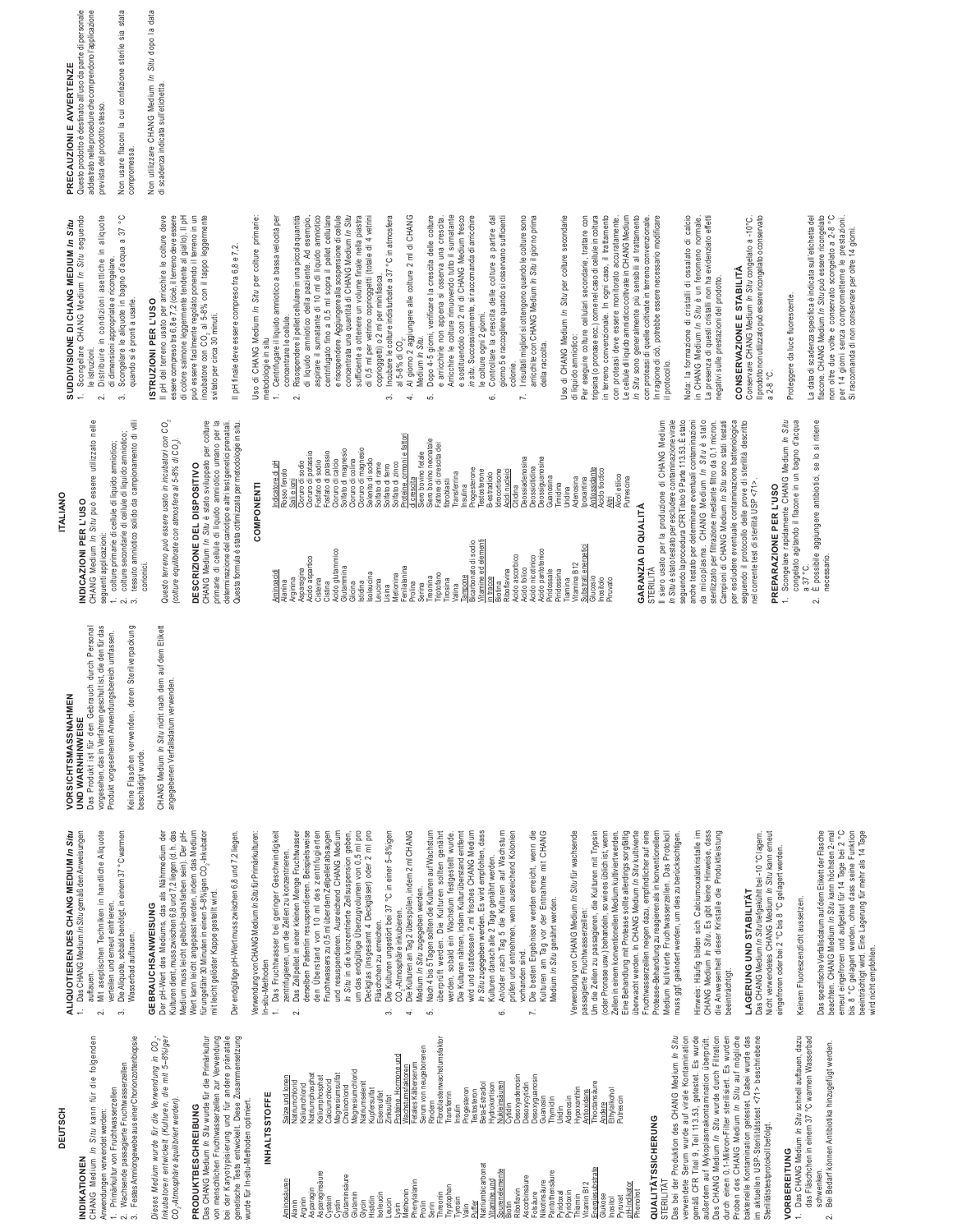### **ESPAÑOL**

## El CHANG Medium In Situ se puede usar para estas INDICACION DE USO **INDICACIÓN DE USO**

El CHANG Medium *In Situ* se puede usar para estas aplicaciones: aplicaciones:

- expansión de células de líquido amniótico 2. expansión de células de líquido amniótico 1. cultivo primario de células de líquido amniótico, cultivo primario de células de líquido amniótico,  $\sim$
- 
- subcultivadas, subcultivadas,
- $\tilde{\mathfrak{g}}$
- tejido amniótico sólido (muestreo de vellosidades 3. tejido amniótico sólido (muestreo de vellosidades coriónicas),

Este medio se ha diseñado para su uso en incubadoras de CO<sub>3</sub> (cultivos equilibrados en una atmósfera con *Este medio se ha diseñado para su uso en incubadoras de CO2 (cultivos equilibrados en una atmósfera con* 

## **DESCRIPCIÓN DEL PRODUCTO**  DESCRIPCIÓN DEL PRODUCTO

*5-8 % de CO2).* 

5-8 % de CO.).

El CHANG Medium *In Situ* se desarrolló para el cultivo<br>primario de células de líquido amniótico humano que<br>se utilizan en el cariotipado y otras pruebas genéticas<br>métodos in situa El CHANG Medium *In Situ* se desarrolló para el cultivo primario de células de líquido amniótico humano que se utilizan en el cariotipado y otras pruebas genéticas prenatales. Esta fórmula se ha optimizado para los

### **COMPONENTES COMPONENTES**

métodos *in situ*.

| Aminoácidos                       | Sales e iones             |
|-----------------------------------|---------------------------|
| Alanina                           | Cloruro sódico            |
| Arginina                          | Cloruro potásico          |
| Asparagina                        | Fosfato sódico            |
| Acido aspártico                   | potásico<br>-osfato       |
| Cisteina                          | Cloruro cálcico           |
| Cistina                           | Sulfato magnésico         |
| Acido glutámico                   | Cloruro de colina         |
| Glutamina                         | Cloruro magnésico         |
| Glicina                           | Selenito sódico           |
| Histidina                         | Sulfato cúprico           |
| Isoleucina                        | Sulfato ferroso           |
| Leucina                           | Sulfato de zinc           |
| Lisina                            | hormonas<br>Proteínas,    |
| Metionina                         | y factores de crecimiento |
| Fenilalanina                      | Suero bovino fetal        |
| Prolina                           | Suero bovino neonatal     |
| Serina                            | Factor de crecimiento     |
| Treonina                          | fibroblástico (FGF)       |
| Triptófano                        | Transferrina              |
| Tirosina                          | Insulina                  |
| Valina                            | Progesterona              |
| Sistemas tampón                   | <b>Testosterona</b>       |
| Bicarbonato sódico                | 3-estradiol               |
| Vitaminas y oligoelementos        | Hidrocortisona            |
| Biotina                           | Acidos nucleicos          |
| Riboflavina                       | Citidina                  |
| Acido ascórbico                   | Desoxiadenosina           |
| Ácido fólico                      | Desoxicitidina            |
| Ácido nicotínico                  | Desoxiguanosina           |
| Ácido pantoténico                 | Guanosina                 |
| Piridoxal                         | Timidina                  |
| Piridoxina                        | Jridina                   |
| Tiamina                           | Adenosina                 |
| Vitamina B12                      | Hipoxantina               |
| Sustratos energéticos             | Antioxidante              |
| Glucosa<br>Inositol               | Acido tióctico<br>Otros   |
| Piruvato                          | Alcohol etilico           |
|                                   | Putrescina                |
| Indicador del pH<br>Rojo de fenol |                           |
|                                   |                           |
| Ĭ                                 |                           |

### **GARANTIA DE CALIDAD GARANTÍA DE CALIDAD**

ESTERILIDAD ESTERILIDAD

se ha cribado la contaminación por micoplasmas.<br>El CHANG Medium /n Situ se esteriiza por fitración<br>a trecká de undiro de 0,1 µm. Se analizan mestras<br>contaminación bacteriana según el protocolo analitico de<br>contaminación ba El suero utilizado en la producción del CHANG Medium El suero utilizado en la producción del CHANG Medium *In Situ s*e ha sometido a análisis de la contaminación viral<br>de acuerdo con el título 9 del CFR, parte 113.53. Asimismo *In Situ* se ha sometido a análisis de la contaminación viral de acuerdo con el título 9 del CFR, parte 113.53. Asimismo se ha cribado la contaminación por micoplasmas. El CHANG Medium *In Situ* se esteriliza por filtración a través de un filtro de 0,1 µm. Se analizan muestras del CHANG Medium *In Situ* para detectar la posible contaminación bacteriana según el protocolo analítico de esterilidad descrito en el vigente ensayo de esterilidad esterilidad descrito en el vigente ensayo de esterilidad

### **PREPARACIÓN PARA EL USO**   $<$ 71> de la USP. <71> de la USP.

### Descongelar rápidamente el CHANG Medium /n Situ<br>mediante balanceo del frasco en un baño de agua mediante balanceo del frasco en un baño de agua 1. Descongelar rápidamente el CHANG Medium *In Situ* PREPARACIÓN PARA EL USO  $\ddot{ }$

- Se pueden añadir antibióticos si se desea a 37 °C.  $\sim$ 
	- 2. Se pueden añadir antibióticos si se desea.

## Este producto lo debe utilizar personal con formación en<br>procedimientos que incluyan el uso previsto del producto. Este producto lo debe utilizar personal con formación en PRECAUCIONES Y ADVERTENCIAS **PRECAUCIONES Y ADVERTENCIAS**  DIVIDIR EN ALÍCUOTAS EL CHANG MEDIUM **DIVIDIR EN ALÍCUOTAS EL CHANG MEDIUM**

*In Situ* 

Descongelar el CHANG Medium In Situ siguiendo las 1. Descongelar el CHANG Medium *In Situ* siguiendo las instrucciones. instrucciones.  $\overline{a}$ 

2. Repartiren alícuotas de tamaño adecuado en condiciones Repartiren alícuotas de tamaño adecuado en condiciones asépticas y volver a congelar. asépticas y volver a congelar.

Descongelar las alícuotas en un baño de agua a 37 °C 3. Descongelar las alícuotas en un baño de agua a 37 °C cuando estén listas para su uso. cuando estén listas para su uso.  $\ddot{\mathrm{c}}$ 

### INSTRUCCIONES DE USO **INSTRUCCIONES DE USO**

situarse entre 5.8 y 7,2 (es decir, el medio debe tener un<br>color salmón amaillento). El pH se puede ajustar con<br>fácilado colocanóo el medio (oon el tapón ligeramente<br>unos 30 minutos. El pH del medio utilizado para alimentar los cultivos debe situarse entre 6,8 y 7,2 (es decir, el medio debe tener un color salmón amarillento). El pH se puede ajustar con facilidad colocando el medio (con el tapón ligeramente aflojado) en una incubadora con 5-8 % de CO<sub>2</sub> durante El pH del medio utilizado para alimentar los cultivos debe unos 30 minutos.

## El pH final debe ser de 6,8-7,2. El pH final debe ser de 6,8-7,2.

Uso del CHANG Medium *In Situ* para cultivos primarios: Uso del CHANG Medium In Situ para cultivos primarios: métodos in situ métodos *in situ*

1. Centrifugar el líquido amniótico a baja velocidad para Centrifugar el líquido amniótico a baja velocidad para L

- Resuspender el sedimento celular en un pequeño 2. Resuspender el sedimento celular en un pequeño concentrar las células. concentrar las células.
- volumen del propio líquido amniótico de la paciente. Por ejemplo, aspirar el sobrenadante de 10 ml de<br>líquido amniótico centrifugado hasta 0,5 ml por Por ejemplo, aspirar el sobrenadante de 10 ml de Iquido amniótico centrifugado hasta 0,5 ml por encima del sedimento celular y resuspender. Añadir<br>suficiente CHANG Medium In Situ a la suspensión encima del sedimento celular y resuspender. Añadir suficiente CHANG Medium *In Situ* a la suspensión celular concentrada para disponer de un volumen final de siembra de 0,5 ml por cubreobjetos (en total, volumen del propio líquido amniótico de la paciente. celular concentrada para disponer de un volumen final de siembra de 0,5 ml por cubreobjetos (en total,
	- 3. Incubar los cultivos sin perturbaciones a 37 °C Incubar los cultivos sin perturbaciones a 37 4 cubreobjetos) o 2 ml por cada frasquito. 4 cubreobjetos) o 2 ml por cada frasquito.
- ပ္ပ Inundar los cultivos el día 2 añadiendo 2 ml del<br>CHANG Medium *In Situ*. 4. Inundar los cultivos el día 2 añadiendo 2 ml del en una atmósfera con 5-8 % de CO<sub>2</sub>. en una atmósfera con 5-8 % de CO,

 $\overline{4}$ 

 $\tilde{\mathcal{E}}$ 

- 5. Al cabo de 4 a 5 días, se revisará el crecimiento de los cultivos. Los cultivos se alimentarán una vez que Al cabo de 4 a 5 días, se revisará el crecimiento de los cultivos. Los cultivos se alimentarán una vez que CHANG Medium *In Situ*. ن<br>ما
- se haya observado su crecimiento. Alimentar los<br>cultivos aspirando todo el sobrenadante del cultivo se haya observado su crecimiento. Alimentar los cultivos aspirando todo el sobrenadante del cultivo y sustituyéndolo por 2 ml del CHANG Medium In Situ y sustituyéndolo por 2 ml del CHANG Medium *In Situ fresco.* Se recomienda alimentar los cultivos cada fresco. Se recomienda alimentar los cultivos cada
	- 6. Comprobar el crecimiento de los cultivos a partir del día 5 y cosecharlos cuando se observen suficientes Comprobar el crecimiento de los cultivos a partir del día 5 y cosecharlos cuando se observen suficientes 2 días a partir de entonces. 2 días a partir de entonces. colonias. c
- Los mejores resultados se obtienen cuando se<br>alimentan los cultivos con el CHANG Medium *In Situ*<br>al día antes de la cosecha 7. Los mejores resultados se obtienen cuando se alimentan los cultivos con el CHANG Medium *In Situ* el día antes de la cosecha. el día antes de la cosecha.  $\overline{1}$

Uso del CHANG Medium *In Situ* para la expansión Uso del CHANG Medium In Situ para la expansión de células de líquido amniótico subcultivadas:

tripsina (o pronasa, etc.) como lo haría si las células<br>crecieran en un medio convencional. De cualquier manera, el tratamiento con proteasa debe vigilarse con<br>cuidado. Las células de líquido amniótico expandidas en<br>el CHANG Medium *In Situ* tienden a ser más sensibles de células de líquido amniótico subcultivadas:<br>Para subcultivar las células, tratar los cultivos con Para subcultivar las células, tratar los cultivos con tripsina (o pronasa, etc.) como lo haría si las células crecieran en un medio convencional. De cualquier manera, el tratamiento con proteasa debe vigilarse con cuidado. Las células de líquido amniótico expandidas en el CHANG Medium *In Situ* tienden a ser más sensibles al tratamiento con proteasa que las células de líquido al tratamiento con proteasa que las células de líquido amniótico cultivadas en un medio convencional. Es posible que deba modificar el protocolo por esta razón. amniótico cultivadas en un medio convencional. Es posible que deba modificar el protocolo por esta razón.

Nota: En el CHANG Medium /n Situ se forman con Nota: En el CHANG Medium *In Situ* se forman con frecuencia cristales de oxalato cálcico. No se ha demostrado que la presencia de estos cristales merme frecuencia cristales de oxalato cálcico. No se ha demostrado que la presencia de estos cristales merme el rendimiento del producto. el rendimiento del producto.

## CONSERVACIÓN Y ESTABILIDAD **CONSERVACIÓN Y ESTABILIDAD**

Conservar el CHANG Medium /n Situ congelado a -10 °C.<br>El CHANG Medium /n Situ no utilizado se puede volver Conservar el CHANG Medium *In Situ* congelado a -10 °C. El CHANG Medium *In Situ* no utilizado se puede volver a congelar o almacenarse entre 2 °C y 8 °C. a congelar o almacenarse entre 2 °C y 8 °C.

### Proteger de la luz fluorescente. Proteger de la luz fluorescente

Consultar la fecha de caducidad concreta en la etiqueta<br>del frasco. El CHANG Medium /n Situ se puede volver Consultar la fecha de caducidad concreta en la etiqueta del frasco. El CHANG Medium *In Situ* se puede volver a congelar 2 veces como máximo y conservar<br>descongelado a una temperatura de 2-8 °C durante a congelar 2 veces como máximo y conservar descongelado a una temperatura de 2-8 °C durante 14 días sin que se afecte su función. No se recomienda 14 días sin que se afecte su función. No se recomienda su almacenamiento durante más de 14 días. su almacenamiento durante más de 14 días.

## FRANÇAIS **FRANÇAIS**

### CHANG Medium In Situ peut être utilisé pour les CHANG Medium *In Situ* peut être utilisé pour les INDICATION D'UTLISATION **INDICATION D'UTILISATION**

procedimientos que incluyan el uso previsto del producto. No usar frascos en los que el envase estéril esté dañado. No utilizar los componentes del CHANG Medium *In Situ* más allá de la fecha de caducidad indicada en la etiqueta.

applications suivantes: applications suivantes :

1. La culture primaire des cellules du liquide armibique ;<br>2. Le repiquage des cellules du liquide armibique ;<br>3. Le repiquage des cellules du liquide armibique ;<br>choriales de la membrane armibique. 1. La culture primaire des cellules du liquide amniotique ; 2. Le repiquage des cellules du liquide amniotique ;

No utilizar los componentes del CHANG Medium In Situ No usar frascos en los que el envase estéril esté dañado. más allá de la fecha de caducidad indicada en la etiqueta.

- 3. La culture des tissus des prélèvements de villosités
- Ce milieu a été conçu pour être utilisé dans les étuves *Ce milieu a été conçu pour être utilisé dans les étuves*  choriales de la membrane amniotique.

(cultures équilibrées dans une atmosphère *à CO2 (cultures équilibrées dans une atmosphère contenant 5 à 8 % de CO2).*  contenant 5 à 8 % de CO<sub>2</sub>. à CO<sub>2</sub>

## **DESCRIPTION DU DISPOSITIF**  DESCRIPTION DU DISPOSITIF

CHANG Medium *In Situ* a été conçu pour la culture<br>primaire des cellules de liquide amniotique humain<br>lors du caryotypage et des autres tests de diagnostic génétique prénatal. Cette formule a été optimisée pour CHANG Medium *In Situ* a été conçu pour la culture primaire des cellules de liquide amniotique humain lors du caryotypage et des autres tests de diagnostic génétique prénatal. Cette formule a été optimisée pour les méthodes in situ. les méthodes *in situ*.

### **COMPOSANTS COMPOSANTS**

| Facteur de croissance des<br>Phosphate de potassium<br>Sérum de veau naissant<br>Chlorure de magnésium<br>τó<br>Chlorure de potassium<br>facteurs de croissance<br>Sulfate de magnésium<br>Phosphate de sodium<br>hormones<br>Sérum de veau fœtal<br>Chlorure de calcium<br>Chlorure de sodium<br>Chlorure de choline<br>Sélénite de sodium<br>Acides nucléiques<br>Désoxyadénosine<br>Désoxyguanosine<br>Sulfate de cuivre<br><b>Désoxycytidine</b><br>Sulfate de zinc<br>Hydrocortisone<br>Sulfate de fer<br>3êta-estradiol<br>Hypoxanthine<br>Progestérone<br>Testostérone<br>Transferrine<br>Sels et ions<br>Antioxydant<br>fibroblastes<br>Guanosine<br>Protéines.<br>Adénosine<br>Thymidine<br>Cytidine<br>Insuline<br>Uridine | Acide thioctique<br>Alcool ethylique<br>Putrescine<br>Autres                |
|--------------------------------------------------------------------------------------------------------------------------------------------------------------------------------------------------------------------------------------------------------------------------------------------------------------------------------------------------------------------------------------------------------------------------------------------------------------------------------------------------------------------------------------------------------------------------------------------------------------------------------------------------------------------------------------------------------------------------------------|-----------------------------------------------------------------------------|
| Vitamines et oligo-éléments<br>énergétiques<br>Bicarbonate de sodium<br>Acide pantothénique<br>Acide ascorbique<br>Acide glutamique<br>Acide nicotinique<br>Acide aspartique<br>Acides aminés<br><b>Phénylalanine</b><br>Vitamine B12<br>Acide folique<br>Tryptophane<br>Asparagine<br>Riboflavine<br>Viéthionine<br>Pyridoxine<br>Glutamine<br>soleucine<br>Thréonine<br><b>Substrats</b><br>Pyridoxal<br>Thiamine<br>Cystéine<br>Histidine<br>Tyrosine<br>Arginine<br>Tampon<br>eucine<br>Glycine<br>Cystine<br>Alanine<br>Proline<br>Biotine<br>-ysine<br>Sérine<br>Valine                                                                                                                                                        | Rouge de phénol<br>ndicateur de pH<br><b>Pyruvate</b><br>Glucose<br>nositol |

### ASSURANCE QUALITÉ **ASSURANCE QUALITÉ** STÉRILITÉ

Le sérum utilisé dans la fabrication de CHANG Medium<br>*In Situ* a été testé pour les contaminations virales selon<br>le code des réglementations fédérales CFR Title 9 *In Situ* a été testé pour les contaminations virales selon le code des réglementations fédérales CFR Title 9 Part 113.53. Il a été aussi testé pour les contaminations par mycoplasme. CHANG Medium In Situ est stérilisé<br>par mycoplasme. CHANG Medium In Situ est stérilisé<br>par filtration avec un filtre de 0,1 µm. Des échantillons de par mycoplasme. CHANG Medium *In Situ* est stérilisé par filtration avec un filtre de 0,1 µm. Des échantillons de CHANG Medium *In Situ* sont testés pour une éventuelle contamination bactérienne selon le protocole de test<br>de stérilité décrit dans le test de stérilité courant de<br>la pharmacopée américaine (USP) <71>. contamination bactérienne selon le protocole de test de stérilité décrit dans le test de stérilité courant de Part 113.53. Il a été aussi testé pour les contaminations CHANG Medium In Situ sont testés pour une éventuelle Le sérum utilisé dans la fabrication de CHANG Medium la pharmacopée américaine (USP) <71>.

### **PRÉPARATION**  PRÉPARATION

Décongeler rapidement CHANG Medium *In Situ*<br>en agitant le flacon dans un bain-marie à 37 °C. 1. Décongeler rapidement CHANG Medium *In Situ*

 $\div$ 

2. Des antibiotiques peuvent également être ajoutés, Des antibiotiques peuvent également être ajoutés, en agitant le flacon dans un bain-marie à 37 °C.  $\sim$ 

le cas échéant.

le cas échéant.

PRÉPARATION D'ALIQUOTES DE CHANG **PRÉPARATION D'ALIQUOTES DE CHANG** 

MEDIUM In Situ<br>1. Décongeler CHANG Medium In Situ conformément **MEDIUM** *In Situ* 

1. Décongeler CHANG Medium *In Situ* conformément

Répartir stérilement en plusieurs aliquotes de taille 2. Répartir stérilement en plusieurs aliquotes de taille aux instructions. aux instructions.  $\sim$ 

appropriée et recongeler. appropriée et recongeler.

Décongeler les aliquotes dans un bain-marie à 37 °C 3. Décongeler les aliquotes dans un bain-marie à 37 °C lorsqu'elles sont prêtes à être utilisées. lorsqu'elles sont prêtes à être utilisées.  $\vec{z}$ 

## MODE D'EMPLOI

Le pH du milieu utilisé pour alimenter les cultures doit se Le pH du milieu utilisé pour alimenter les cultures doit se situer entre 6,8 et 7,2 (c.-à-d. le milieu doit être de couleur situer entre 6,8 et 7,2 (c.-à-d. le milieu doit être de couleur légèrement jaunâtre-saumon). Le pH peut facilement<br>être ajusté en plaçant le tube du milieu dans une étuve légèrement jaunâtre-saumon). Le pH peut facilement être ajusté en plaçant le tube du milieu dans une étuve à CO<sub>2</sub> (5 à 8 %), le bouchon légèrement dévissé pendant<br>environ 30 minutes . à CO2 (5 à 8 %), le bouchon légèrement dévissé pendant **MODE D'EMPLOI** environ 30 minutes.

## Le pH final doit se situer entre 6,8 et 7,2. Le pH final doit se situer entre 6,8 et 7,2.

Utilisation de CHANG Medium In Situ pour les cultures Utilisation de CHANG Medium *In Situ* pour les cultures

- primaires : méthodes in situ primaires : méthodes *in situ*
- 1. Centrifuger le liquide amniotique à faible vitesse pour 1. Centrifuger le liquide amniotique à faible vitesse pour concentrer les cellules.
- 2. Remettre le culot cellulaire en suspension dans un 2. Remettre le culot cellulaire en suspension dans un concentrer les cellules.
- petit volume du liquide amniotique de la patiente. Par exemple, aspirer le surnageant obtenu en Par exemple, aspirer le surnageant obtenu en centrifugeant 10 ml de liquide amniotique et remettre centrifugeant 10 ml de liquide amniotique et remettre le culot en suspension dans 0,5 ml de ce liquide.<br>Ajouter suffisamment de CHANG Medium In Situ à la le culot en suspension dans 0,5 ml de ce liquide. Ajouter suffisamment de CHANG Medium *In Situ* à la petit volume du liquide amniotique de la patiente.

- suspension concentrée des cellules pour obtenir un suspension concentrée des cellules pour obtenir un volume final nécessaire pour 4 lamelles (0,5 ml par<br>lamelle) ou 2 ml par petit flacon de culture. volume final nécessaire pour 4 lamelles (0,5 ml par 3. Incuber les cultures sans agitation à 37 °C en 3. Incuber les cultures sans agitation à 37 °C en lamelle) ou 2 ml par petit flacon de culture.
- 4. Inonder les cultures le deuxième jour en ajoutant 2 ml 4. Inonder les cultures le deuxième jour en ajoutant 2 ml atmosphère de CO<sub>2</sub> (5 à 8 %). atmosphère de CO<sub>2</sub> (5 à 8 %).
- de CHANG Medium *In Situ.*<br>5. Au bout de 4 à 5 jours, vérifier la croissance des 5. Au bout de 4 à 5 jours, vérifier la croissance des de CHANG Medium *In Situ*.
	- cultures. Dès qu'une croissance est observée, cultures. Dès qu'une croissance est observée, alimenter les cultures en retirant le surnageant et en le<br>remplaçant par 2 ml de CHANG Medium *In Situ* frais. alimenter les cultures en retirant le surnageant et en le Il est recommandé d'alimenter les cultures tous les Il est recommandé d'alimenter les cultures tous les remplaçant par 2 ml de CHANG Medium *In Situ* frais*.*
		- 6. Vérifier la croissance des cultures à partir du 6. Vérifier la croissance des cultures à partir du 2 jours par la suite. 2 jours par la suite.
			- romane por successions of the procedure of the collecte lorsque les<br>cultures ont des colonies de taille suffisante. cinquième jour et procéder à la collecte lorsque les 7. Les meilleurs résultats sont obtenus lorsque les 7. Les meilleurs résultats sont obtenus lorsque les cultures ont des colonies de taille suffisante.
- cultures sont alimentées avec CHANG Medium cultures sont alimentées avec CHANG Medium In Situ la veille de la collecte. *In Situ* la veille de la collecte.

Utilisation de CHANG Medium In Situ pour le repiquage Utilisation de CHANG Medium *In Situ* pour le repiquage des cellules du liquide amniotique : des cellules du liquide amniotique :

Pour repiquer les cellules, traiter les cultures avec Pour repiquer les cellules, traiter les cultures avec de la trypsine (ou de la pronase, etc.) comme vous le de la trypsine (ou de la pronase, etc.) comme vous le faites normalement lorsque les cellules sont cultivées faites normalement lorsque les cellules sont cultivées dans un milieu conventionnel. Le traitement avec des dans un milieu conventionnel. Le traitement avec des protéases doit cependant être surveillé avec prudence. protéases doit cependant être surveillé avec prudence. Les cellules du liquide amniotique cultivées dans du<br>CHANG Medium *In Situ*onttendance à être plus sensibles Les cellules du liquide amniotique cultivées dans du CHANG Medium *In Situ* ont tendance à être plus sensibles au traitement protéasique que celles cultivées dans un<br>milieu traditionnel. Il peut être nécessaire de modifier le au traitement protéasique que celles cultivées dans un milieu traditionnel. Il peut être nécessaire de modifier le protocole en conséquence. protocole en conséquence.

Remarque : Des cristaux d'oxalate de calcium se forment Remarque : Des cristaux d'oxalate de calcium se forment en général dans CHANG Medium In Situ. Rien n'indique en général dans CHANG Medium *In Situ*. Rien n'indique que la présence de ces cristaux ne compromette les que la présence de ces cristaux ne compromette les performances du produit. performances du produit.

## CONSERVATION ET STABILITÉ **CONSERVATION ET STABILITÉ**

Conserver CHANG Medium /n Situ congelé à -10 °C. Les<br>portions non utilisées de CHANG Medium /n Situ peuvent<br>être recongelées ou conservées entre 2 et 8 °C. Conserver CHANG Medium *In Situ* congelé à -10 °C. Les portions non utilisées de CHANG Medium *In Situ* peuvent être recongelées ou conservées entre 2 et 8 °C.

## Protéger de la lumière fluorescente. Protéger de la lumière fluorescente.

Consulter la date de péremption précise sur l'étiquette<br>du flacon. CHANG Medium *In Situ* peut être recongelé Consulter la date de péremption précise sur l'étiquette du flacon. CHANG Medium *In Situ* peut être recongelé deux fois maximum et conservé congelé entre 2 et 8°C deux fois maximum et conservé congelé entre 2 et 8 °C pendant 14 jours sans que ses fonctions n'en soient pendant 14 jours sans que ses fonctions n'en soient compromises. La conservation au-delà de 14 jours n'est compromises. La conservation au-delà de 14 jours n'est pas recommandée. pas recommandée.

Ce dispositif est destiné à une utilisation par un personnel<br>formé aux techniques comprenant l'application indiquée Ce dispositif est destiné à une utilisation par un personnel formé aux techniques comprenant l'application indiquée **PRÉCAUTIONS ET MISES EN GARDE**  PRÉCAUTIONS ET MISES EN GARDE pour laquelle le dispositif est prévu. pour laquelle le dispositif est prévu. Ne pas utiliser de flacon dont la stérilité de l'emballage Ne pas utiliser de flacon dont la stérilité de l'emballage a été compromise. a été compromise.

Ne pas utiliser CHANG Medium *In Situ* au-delà de la date de péremption indiquée sur l'étiquette.

Ne pas utiliser CHANG Medium *In Situ* au-delà de la date<br>de péremption indiquée sur l'étiquette.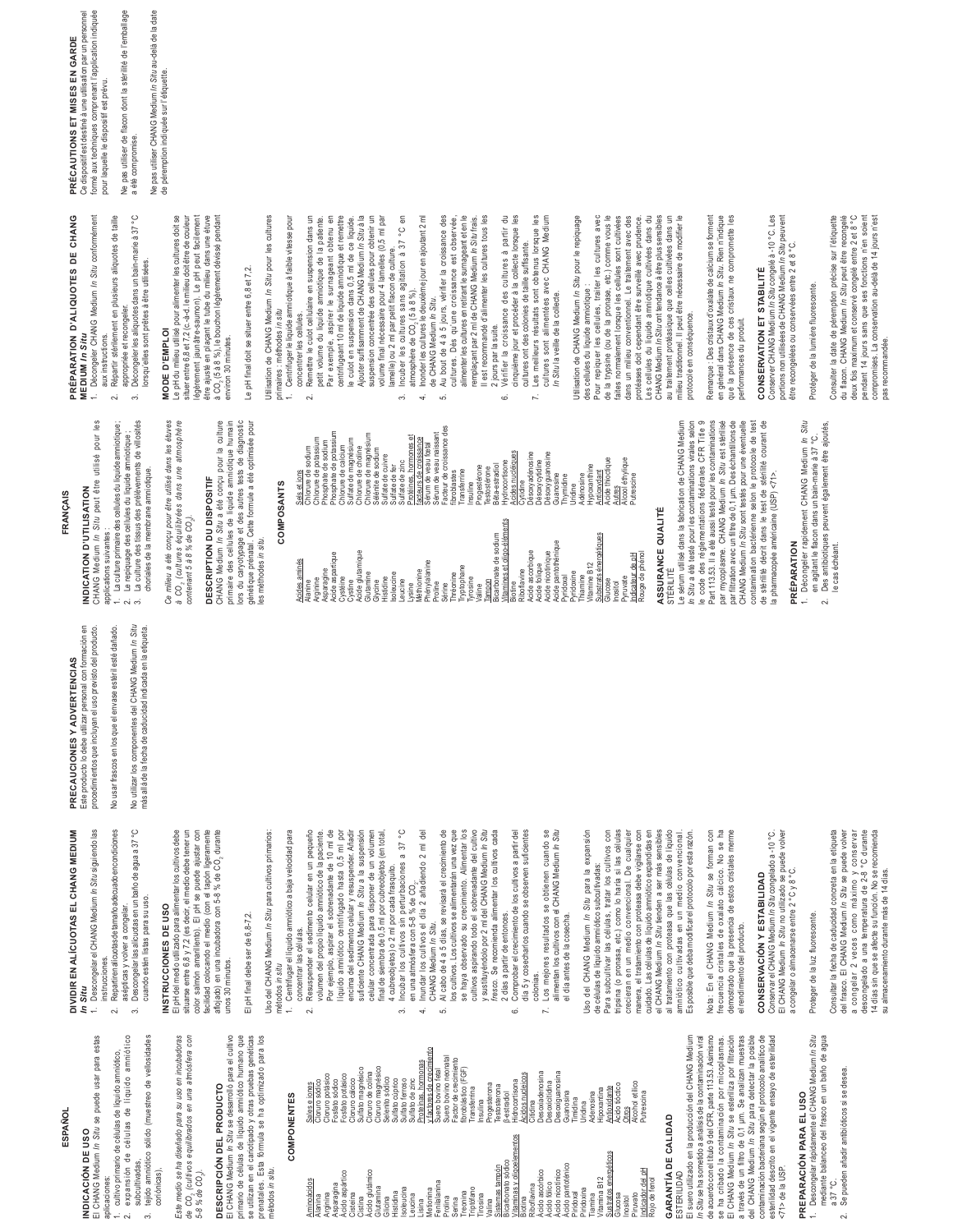#### **PORTUGUÊS**

#### **INDICAÇÃO DE UTILIZAÇÃO**

O CHANG Medium *In Situ* pode ser utilizado nas seguintes aplicações:

- 1. cultura primária de células do líquido amniótico;
- 2. células do líquido amniótico obtidas por passagem em crescimento;
- 3. tecido sólido do âmnio obtido por colheita de amostras das vilosidades coriónicas.

*Este meio foi concebido para utilização em incubadoras de CO2 (culturas equilibradas com atmosfera de 5%–8% de CO2 ).* 

#### **DESCRIÇÃO DO DISPOSITIVO**

O CHANG Medium *In Situ* foi desenvolvido para a cultura primária de células do líquido amniótico humano para utilização na cariotipagem e noutros testes genéticos pré-natais. Esta fórmula foi otimizada para metodologias *in situ*.

#### **COMPONENTES**

Aminoácidos Alanina Arginina Asparagina Ácido aspártico Cisteína Cistina Ácido glutâmico Glutamina Glicina Histidina Isoleucina Leucina Lisina Metionina Fenilalanina Prolina Serina **Treonina** Triptofano Tirosina Valina Tampão Bicarbonato de sódio Vitaminas e oligoelementos **Biotina** Riboflavina Ácido ascórbico Ácido fólico Ácido nicotínico Ácido pantoténico Piridoxal Piridoxina Tiamina Vitamina B12 Substratos energéticos Glucose Inositol Piruvato Indicador de pH Vermelho de fenol Sais e iões Cloreto de sódio Cloreto de potássio Fosfato de sódio Fosfato de potássio Cloreto de cálcio Sulfato de magnésio Cloreto de colina Cloreto de magnésio Selenito de sódio Sulfato cúprico Sulfato ferroso Sulfato de zinco Proteínas, hormonas e fatores de crescimento Soro bovino fetal Soro bovino neonatal Fator de crescimento dos fibroblastos (FGF) Transferrina Insulina Progesterona **Testosterona** B-estradiol Hidrocortisona Ácidos nucleicos Citidina Desoxiadenosina Desoxicitidina Desoxiguanosina Guanosina Timidina Uridina Adenosina Hipoxantina **Antioxidante** Ácido tióctico **Outros** Álcool etílico Putrescina

#### **GARANTIA DE QUALIDADE**

ESTERILIDADE

O soro utilizado na produção do CHANG Medium *In Situ*  foi testado em relação a contaminação viral de acordo com a norma CFR Título 9 Parte 113.53. Foi igualmente submetido a rastreio de contaminação por micoplasmas. O CHANG Medium *In Situ* foi esterilizado por filtração através de um filtro de 0,1 μm. Foram testadas amostras de CHANG Medium *In Situ* em relação a possível contaminação bacteriológica, seguindo o protocolo de testes de esterilidade do capítulo 71 da versão atual da USP (Farmacopeia dos EUA).

#### **PREPARAÇÃO PARA UTILIZAÇÃO**

- 1. Descongele o CHANG Medium *In Situ* rapidamente, girando o frasco em banho-maria a 37 °C.
- 2. Se pretender, pode adicionar antibióticos.

#### **DIVIDIR EM ALÍQUOTAS O CHANG MEDIUM**  *In Situ*

- 1. Descongele o CHANG Medium *In Situ* de acordo com as instruções.
- 2. Distribua asseticamente em alíquotas de tamanho conveniente e volte a congelar.
- 3. Descongele as alíquotas em banho-maria a 37 °C quando estiver pronto para utilizar.

#### **INSTRUÇÕES DE UTILIZAÇÃO**

O pH do meio utilizado para alimentação das culturas tem de se situar entre 6,8 e 7,2 (ou seja, o meio tem de ter uma cor salmão ligeiramente amarelada). O ajuste do pH pode ser facilmente efetuado, colocando o meio numa incubadora com 5%–8% de CO $_{\textrm{\tiny{2}}}$ com a tampa ligeiramente desapertada durante cerca de 30 minutos.

O pH final tem de se situar entre 6,8 e 7,2.

Utilização do CHANG Medium *In Situ* para culturas primárias: metodologias *in situ*

- 1. Centrifugue o líquido amniótico a baixa velocidade para concentrar as células.
- 2. Ressuspenda o *pellet* de células num pequeno volume de líquido amniótico da própria doente. Por exemplo, aspire o sobrenadante de 10 ml de líquido amniótico centrifugado até 0,5 ml acima do *pellet* de células e ressuspenda. Adicione CHANG Medium *In Situ* suficiente à suspensão de células concentrada para permitir o volume final em placa equivalente a 0,5 ml por lamela (total de 4 lamelas) ou a 2 ml por frasco de cultura.
- 3. Incube as culturas sem interferência a 37 °C numa atmosfera de 5%–8% de CO<sub>2</sub>.
- 4. Inunde as culturas no 2.° dia, adicionando 2 ml de CHANG Medium *In Situ*.
- 5. O crescimento das culturas deve ser verificado após 4 a 5 dias. Logo que se observe crescimento, as culturas devem ser alimentadas. Alimente as culturas, removendo todo o sobrenadante da cultura e substituindo-o por 2 ml de CHANG Medium *In Situ* fresco. Recomenda-se que as culturas sejam alimentadas a cada 2 dias daí em diante.
- 6. Verifique o crescimento das culturas no 5.° dia ou após esse dia e proceda à colheita quando se observarem colónias suficientes.
- 7. Os melhores resultados obtêm-se quando as culturas são alimentadas com CHANG Medium *In Situ* no dia anterior à colheita.

Utilização do CHANG Medium *In Situ* para células do líquido amniótico obtidas por passagem em crescimento: Para proceder à passagem das células, trate as culturas com tripsina (ou pronase, etc.) como faria normalmente quando as células crescem num meio convencional. Contudo, o tratamento com protease deve ser cuidadosamente monitorizado. As células do líquido amniótico que crescem em CHANG Medium *In Situ* tendem a ser mais sensíveis ao tratamento com protease do que as células do líquido amniótico que crescem num meio convencional. Pode ser necessário modificar o seu protocolo de modo a ter este facto em consideração.

Nota: A formação de cristais de oxalato de cálcio é frequente no CHANG Medium *In Situ*. A presença destes cristais não demonstrou causar qualquer efeito prejudicial no desempenho do produto.

#### **CONSERVAÇÃO E ESTABILIDADE**

Conserve o CHANG Medium *In Situ* congelado a -10 °C. Pode voltar a congelar o CHANG Medium *In Situ* não usado ou conservá-lo entre 2 °C e 8 °C.

Proteger da luz fluorescente.

Consulte o prazo de validade específico no rótulo do frasco. O CHANG Medium *In Situ* pode ser recongelado 2 vezes no máximo e conservado descongelado entre 2 °C e 8 °C durante 14 dias sem que isso afete o seu desempenho. Não se recomenda um período de conservação superior a 14 dias.

#### **PRECAUÇÕES E ADVERTÊNCIAS**

Este dispositivo destina-se a ser utilizado por pessoal com formação em técnicas que incluem a aplicação indicada à qual se destina o dispositivo.

Não utilize um frasco cuja embalagem estéril tenha sido comprometida.

Não utilize o CHANG Medium *In Situ* para além do prazo de validade indicado no rótulo.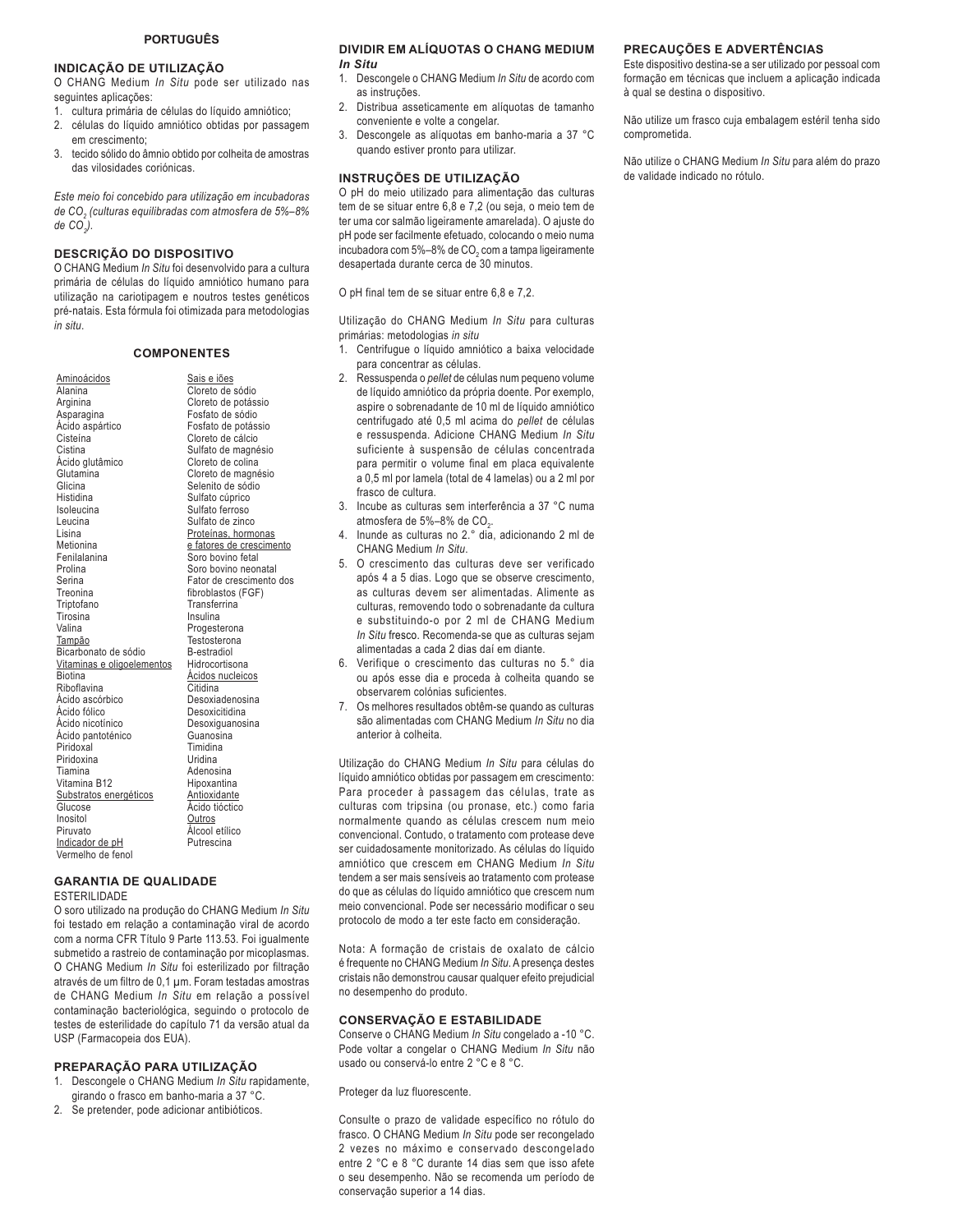| Προστατέψτε το από φθορίζον φως.                                                                                                                                                                                                                                                                                    | CESTINA                                                                                                                                                                                                                                      | NÁVOD K POUŽITÍ                                                                                                                                                                                                                                                                                |
|---------------------------------------------------------------------------------------------------------------------------------------------------------------------------------------------------------------------------------------------------------------------------------------------------------------------|----------------------------------------------------------------------------------------------------------------------------------------------------------------------------------------------------------------------------------------------|------------------------------------------------------------------------------------------------------------------------------------------------------------------------------------------------------------------------------------------------------------------------------------------------|
| ημερομηνία λήξης. Το CHANG Medium <i>In Situ</i> μπορεί να<br>επανακαταψυχθεί το μέγιστο 2 φορές και να φυλαχθεί<br>την ετικέτα της φιάλης για τη συγκεκριμένη<br>αποψυγμένο στους 2 °C έως 8 °C για 14 ημέρες, χωρίς<br>να επηρεαστεί η λειτουργία του. Δεν συστήνεται η φύλαξη<br>$\Delta \epsilon$ ir $\epsilon$ | odběr vzorků pevné amniotické tkáně z choriových klků<br>CHANG Medium <i>In Situ</i> Ize použit pro tyto aplikace:<br>pěstování pasážovaných buněk z plodové vody<br>primokultivace buněk z plodové vody<br>INDIKACE PRO POUŽITÍ<br>.<br>201 | pH média používaného k výživě kultur musí být v rozmezí<br>6,8-7,2 (tj. médium musí mít mírně nažloutlou lososovou<br>barvu). pH lze snadno upravit vložením média s mírně<br>uvolněným uzávěrem do inkubátoru s atmosférou 5% - 8%<br>CO <sub>2</sub> přibližně na 30 minut.                  |
| για διάστημα μεγαλύτερο των 14 ημερών.                                                                                                                                                                                                                                                                              | Toto médium je určeno k použití v CO <sub>2</sub> inkubátorech<br>(kultury ekvilibrovány s atmosférou s 5 % – 8 % CO <sub>3</sub> ).                                                                                                         | Konečné pH musí být 6,8-7,2.                                                                                                                                                                                                                                                                   |
| ΠΡΟΦΥΛΑΞΕΙΣ ΚΑΙ ΠΡΟΕΙΔΟΠΟΙΗΣΕΙΣ                                                                                                                                                                                                                                                                                     | POPIS PROSTŘEDKU                                                                                                                                                                                                                             | Použití média CHANG Medium In Situ k primokultivaci:<br>metody in situ                                                                                                                                                                                                                         |
| Η συσκευή αυτή προορίζεται για χρήση από προσωπικό<br>που έχει εκπαιδευτεί σε διαδικασίες που περιλαμβάνουν<br>πην υποδεικνυόμενη εφαρμογή για την οποία προορίζεται<br>η συσκευή.                                                                                                                                  | CHANG Medium <i>In Situ</i> bylo vyvinuto k primokultivaci<br>Iidských buněk z plodové vody pro účely karyotypizace<br>a jiných antenatálních genetických testů. Složení bylo                                                                | Odstředěním plodové vody při nízkých otáčkách<br>Resuspendujte buněčný pelet v malém objemu<br>koncentrujte buňky.<br>2.                                                                                                                                                                       |
| Μη χρησιμοποιείτε καμία φιάλη στην οποία έχει<br>παραβιαστεί η ακεραιότητα της αποστειρωμένης<br>συσκευασίας.                                                                                                                                                                                                       | optimalizováno pro metody in situ.<br>SLOŽKY                                                                                                                                                                                                 | vlastní plodové vody pacientky. Například aspirujte<br>a resuspendujte. Ke koncentrované buněčné suspenzi<br>supernatant z 10 ml odstředěné plodové vody,<br>aby zbylo jen 0,5 ml nad buněčným peletem                                                                                         |
| Mn xpnoripomoreirs to CHANG Medium In Situ usta my<br>παρέλευση της ημερομηνίας λήξης που υποδεικνύεται                                                                                                                                                                                                             | Chlorid draselný<br>Soli a jonty<br>Chlorid sodný<br>Aminokyseliny<br>Alanin<br>Asparagin<br>Arginin                                                                                                                                         | přídejte dostatečné množství CHANG Medium <i>In Situ,</i><br>abyste výsledně měli 0,5 ml na jedno krycí sklíčko<br>(celkem 4 krycí sklíčka) nebo 2 ml na kultivační                                                                                                                            |
| στην ετικέτα.                                                                                                                                                                                                                                                                                                       | Fosforečnan soáný<br>Fosforečnan draselný<br>Chlorid vápenatý<br>Siran hořečnatý<br>Kyselina asparagová<br>Cystein<br>Cystin                                                                                                                 | Inkubujte kultury nerušeně při teplotě 37°C av atmosféře<br>$55\% - 8\%$ CO.<br>lahvičku.<br>6                                                                                                                                                                                                 |
|                                                                                                                                                                                                                                                                                                                     | Cholinchlorid<br>Kyselina glutamová<br>Glutamin<br>Glycin                                                                                                                                                                                    | 2. den kultury zaplavte přidáním 2 ml CHANG Medium<br>In Situ.<br>4                                                                                                                                                                                                                            |
|                                                                                                                                                                                                                                                                                                                     | Chlorid hořečnatý<br>Seleničitan sodný<br>Síran měďnatý<br>Síran železnatý<br>Síran zinečnatý<br>Pr <u>oteiny, hormony</u><br>Isoleucin<br>Histidin<br>Leucin                                                                                | Po 4 až 5 dnech zkontrolujte růst kultur. Jakmile<br>začnou rust, je třeba dodat živiny. Živiny dodejte tak,<br>že odstranite veškerý supernatant kultury a nahradite<br>ho 2 ml čerstvého CHANG Medium <i>in Situ.</i> Poté<br>5.                                                             |
|                                                                                                                                                                                                                                                                                                                     | a růstové faktory<br>Fetální bovinní sérum<br>Novorozenecké bovinní<br>Lysin<br>Methionin<br>Fenylalanin                                                                                                                                     | doporučujeme kulturám doplňovat živiny každé 2 dny.<br>5. den nebo po něm kontrolujte růst kultur a když<br>zjistite dostatečné kolonie, provedte sběr.<br>6                                                                                                                                   |
|                                                                                                                                                                                                                                                                                                                     | Fibroblastový růstový<br>faktor (FGF)<br>sérum<br>Tryptofan<br>Threonin<br>Prolin<br>Serin                                                                                                                                                   | Optimálních výsledků se dosahuje, pokud jsou kultury<br>vyživeny médiem CHANG Medium In Situ den před<br>Z.                                                                                                                                                                                    |
|                                                                                                                                                                                                                                                                                                                     | Progesteron<br>Transferin<br>Inzulin<br>yrosin<br>valin                                                                                                                                                                                      | sběrem.                                                                                                                                                                                                                                                                                        |
|                                                                                                                                                                                                                                                                                                                     | Hydrokortison<br>Testosteron<br><b>B-estradiol</b><br>Hydrogenuhličitan sodný<br><u>Vitaminy a stopové prvky</u><br>Biotin                                                                                                                   | Použití média CHANG Medium /n Situ k pěstování<br>pasážovaných buněk z plodové vody:                                                                                                                                                                                                           |
|                                                                                                                                                                                                                                                                                                                     | Núkleové kyseliny<br>Cytidin<br>Deoxyadenosin<br>Deoxycytidin<br>Kyselina askorbová<br>Kyselina listová<br>Kyselina nikotinová<br>Riboflavin                                                                                                 | Buňky pasážujte ošetřením kultúr trypsinem (nebo<br>pronázou apod.) podle běžného postupu u buněk<br>pěstovaných v konvenčním médiu. Ošetření proteázou<br>je však třeba pečlivě monitorovat. Buňky z plodové vody                                                                             |
|                                                                                                                                                                                                                                                                                                                     | Deoxyguanosin<br>Guanosin<br>Thymidin<br>Kyselina pantothenová<br>Pyridoxin<br>Pyridoxal                                                                                                                                                     | pěstované v médiu CHANG Medium /n Situ mají tendenci<br>k větší citlivosti na ošetření proteázou než buňky z plodové<br>vody pěstované v konvenčním médiu. S ohledem na tuto                                                                                                                   |
|                                                                                                                                                                                                                                                                                                                     | Hypoxantin<br>Adenosin<br>Uridin<br>Energetické substráty<br>Vitamin B12<br>Thiamin                                                                                                                                                          | skutečnost bude možná třeba upravit používaný protokol.                                                                                                                                                                                                                                        |
|                                                                                                                                                                                                                                                                                                                     | Antioxidant<br>Kyselina thioktová<br><u>Öśtatní</u><br>Ethylalkohol<br>Putrescin<br>Fenolová červeň<br>Indikátor pH<br>Glukóza<br>ruva<br>Inositol                                                                                           | Poznámka: V médiu CHANG Medium In Situ se běžně<br>tvoří krystalky šťavelanu vápenatého. Nebylo prokázáno,<br>že by přítomnost těchto krystalků měla jakýkoli negativní<br>účinek na funkci výrobku.                                                                                           |
|                                                                                                                                                                                                                                                                                                                     | ZAJIŠTĚNÍ KVALITY                                                                                                                                                                                                                            | UCHOVÁVÁNÍ A STABILITA                                                                                                                                                                                                                                                                         |
|                                                                                                                                                                                                                                                                                                                     | Sérum používané k výrobě doplňku CHANG Medium /n Síťu<br>bylo testováno na přitomnost virové kontaminace podle<br>STERILITA                                                                                                                  | Médium CHANG Medium <i>In Situ</i> uchovávejte zmrazené při<br>teplotě -10 °C. Nepoužité médium CHANG Medium <i>In Situ</i><br>ze znovu zmrazit nebo skladovat při teplotě 2 °C až 8 °C.                                                                                                       |
|                                                                                                                                                                                                                                                                                                                     | předpisů CFR hlava 9 část 113.53. Byl také proveden<br>screening na kontaminaci mykoplazmaty. CHANG<br>Medium <i>In Situ</i> je sterilizováno filtrací o jemnosti                                                                            | Chrañte před fluorescenčním světlem.                                                                                                                                                                                                                                                           |
|                                                                                                                                                                                                                                                                                                                     | 0,1 mikronu. Vzorky CHANG Medium <i>In Situ</i> jsou<br>testovány na možnou bakteriální kontaminaci podle<br>protokolu testování sterility popsaného v aktuálně<br>používaném testu na kontrolu sterility podle lékopisu<br>USA < 71         | CHANG Medium <i>In Situ</i> Ize opakovaně zmrazit maximálně<br>2x a uchovávat rozmrazené při teplotě 2 °C až 8°C po<br>Specifické datum exspirace naleznete na štítku lahve.<br>dobu 14 dní, aniž by tím byly dotčeny jeho vlastnosti.<br>Skladování po dobu delší než 14 dní se nedoporučuje. |
|                                                                                                                                                                                                                                                                                                                     | CHANG Medium <i>In Situ</i> rychle rozmrazte kroužením<br>Iahví ve vodní lázni o teplotě 37 °C.<br>Podle potřeby lze přidat antibiotika.<br>PŘÍPRAVA K POUŽITÍ<br>$\mathcal{L}$                                                              | Tento prostředek je určen k použití pracovníky školenými<br>postupech, které zahrnují indikovanou aplikáci,<br>BEZPEČNOSTNÍ OPATŘENÍ A VAROVÁNÍ<br>pro kterou je prostředek určený.<br>$\geq$                                                                                                  |
|                                                                                                                                                                                                                                                                                                                     | Podle pokynů rozmrazte CHANG Medium In Situ.<br>ROZDĚLENÍ CHANG MEDIUM /n Situ<br>$\div$                                                                                                                                                     | Nepoužívejte žádnou lahev s poškozeným sterilním<br>balením.                                                                                                                                                                                                                                   |
|                                                                                                                                                                                                                                                                                                                     | Asepticky rozdělte na díly o příhodném objemu<br>Až je budete připraveni použít, rozmrazte díly ve vodní<br>lázni o teplotě 37 °C.<br>a znovu zmrazte.<br>2.<br>က်                                                                           | CHANG Medium In Situ nepoužívejte po uplynutí data<br>exspirace vyznačeném na štítku.                                                                                                                                                                                                          |
|                                                                                                                                                                                                                                                                                                                     |                                                                                                                                                                                                                                              |                                                                                                                                                                                                                                                                                                |

παροχή θρεπτικού υλικού στις καλλιέργειες κάθε

ΔΙΑΜΟΙΡΑΣΜΟΣ ΣΕ ΚΛΑΣΜΑΤΑ ΤΟΥ CHANG<br>ΜΕDIUM *In Situ* του φυγοκεντρισμένου αμνιακού υγρού, έως τα<br>0,5 mL πάνω από το κυτταρικό συσσωμάτωμα και **AIAMOIPAZMOZ ZE KAAZMATOY CHANG** 1. Αποψύξτε το CHANG Medium In Situ σύμφωνα με τις 1. Aποψύξτε το CHANG Medium *In Situ* σύμφωνα με τις οδηγίες.<br>2. Διανείμετε, υπό άσηπτες συνθήκες, σε πρακτικού 2. Διανείμετε, υπό άσηπτες συνθήκες, σε πρακτικού 3. Αποψύξτε τα κλάσματα σε υδατόλουτρο θερμοκρασίας<br>37 °C όταν είστε έτοιμοι να τα χρησιμοποιήσετε. 3. Aποψύξτε τα κλάσματα σε υδατόλουτρο θερμοκρασίας Χρήση του CHANG Medium In Situ για πρωτογενείς Xρήση του CHANG Medium *In Situ* για πρωτογενείς συσσωματώματος σε μικρό όγκο αμνιακού<br>υγρού της ίδιας πης ασθενούς. Για παράδειγμα, ιο σε μικρό όγκο αμνιακού υγρού της ίδιας της ασθενούς. Για παράδειγμα, αναρροφήστε το υπερκείμενο υγρό από τα 10 mL αναρροφήστε το υπερκείμενο υγρό από τα 10 mL ISO do do do international do di dividuo di sensi vecesi di P/2 im L πάνω από το κυτταρικό συσσωμάτωμα και επαναλάβατε την εναιώρηση. Προσθέστε επαρκή επαναλάβατε την εναιώρηση. Προσθέστε επαρκή ποσότητα CHANG Medium In Situ στο συμπυκνωμένο moσότητα CHANG Medium *In Situ* στο συμπυκνωμένο κυτταρικό εναιώρημα για να παρασχεθεί τελικός κυτταρικό εναιώρημα για να παρασχεθεί τελικός όγκος επίστρωσης 0,5 mL ανά καλυπτρίδα (συνολικά όγκος επίστρωσης 0,5 mL ανά καλυπτρίδα (συνολικά 4. Γεμίστε τις καλλιέργειες τη 2η ημέρα, προσθέτοντας<br>2 mL CHANG Medium *In Situ*. 4. Γεμίστε τις καλλιέργειες τη 2η ημέρα, προσθέτοντας να ελέγχονται για την ανάπτυξή τους. Η παροχή θρεπτικού υλικού στις καλλιέργειες θα πρέπει να γίνεται αφού παρατηρηθεί ανάπτυξη. Παρέχετε γίνεται αφού παρατηρηθεί ανάπτυξη. Παρέχετε θρεπτικό υλικό στις καλλιέργειες αφαιρώντας θρεπτικό υλικό στις καλλιέργειες αφαιρώντας ολόκληρη την ποσότητα του υπερκείμενου υγρού Ing καλλιέργειας και αντικαθιστώντας το με 2 mL φρέσκου CHANG Medium *In Situ.* Συνιστάται η παροχή θρεπτικού υλικού στις καλλιέργειες κάθε ή μετά από αυτήν, και συλλέξτε όταν παρατηρηθούν Τα καλύτερα αποτελέσματα λαμβάνονται όταν οι Xpńon rou CHANG Medium *In Situ* yıa rny avárrruξn Σημείωση: Στο CHANG Medium In Situ σχηματίζονται ολόκληρη την ποσότητα του υπερκείμενου υγρού της καλλιέργειας και αντικαθιστώντας το με 2 mL φρέσκου CHANG Medium In Situ. Συνιστάται ή μετά από αυτήν, και συλλέξτε όταν παρατηρηθούν καλλιέργειες τρέφονται με CHANG Medium In Situ ka $\lambda$ λιέργειες τρέφονται με CHANG Medium *In Situ* Χρήση του CHANG Medium In Situ για την ανάπτυξη  $37\text{ }^\circ\text{C}$  όταν είστε έτοιμοι να τα χρησιμοποιήσετε. μεγέθους κλάσματα και καταψύξτε τα ξανά. μεγέθους κλάσματα και καταψύξτε τα ξανά. 4 καλυπηρίδες) ή 2 mL ανά μπουκαλάκι. 2 ημέρες από αυτό το σημείο και έπειτα. 2 ημέρες από αυτό το σημείο και έπειτα. 4 καλυπτρίδες) ή 2 mL ανά μπουκαλάκι. arµóoφaipa 5%-8% CO, orouç 37 °C. να λάβετε υπόψη αυτή την πληροφορία. να λάβετε υπόψη αυτή την πληροφορία. ΦΥΛΑΞΗ ΚΑΙ ΣΤΑΘΕΡΟΤΗΤΑ ΦΥΛΑΞΗ ΚΑΙ ΣΤΑΘΕΡΟΤΗΤΑ για συμπύκνωση των κυπάρων. την ημέρα πριν από τη συλλογή. για συμπύκνωση των κυπάρων. την ημέρα πριν από τη συλλογή. καλλιέργειες: in situ μεθοδολογίες 2 mL CHANG Medium *In Situ*. ΟΔΗΓΙΕΣ ΧΡΗΣΗΣ επαρκείς αποικίες. **ΩΔΗΓΙΕΣ ΧΡΗΣΗΣ** για περίπου 30 λεπτά. για περίπου 30 λεπτά. επαρκείς αποικίες.  $\equiv$ 

<u>αυξηπκοί παράγοντες</u><br>Ορός από έμβρυο βοοειδών<br>Ορός από νεογνό βοοειδών<br>Αυξητικός παράγοντας<br>ινοβλαστών (FGF)

banadebbinul

Πρωτεΐνες, ορμόνες και

, σίδηρός<br>, ψευδάργυρος

Θειικός α Θειικός ι ικός

Σεληνικό νάτριο χαλκός

**MEDIUM** *In Situ*  To CHANG Medium *In Situ* μπορεί να χρησιμοποιηθεί **ΕΝΔΕΙΞΗ ΧΡΗΣΗΣ**<br>Το CHANG Medium *In Situ* μπορεί να χρησιμοποιηθεί

**EMANIKA** 

EMHNIKA

**ENAEIEH XPHINI** 

για τις παρακάτω εφαρμογές:

 $\frac{1}{2}$   $\alpha$  $\ddot{\mathrm{c}}$ 

για τις παρακάτω εφαρμογές:

2. Tην ανάπτυξη κυπάρων υποκαλλιεργειών αμνιακού υγρού<br>τη δειγματοληψία συμπαγούς αμνιακού ιστού από 3. τη δειγματοληψία συμπαγούς αμνιακού ιστού από

την πρωτογενή καλλιέργεια κυττάρων αμνιακού υγρού την ανάπτυξη κυπάρων υποκαλλιεργειών αμνιακού

χοριακές λάχνες.

χοριακές λάχνες.

Auró το μέσο έχει σχεδιαστεί για χρήση σε επωαστήρες *CO2 țĮȜȜȚȑȡȖİȚİȢ İȟȚıȠȡȡȠʌȘȝȑȞİȢ ȝİ ĮIJȝȩıijĮȚȡĮ 5%-8% CO2).* 

Αυτό το μέσο έχει σχεδιαστεί για χρήση σε επωαστήρες

**ΠΕΡΙΓΡΑΦΗ ΤΗΣ ΣΥΣΚΕΥΗΣ** 

ΠΕΡΙΓΡΑΦΗ ΤΗΣ ΣΥΣΚΕΥΗΣ

To CHANG Medium *In Situ* avaπrúχθηκε για την πρωτογενή καλλιέργεια ανθρώπινων κυπάρων αμνιακού υγρού για χρήση σε καρυοτυποποίηση και άλλες προγεννητικές γενετικές εξετάσεις. Αυτή η σύνθεση έχει 3ελτιστοποιηθεί για In Situ μεθοδολογίες.

To CHANG Medium In Situ avantuyenks yia thy

πρωτογενή καλλιέργεια ανθρώπινων κυπάρων αμνιακού<br>υγρού για χρήση σε καρυσιυποποίηση και άλλες<br>προγεννητιές γενετικές εξετάσεις. Αυτή η σύνθεση έχει

**ý(â7,1\$**

1. πην πρωτογενή καλλιέργεια κυπάρων αμνιακού υγρού

Το pH του μέσου που χρησιμοποιείται για τη θρέψη<br>των καλλιεργειών πρέπει να είναι 6,8-7,2 (δηλαδή το Lo b+ Lon hapan won Xbulouousiuan Ana wi gbahu Tων καλλιεργειών πρέπει να είναι 6,8-7,2 (δηλαδή το μέσο πρέπει να έχει ελαφρώς κίτρινο χρώμα σολομού). To pH μπορεί να ρυθμιστεί εύκολα, τοποθετώντας το μέσο σε επωαστήρα 5%-8% CO, με το πώμα ελαφρώς χαλαρό μέσο πρέπει να έχει ελαφρώς κίτρινο χρώμα σολομού). Το pH μπορεί να ρυθμιστεί εύκολα, τοποθετώντας το μέσο σε επωαστήρα 5%-8% CO<sub>2</sub> με το πώμα ελαφρώς χαλαρό

## To τελικό pH πρέπει να είναι 6,8-7,2. Το τελικό pH πρέπει να είναι 6,8-7,2.

kaAAIέpyειες: in situ μεθοδολογίες

1. Φυγοκεντρίστε το αμνιακό υγρό σε χαμηλή ταχύτητα, 1. Φυγοκεντρίστε το αμνιακό υγρό σε χαμηλή ταχύτητα,

**ΣΥΣΤΑΤΙΚΑ** 

ΣΥΣΤΑΤΙΚΑ

sελτιστοποιηθεί για In Situ μεθοδολογίες.

Άλατα και ιόντα Xλωριούχο νάτριο Xλωριούχο κάλιο Φωσφορικό νάτριο Φωσφορικό κάλιο Χλωριούχο ασβέστιο Θειικό μαγνήσιο Xλωριούχος χολίνη Xλωριούχο μαγνήσιο Σεληνικό νάτριο Θειικός χαλκός Θειικός σίδηρος θειικός ψευδάργυρος Πρωτεΐνες, ορμόνες και αυξητικοί παράγοντες Ορός από έμβρυο βοοειδών Ορός από νεογνό βοοειδών Aυξητικός παράγοντας ινοβλαστών (FGF) Tρανσφερρίνη νσουλίνη<br>Προγεστερόνη Προγεστερόνη Tεστοστερόνη Β-οιστραδιόλη Yδροκορτιζόνη Noukλεϊκά οξέα <υτιδίνη<br>Δεοξυαδενοσίνη Δεοξυαδενοσίνη Δεοξυκυτιδίνη Δεοξυγουανοσίνη Δεοξυκυτιδίνη<br>Δεοξυγουανοσίνη<br>Γουανοσίνη πηριπίος Ͻυριδίνη Αδενοσίνη Υποξανθίνη<br>Αντιοξειδωτικό <u>Αντιοξειδωτικό</u> Θειοκτικό οξύ Αιθυλική αλκοόλη<br>Πουτρεσκίνη Aιθυλική αλκοόλη Πουτρεσκίνη

Αλατα και ιόντα<br>Χλωριούχο νάτριο Χλωριούχο κάλιο

Φωσφορικό νάτριο<br>Φωσφορικό κάλιο<br>Χλωριούχο ασβέστιο Θεικό μαγνήσιο<br>Χλωριούχος χολίνη<br>Χλωριούχο μαγνήσιο

Ąμινοξέα<br>Αλανίνη Αργινίνη<br>Ασπαραγίνη<br>Ασπαρτικό οξύ Aσπαραγίνη Aσπαρτικό οξύ ωστεΐνη ȀȣıIJȓȞȘ Γλουταμικό οξύ Γλυκίνη<br>Γλυκίνη<br>Ιστιδίνη σολευκίνη **VEUKÍVIȚ** λυσίνη<br>Μεθειονίνη<br>Φαινυλαλα<br>Προλίνη Φαινυλαλανίνη Σερίνη Θρεονίνη<br>Τρυποφι<br>Τυροσίνη Τρυπτοφάνη

- 2. Eπαναλάβατε την εναιώρηση του κυτταρικού 2. Επαναλάβατε την εναιώρηση του κυτταρικού
- 3. Επωάστε τις καλλιέργειες αδιατάρακτες σε 3. Επωάστε τις καλλιέργειες αδιατάρακτες σε ατμόσφαιρα 5%-8% CO2 στους 37 °C.
- 5. Μετά από 4 έως 5 ημέρες, οι καλλιέργειες θα πρέπει
	- να ελέγχονται για την ανάπτυξή τους. Η παροχή<br>θρεπτικού υλικού στις καλλιέργειες θα πρέπει να 5. Nerá aπό 4 έως 5 ημέρες, οι καλλιέργειες θα πρέπει

<u>Ρυθμιστικό διάλυμα</u><br>Διπανθρακικό νάτριο<br>Βιταμίνες και ιχνοστοιχεία Ρυθμιστικό διάλυμα Διπανθρακικό νάτριο Bitaµίνες και ιχνοστοιχεία

Υδροκορτιζόνη<br><u>Νουκλεϊκά οξέα</u> Τέστοστερόνη<br>Β-οιστραδιόλη

> Biorívn<br>Ριβοφλαβίντ<br>Ασκορβικό οξύ<br>Φυλλικό οξύ Pıβοφλαβίνη Aσκορβικό οξύ NIKOTIVIKÓ OỆÚ Παντοθενικό οξύ Πυριδοξάλη<br>Πυριδοξίνη Θειαμίνη<br>Βιταμίνη Β12 Biraµívn B12 Ενεργειακά υποστρώματα Γλυκόζη<br>Ινοσιτόλη Πυροσταφυλικό Πυροσταφυλικό<br>Δείκτης pH Epuθρό της φαινόλης

- 6. Eλέγξτε την ανάπτυξη των καλλιεργειών την 5η ημέρα, Ελέγξτε την ανάπτυξη των καλλιεργειών την 5η ημέρα,  $\circ$  $\overline{r}$
- 7. Τα καλύτερα αποτελέσματα λαμβάνονται όταν οι

**DEIOKTIKO OLU** 

ενεργειακά υποστρώματα

Για την υποκαλλιέργεια των κυττάρων, επεξεργαστείτε <u>Για την υποκαλλιέργεια των κυττάρων, επεξεργαστείτε</u> IJ TAN KAN THE SPO THE BROWER (ή προνάση κ.λπ.) όπως θα κάνατε εάν τα κύπαρα καλλιεργούνταν σε συμβατικό μέσο. Ωστόσο, η επεξεργασία με πρωτεάση θα πρέπει μέσο. Ωστόσο, η επεξεργασία με πρωτεάση θα πρέπει να παρακολουθείται προσεκτικά. Τα κύπαρα αμνιακού υγρού που καλλιεργούνται στο CHANG Medium In Situ ιείνουν να είναι περισσότερο ευαίσθητα στην IS IVOUV VA SIVAI TESPIOTOISPO SUAIOBNIA OTN επεξεργασία με πρωτεάση από τα κύτταρα του αμνιακού υγρού που καλλιεργούνται σε συμβατικά μέσα. Μπορεί να χρειαστεί να τροποποιήσετε το πρωτόκολλό σας για τις καλλιέργειες με θρυψίνη (ή προνάση κ.λπ.) όπως θα κάνατε εάν τα κύπαρα καλλιεργούνταν σε συμβατικό να παρακολουθείται προσεκτικά. Τα κύπαρα αμνιακού uyρού που καλλιεργούνται στο CHANG Medium *In Situ* επεξεργασία με πρωτεάση από τα κύτταρα του αμνιακού υγρού που καλλιεργούνται σε συμβατικά μέσα. Μπορεί να χρειαστεί να τροποποιήσετε το πρωτόκολλό σας για κυττάρων υποκαλλιεργειών αμνιακού υγρού: κυττάρων υποκαλλιεργειών αμνιακού υγρού:

**ΔΙΑΣΦΑΛΙΣΗ ΠΟΙΟΤΗΤΑΣ** 

**ΔΙΑΣΦΑΛΙΣΗ ΠΟΙΟΤΗΤΑΣ** 

Ερυθρό της φαινόλης

ȈȉǼǿȇȅȉǾȉǹ

**TEIPOTHTA** 

Ο ορός που χρησιμοποιείται στην παραγωγή του CHANG Medium *In Situ* £χει ελεγχθεί για ιογενή μόλυνση σύμφωνα με το CFR Title 9 Part 113.53. Έχει επίσης εξεταστεί για μόλυνση από μυκόπλασμα. Το CHANG Medium *In Situ* έχει αποστειρωθεί μέσω διήθησης με φίλτρο 0,1 μικρομέτρων. Δείγματα του CHANG Medium *In Situ ελ*έγχονται για πιθανή βακτηριολογική μόλυνση, ακολουθώντας το πρωτόκολλο δοκιμασίας στειρότητας που περιγράφεται στην τρέχουσα δοκιμασία στειρότητας

Ο ορός που χρησιμοποιείται στην παραγωγή του<br>CHANG Medium *In Situ* έχει ελεγχθεί για ιογενή μόλυνση εξεταστεί για μόλυνση από μυκόπλασμα. Το CHANG φίλτρο 0,1 μικρομέτρων. Δείγματα του CHANG Medium<br>*In Situ* ελέγχονται για πιθανή βακτηριολογική μόλυνση,

oúµquva µa ro CFR Title 9 Part 113.53. Exa: arríong Medium In Situ έχει αποστειρωθεί μέσω διήθησης με Σημείωση: Στο CHANG Medium *In Situ* σχηματίζονται συχνά κρύσταλλοι οξαλικού ασβεστίου. Η παρουσία συχνά κρύσταλλοι οξαλικού ασβεστίου. Η παρουσία αυτών των κρυστάλλων δεν έχει αποδειχθεί ότι προκαλεί οποιαδήποτε αρνητική επίδραση στην απόδοση του αυτών των κρυστάλλων δεν έχει αποδειχθεί ότι προκαλεί οποιαδήποτε αρνητική επίδραση στην απόδοση του τροϊόντος

 $\frac{1}{2}$ s USP <71>

cará USP <71>.

ακολουθώντας το πρωτόκολλο δοκιμασίας στειρότητας που περιγράφεται στην τρέχουσα δοκιμασία στειρότητας

**ΠΡΟΕΤΟΙΜΑΣΙΑ ΧΡΗΣΗΣ** 

ΠΡΟΕΤΟΙΜΑΣΙΑ ΧΡΗΣΗΣ

1. Aποψύξτε το CHANG Medium *In Situ* γρήγορα, περιδινίζοντας τη φιάλη σε υδατόλουτρο

1. Aποψύξτε το CHANG Medium In Situ γρήγορα,

περιδινίζοντας τη φιάλη σε υδατόλουτρο

Bepµokpaoiaç 37°C.

Bepuokpaarias 37 °C.

 $\overline{a}$ 

# 2. Μπορείτε να προσθέστε αντιβιοτικά αν το επιθυμείτε. Μπορείτε να προσθέστε αντιβιοτικά αν το επιθυμείτε.

**υ τιλλα πικλι 2 ΙΑΝΕΙΡΟΙ ΠΙΑ**<br>Φους -10 °C. Το μη χρησιμοποιείνο CHANG Medium<br>*In Situ* μπορεί να επανακαταμυχθεί ή να φυλαχθεί στους<br>2 °C έως 8 °C. Φυλάσσετε το CHANG Medium *In Situ* κατεψυγμένο στους -10 °C. Το μη χρησιμοποιημένο CHANG Medium *In Situ* μπορεί να επανακαταψυχθεί ή να φυλαχθεί στους 2 °C tug 8 °C.

- (celkem 4 krycí sklíčka) nebo 2 ml na kultivační 3. Inkubujte kultury nerušeně při teplotě 37°C av atmosféře
	- 4. 2. den kultury zaplavte přidáním 2 ml CHANG Medium
- 5. Po 4 až 5 dnech zkontrolujte růst kultur. Jakmile začnou růst, je třeba dodat živiny. Živiny dodejte tak, že odstranite veškerý supernatant kultury a nahradite ho 2 ml čerstvého CHANG Medium *In Situ*. Poté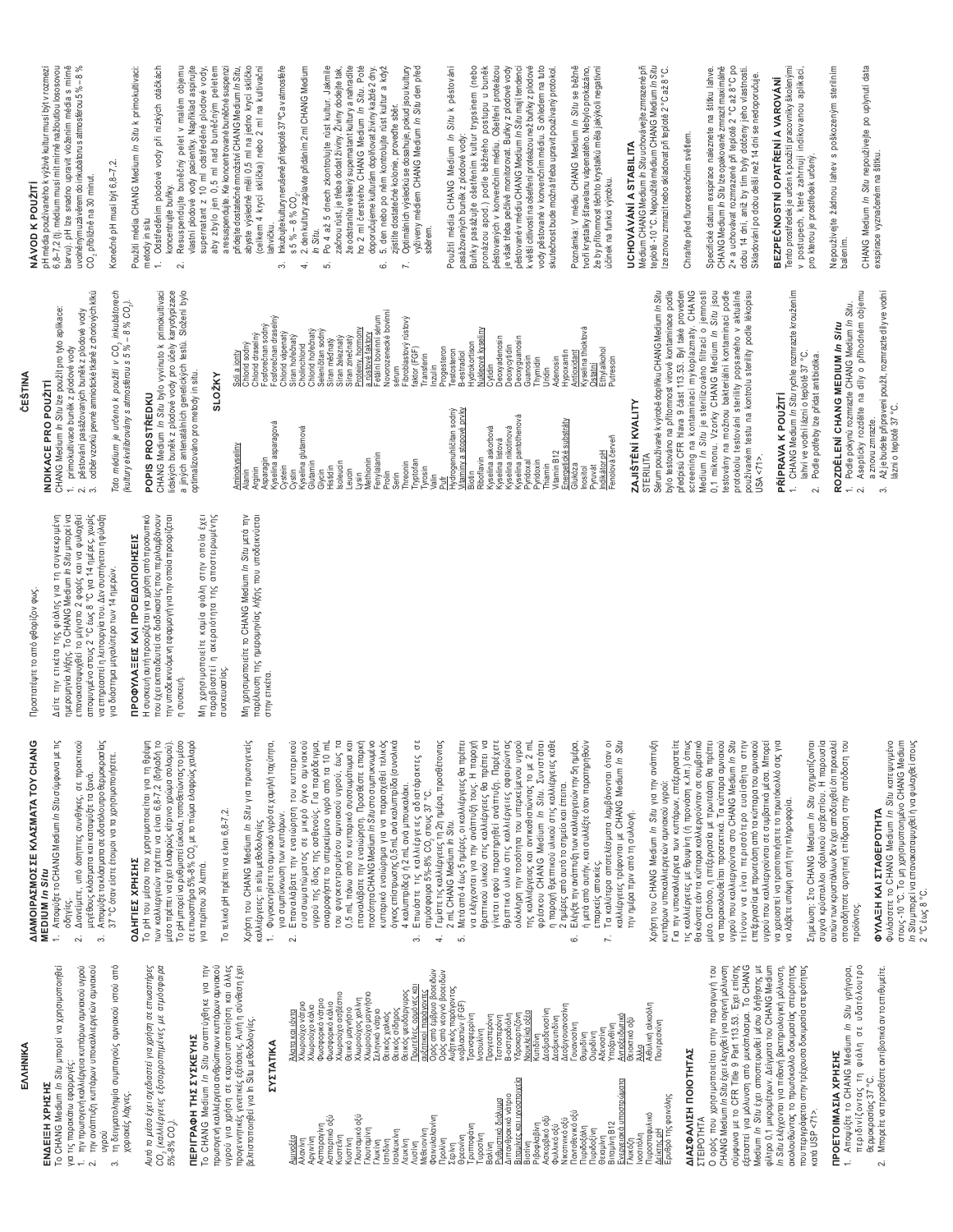#### **DANSK**

#### **INDIKATIONER FOR ANVENDELSE**

CHANG Medium *in situ* kan anvendes til følgende applikationer:

- 1. Primær dyrkning af amnionvæskeceller
- 2. Dyrkning af passerede amnionvæskeceller<br>3. Solidt amnionvæv fra chorionvilli-prøver 3. Solidt amnionvæv fra chorionvilli-prøver.

*Dette medium er fremstillet til brug i CO2 -inkubatorer (kulturer der er tilpasset en atmosfære på 5-8 % CO2 ).* 

#### **BESKRIVELSE AF PRODUKTET**

CHANG Medium *in situ* blev udviklet til primær dyrkning af humane amnionvæskeceller til karyotypebestemmelse og anden antenatal genetisk testning. Denne formulering er optimeret til in situ-metodologier.

#### **KOMPONENTER**

| Aminosyrer                 | Salte og ioner              |
|----------------------------|-----------------------------|
| Alanin                     | Natriumklorid               |
| Arginin                    | Kaliumklorid                |
| Asparagin                  | Natriumfosfat               |
| Asparaginsyre              | Kaliumfosfat                |
| Cystein                    | Kalciumklorid               |
| Cystin                     | Magnesiumsulfat             |
| Glutaminsyre               | Kolinklorid                 |
| Glutamin                   | Magnesiumklorid             |
| Glycin                     | Natriumselenit              |
| Histidin                   | Cuprisulfat                 |
| Isoleucin                  | Jernsulfat                  |
| Leucin                     | Zinksulfat                  |
| Lysin                      | Proteiner, hormoner og      |
| Methionin                  | vækstfaktorer               |
| Phenylalanin               | Føtalt bovint serum         |
| Prolin                     | Serum fra nyfødt kalv       |
| Serin                      | Fibroblastvækstfaktor (FGF) |
| Threonin                   | Transferrin                 |
| Tryptofan                  | Insulin                     |
| Tyrosin                    | Progesteron                 |
| Valin                      | Testosteron                 |
| Buffer                     | B-østradiol                 |
| Natriumbikarbonat          | Hvdrokortison               |
| Vitaminer og sporelementer | Nukleinsyrer                |
| <b>Biotin</b>              | Cytidin                     |
| Riboflavin                 | Deoxyadenosin               |
| Ascorbinsyre               | Deoxycytidin                |
| Folinsyre                  | Deoxyguanosin               |
| Nikotinsyre                | Guanosin                    |
| Pantothensyre              | Thymidin                    |
| Pyridoxal                  | Uridin                      |
| Pyridoxin                  | Adenosin                    |
| Thiamin                    | Hypoxanthin                 |
| B12-vitamin                | Antioxidant                 |
| Energisubstrater           | Thioctsyre                  |
| Glukose                    | Andre                       |
| Inositol                   | Ætylalkohol                 |
| Pyruvat                    | Putrescin                   |
| pH-indikator               |                             |
| Rød fenol                  |                             |
|                            |                             |

#### **KVALITETSSIKRING**

**STERILITET** 

Serum, der er anvendt i produktionen af CHANG Medium *in situ* er blevet testet for viruskontamination ifølge CFR Title 9 Part 113.53. Det er også screenet for mykoplasmakontaminering. CHANG Medium *in situ* er steriliseret vha. filtrering gennem et filter på 0,1 mikron. Prøver af CHANG Medium *in situ* testes for potentiel bakteriologisk kontaminering ifølge protokollen for sterilitetstestning som beskrevet i den aktuelle USP-sterilitetstest <71>.

#### **KLARGØRING**

- 1. Optø hurtigt CHANG Medium *in situ* ved at hvirvle flasken i et 37 °C vandbad.
- 2. Der kan eventuelt tilsættes antibiotika.
- 

#### **AFMÅLING AF CHANG MEDIUM** *in situ*  1. Optø CHANG Medium *in situ* ifølge vejledningen.

- 2. Fordel mediet aseptisk i mængder af passende størrelse, og nedfrys dem igen.
- 3. Optø de opdelte mængder i et 37 °C vandbad, når de skal bruges.

#### **BRUGSANVISNING**

pH-værdien af det medium, der anvendes til kulturerne, skal være 6,8-7,2 (dvs. at mediet skal have en let gullig laksefarve). pH-værdien kan let justeres ved at anbringe mediet i en inkubator med 5-8 % CO<sub>2</sub> med låget løsnet let i ca. 30 minutter.

Den endelige pH-værdi skal ligge på 6,8-7,2.

- Anvendelse af CHANG Medium *in situ* til primære kulturer: metodologi in situ
- 1. Centrifuger amnionvæsken ved lav hastighed for at koncentrere cellerne.
- 2. Resuspender cellepelleten i en lille volumen af patientens egen amnionvæske. Aspirer f.eks. supernatanten fra 10 ml centrifugeret amnionvæske til 0,5 ml over cellepelleten, og resuspender. Tilsæt nok CHANG Medium *in situ* til den koncentrerede cellesuspension for at få en endelig udsåningsvolumen på 0,5 ml pr. dækglas (i alt 4 dækglas) eller 2 ml pr. ampul.
- 3. Inkuber kulturerne uforstyrret ved 37 °C i en atmosfære med 5-8 % CO<sub>2</sub>.
- 4. Skyl kulturerne på dag 2 ved at tilsætte 2 ml CHANG Medium *in situ*.
- 5. Efter 4-5 dage skal kulturernes vækst kontrolleres. Kulturerne skal næres, når der er observeret vækst. Dette gøres ved at fjerne hele kultursupernatanten og erstatte den med 2 ml friskt CHANG Medium *in situ.* Det anbefales, at kulturerne næres hver anden dag herefter.
- 6. Kontroller kulturernes vækst på/eller efter dag 5, og høst, når der observeres nok kolonier.
- 7. De bedste resultater opnås, hvis kulturerne forsynes med CHANG Medium *in situ* dagen inden høsten.

Anvendelse af CHANG Medium *in situ* til dyrkning af passerede amnionvæskeceller:

Passage af cellerne opnås ved at behandle kulturerne med trypsin (eller pronase m.m.) som ved celler, der dyrkes i konventionelt medium. Proteasebehandling skal imidlertid overvåges nøje. Amnionvæskeceller, der dyrkes i CHANG Medium *in situ* har en tendens til at være mere sensitive over for proteasebehandling end amnionvæskeceller, der dyrkes i konventionelt medium. Det kan være nødvendigt at ændre protokollen for at tage hensyn hertil.

Bemærk: Der dannes ofte kalciumoxalatkrystaller i CHANG Medium *in situ*. Tilstedeværelsen af disse krystaller lader ikke til at forårsage nogen skadelig effekt på produktets ydeevne.

#### **OPBEVARING OG STABILITET**

Opbevar CHANG Medium *in situ* frossent ved -10 °C. Ubrugt CHANG Medium *in situ* kan nedfryses igen eller opbevares ved 2-8 °C.

Beskyttes mod fluorescerende lys.

Se udløbsdatoen på flaskeetiketten. CHANG Medium *in situ* kan nedfryses højest 2 gange efter optøning og opbevares optøet ved 2-8 °C i 14 dage, uden at det påvirker dets virkning. Opbevaring længere end 14 dage frarådes.

#### **FORHOLDSREGLER OG ADVARSLER**

Dette udstyr er beregnet til brug af personale, der er uddannet i procedurer, der inkluderer den indicerede anvendelse, som dette udstyr er beregnet til.

Flasker, hvis sterile emballage er blevet kompromitteret, må ikke anvendes.

Anvend ikke CHANG Medium *in situ* efter den udløbsdato, der er angivet på etiketten.

#### **SUOMI**

#### **KÄYTTÖAIHE**

CHANG Medium *In Situ* -elatusainetta voidaan käyttää seuraaviin tarkoituksiin:

- 1. lapsivesisolujen primaariviljely 2. siirrostettujen lapsivesisolujen kasvattaminen
- 3. kiinteä amnionkalvokudos istukkabiopsiasta.
	-

*Tämä elatusaine on suunniteltu käytettäväksi CO2 lämpökaapissa (viljelmät, jotka on tasapainotettu*  5–8-prosenttiseen CO<sub>2</sub>-ilmakehään).

#### **VÄLINEEN KUVAUS**

Aminohapot alaniini arginiini asparagiini asparagiinihappo kysteiini kystiini glutamiinihappo glutamiini glysiini histidiini isoleusiini leusiini lysiini metioniini fenyylialaniini proliini seriini treoniini tryptofaani tyrosiini valiini Puskuri natriumbikarbonaatti Vitamiinit ja hivenaineet biotiini riboflaviini askorbiinihappo foolihappo nikotiinihanno pantoteenihappo pyridoksaali pyridoksiini tiamiini B12-vitamiini Energiasubstraati glukoosi inositoli pyruvaatti pH-indikaattori fenolipuna

CHANG Medium *In Situ* kehitettiin ihmisen lapsivesisolujen primaariviljelyyn karyotyypin määrittämistä ja muita syntymää edeltäviä geneettisiä testejä varten. Koostumus on optimoitu in situ -menetelmiä varten.

#### **AINESOSAT**

Suolat ja jonit natriumklorid kaliumkloridi natriumfosfaatti kaliumfosfaatti kalsiumkloridi magnesiumsulfaatti koliinikloridi magnesiumkloridi natriumseleniitti kuparisulfaatti ferrosulfaatti sinkkisulfaatti Proteiinit, hormonit ja kasvutekijät naudan sikiön seerumi vastasyntyneen naudan seerumi fibroblastikasvutekijä (FGF) transferriini insuliini progesteroni testosteroni beetaestradioli hydrokortisoni Nukleiinihapot sytidiini deoksiadenosiini deoksisytidiini deoksiguanosiini guanosiini tymidiini uridiini adenosiini hypoksantiini **Antioksidantti** tioktiinihappo Muut etanoli putreskiini

#### **LAADUNVARMENNUS STERIILIYS**

CHANG Medium *In Situ* -tuotteen valmistuksessa käytettävä seerumi on testattu viruskontaminaation varalta CFR-säännöksen osan 9 pykälän 113.53 mukaisesti. Se on seulottu myös mykoplasmakontaminaation varalta. CHANG Medium *In Situ* on steriloitu suodattamalla 0,1 mikronin suodattimen läpi. CHANG Medium *In Situ* -tuotteen näytteet testataan mahdollisen bakteerikontaminaation varalta noudattaen voimassaolevassa USP-steriiliystestissä <71> kuvattua steriilitestausmenettelyä.

#### **KÄYTÖN VALMISTELU**

- 1. Sulata CHANG Medium *In Situ* -elatusaine nopeasti, 37 °C:n vesihauteessa pulloa pyörittäen.
- 2. Haluttaessa voidaan lisätä antibiootteja.

#### **CHANG MEDIUM** *In Situ* **-ELATUSAINEEN JAKAMINEN ERIIN**

- 1. Sulata CHANG Medium *In Situ* ohjeiden mukaisesti. 2. Jaa aseptista menettelyä käyttäen kätevän kokoisiin
- eriin ja pakasta uudelleen. 3. Kun elatusainetta tarvitaan käyttöön, sulata erät 37 °C:n vesihauteessa.

#### **KÄYTTÖOHJEET**

Viljelmien ravitsemiseen käytettävän liuoksen pH:n on oltava 6,8–7,2 (ts. elatusaineen värin on oltava hieman kellertävä tai lohenpunainen). pH:ta voidaan säätää helposti asettamalla elatusaine 5–8 %:n CO<sub>2</sub>lämpökaappiin korkki hieman löysällä noin 30 minuutin ajaksi.

#### Lopullisen pH-arvon on oltava 6,8–7,2.

CHANG Medium *In Situ* -elatusaineen käyttö primaariviljelmiin: in situ -menetelmät

- 1. Konsentroi solut sentrifugoimalla lapsivettä pienellä nopeudella. 2. Suspendoi solusakka pieneen määrään potilaan omaa
- lapsivettä. Jos esimerkiksi 10 ml:n lapsivesinäyte sentrifugoidaan, aspiroi supernatanttia pois niin, että solusakan yläpuolelle jää 0,5 ml, ja suspendoi näyte uudelleen. Lisää riittävästi CHANG Medium *In Situ* -liuosta konsentroituun solususpensioon, niin että lopullinen maljaustilavuus on 0,5 ml / peitinlasi (yhteensä 4 peitinlasia) tai 2 ml / pieni viljelypullo.
- Inkuboi viljelmiä ilman häiriöitä 37 5–8-prosenttisessa CO<sub>2</sub>-ilmakehässä.
- 4. Lisää viljelmiin 2 ml CHANG Medium *In Situ* -liuosta päivänä 2.
- 5. Viljelmien kasvu on tarkistettava 4–5 päivän kuluttua. Viljelmiä on ravittava, kun kasvua on havaittu. Ravitse viljelmiä poistamalla koko viljelmäsupernatantti ja korvaamalla se 2 ml:lla tuoretta CHANG Medium *In Situ* -liuosta*.* On suositeltavaa, että viljelmiä ravitaan tämän jälkeen 2 päivän välein.
- 6. Tarkista viljelmien kasvu päivänä 5 tai sen jälkeen. Kerää solut, kun havaitaan riittävästi pesäkkeitä.
- 7. Parhaat tulokset saadaan, kun viljelmiä ravitaan CHANG Medium *In Situ* -liuoksella keräämistä edeltävänä päivänä.

CHANG Medium *In Situ* -liuoksen käyttäminen siirrostettujen lapsivesisolujen kasvattamiseen:

Siirrosta solut käsittelemällä viljelmät trypsiinillä (tai pronaasilla jne.) kuten normaalistikin, kun soluja kasvatetaan perinteisessä elatusaineessa. Proteaasikäsittelyä on kuitenkin valvottava huolella. CHANG Medium *In Situ* -liuoksessa kasvatetut lapsivesisolut ovat herkempiä proteaasikäsittelylle kuin perinteisessä elatusaineessa kasvatetut lapsivesisolut. Kasvatusmenetelmää on ehkä muutettava tämän huomioon ottamiseksi.

Huomautus: CHANG Medium *In Situ* -liuokseen muodostuu usein kalsiumoksalaattikiteitä. Näiden kiteiden esiintymisen ei ole osoitettu heikentävän tuotteen toimintakykyä millään tavoin.

#### **SÄILYTTÄMINEN JA STABIILIUS**

Säilytä CHANG Medium *In Situ* pakastettuna -10 °C:ssa. Käyttämätön CHANG Medium *In Situ* -liuos voidaan pakastaa uudelleen tai säilyttää 2–8 °C:ssa.

Suojaa loistevalaisimen valolta.

Katso täsmällinen viimeinen käyttöpäivä pulloetiketistä. CHANG Medium *In Situ* voidaan pakastaa uudelleen enintään 2 kertaa, ja sitä voidaan säilyttää sulatettuna 2–8 °C:ssa 14 päivän ajan sen toimintaan vaikuttamatta. Yli 14 päivän säilytysaikaa ei suositella.

#### **VAROTOIMET JA VAROITUKSET**

Tämä väline on tarkoitettu sellaisen henkilöstön käytettäväksi, joka on koulutettu menetelmiin, joihin kuuluu välineen tarkoitettu, käyttöaiheen mukainen käyttö.

Älä käytä mitään pulloa, jos sen steriili pakkaus ei ole ehjä.

Älä käytä CHANG Medium *In Situ* -liuosta etiketissä osoitetun viimeisen käyttöpäivän jälkeen.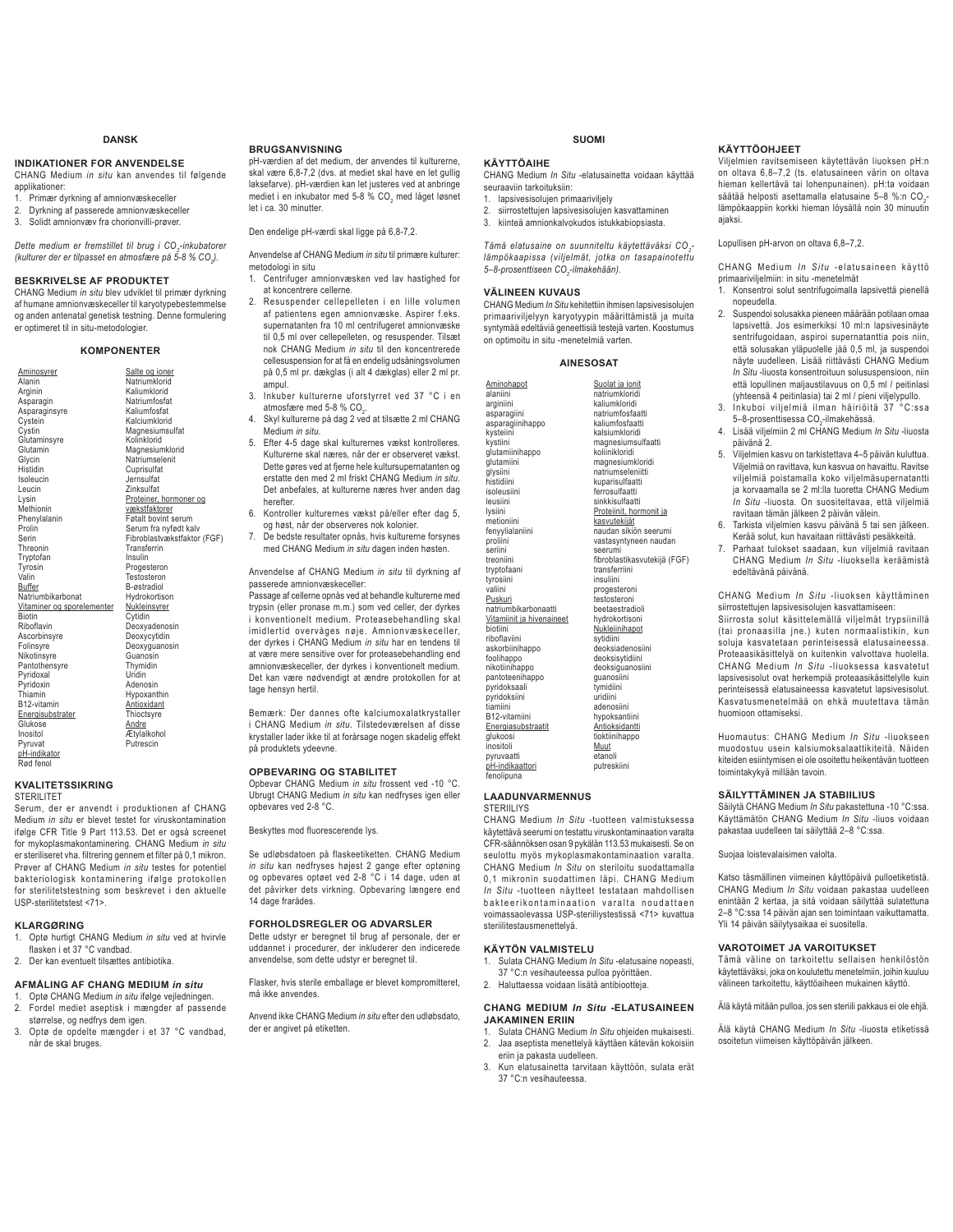### **ATVISKI**

## LIETOŠANAS INDIKĀCIJA

# CHANG Medium /n Situ" (Čanga barotni in situ) var lietot

- tālāk norādītajos gadījumos.
	-
	-
	-
	- Augļa ūdens šūnu primārā kultivēšana.<br>Pārsētu augļa ūdens šūnu audzēšana.
		-
		-
- Kompaktajiem amnija audiem, kas iegūti bārkstiņu parauga izmeklēšanā.
	-

Šī barotne ir paredzēta izmantošanai CO<sub>2</sub> inkubatoros (kultūras līdzsvaro 5-8 % CO, vidē).

## **IERICES APRAKSTS**

Kultūru papildināšanai izmantotās barotnes pH jābūt<br>6,8-7,2 (t. i., barotnei jābūt nedaudz iedzeltenā laša<br>krāsā), pH līmenis ir viegli pielāgojams, barotnes

LIETOŠANAS NORĀDĪJUMI

kad esat gatavs tās lietot.

horija

flakonu ar nedaudz vajīgāk uzliktu aizbāzni uz apmēram

30 minūtēm ievietojot 5-8 % CO, inkubatorā.

Galīgajam pH līmenim jābūt 6,8-7,2.

"CHANG Medium /n Situ" izstrādāja cilvēka augļa<br>ūdens šūnu primānajai kultivēšanai, lai veiktu kariotipu<br>Šiseskānas un nizēs amtenatānos ģenistos testen.<br>Šiseskānas un nizēs amtenatānos ģenistos testen.

## SASTĀVDAĻAS

*in situ* metodes<br>1. Centrifugējiet augļa ūdeni ar nelielu ātrumu, lai

"CHANG Medium /n Situ" lietošana primārajai kultivēšanai:

paša pacienta augļa ūdens. Piemēram, aspirējiet<br>supernatantu no 10 ml augļa ūdens centrifugāta līdz<br>0,5 ml virs šūnu lodītes un atkārtoti suspendējiet. Koncentrētajai šūnu suspensijai pievienojiet<br>pietiekamu daudzumu "CHANG Medium *In Situ*", lai iegūtu galīgo uzsēšanas daudzumu 0,5 ml uz katru<br>segstikliņu (pavisam 4 segstikliņi) vai 2 ml uz flakonu.

Šūnu lodīti atkārtoti suspendējiet nelielā daudzumā

koncentrētu šūnas.

 $\sim$ 

4. 2. dienā uzpludiniet kultūras, pievienojot 2 ml "CHANG<br>Medium *In Situ*".

Pēc 4-5 dienām jāpārbauda kultūru augšana. Tiklīdz novēro augšanu, kultūras jāpapildina. Papildiniet In Situ". Pēc tam ieteicams kultūras papildināt ik pēc 5. dienā/vai pēc tās pārbaudiet kultūru augšanu un. kad novēro pietiekama apjoma kolonijas, ievāciet Vislabākos rezultātus iegūst, ja kultūras papildina<br>ar "CHANG Medium *In Situ*" vienu dienu pirms

ယ်

Netraucēti inkubējiet kultūras 37 °C temperatūrā

5-8 % CO, vidē.

 $\ddot{\circ}$ 

kultūras, noņemot visu kultūras supernatantu un<br>aizvietojot to ar 2 ml svaigas "CHANG Medium

2 dienām.

Ġ

| Aminoskābes<br>Alanīns          | Sāli un joni                                        |
|---------------------------------|-----------------------------------------------------|
|                                 | Vātrija hlorīds                                     |
| Arginīns                        | <b>Kalija</b> hlorīds                               |
| Asparagins                      | Vātrija fosfāts                                     |
| Asparagīnskābe                  | Kālija fosfāts                                      |
| Cisteins                        | Kalcija hlorīds                                     |
| Cistīns                         | Magnija sulfāts                                     |
| Glutamīnskābe                   | dolina hlorids                                      |
| Glutamīns                       | Magnija hlorīds                                     |
| Glicīns                         | Nātrija selenīts                                    |
| Histidins                       | Vara sulfāts                                        |
| Izoleicīns                      | Ozelzs sulfāts                                      |
| eicīns                          | Cinka sulfāts                                       |
| Lizīns                          | Proteini, hormoni                                   |
| Metionins                       | augšanas faktori<br>S                               |
| Fenilalanīns<br>Prolīns         | Liellopu jaundzimušo teļu<br>iellopu embriju serums |
| Serīns                          | serums                                              |
| Treonins                        | Fibroblastu augšanas                                |
| Triptofāns                      | faktors (fibroblast growth                          |
| Tirozīns                        | $factor - FGF$ )                                    |
| Valīns                          | Transferīns                                         |
| Buferškīdums                    | Insulins                                            |
| Nātrija bikarbonāts             | Progesterons                                        |
| Vitamīni un mikroelementi       | Testosterons                                        |
| Biotins                         | 3-estradiols                                        |
| Riboflavins                     | <b>Hidrokortizons</b>                               |
| Askorbīnskābe                   | Nukleīnskābes                                       |
| Folijskābe                      | Citidins                                            |
| Nikotīnskābe                    | <b>Dezoksiadenozīns</b>                             |
| Pantotēnskābe                   | <b>Dezoksicitidins</b>                              |
| Piridoksīns<br>Piridoksāls      | Dezoksiguanozīns                                    |
| Tiamīns                         | Guanozīns                                           |
| Vitamīns B12                    | Timidīns<br>Jridīns                                 |
| Energijas substrāti             | Adenozīns                                           |
| Glikoze                         | Hipoksantīns                                        |
| Inozitols                       | Antioksidants                                       |
| Piruvāts                        | Tioktīnskābe                                        |
| pH indikators                   | Citas                                               |
| Fenolsarkanais                  | Putrescīns<br>Etilspirts                            |
| <b>KVALITĀTES NODROŠINĀŠANA</b> |                                                     |

## STERILITÄTE

"CHANG Medium *In Situ<sup>»</sup> ražošanā izmantotais serums*<br>pārbaudīts, lai noteiktu virusālo piesārņojumu, saskaņā ar nosacījumiem Federālo normatīvo aktu kodeksa (Code<br>*of Federal Regulation – CFR*) 9. sadaļas 113.53. nodaļā.

Piezīme: barotnē "CHANG Medium *In Sitū*" parasti<br>veidojas kalcija oksalāta kristāli. Nav novērots, ka šie<br>kristāli radītu jebkādu nevēlamu ietekmi uz produkta

audzētas standarta barotnē. Tomēr apstrāde ar proteāzi<br>rūpīgi jākontrolē. Barotnē "CHANG Medium *In Situ"*<br>audzētām augļa ddens šūnām ir nosliece uz lielāku jutību

pret apstrādi ār proteāzi nekā standarta barotnē audzētām<br>augļa ūdens šūnām. Lai šo ņemtu vērā, iespējams,

jāpārveido protokols.

Lai pārsētu šūnas, kultūras apstrādājiet ar tripsīnu<br>(vai pronāzi u. c.), kā to parasti darītu, ja šūnas tiktu

CHANG Medium In Situ" izmantošana pārsētu augļa

evākšanas.

sūnas.

 $\overline{r}$ 

ūdens šūnu audzēšanai

**GLABĀŠANA UN STABILITĀTE** 

Tas pārbaudīts arī, lai noteiktu piesārņojumu armikoplazmu.<br>"CHANG Medium *In Situ"* ir sterilizēta, littli<sup>a</sup>jot caur<br>pārbaudīti, lai noteiktu iespējamo bakteriālo piesārņojumu,

atbilstoši sterilitātes testēšanas protokolam, kas aprakstīts pašreizējā ASV Farmakopejas (USP) sterilitātes

veiktspēju.

# "CHANG Medium *In Situ"* glabāt sasaldētu -10 °<br>temperatūrā. Neizlietoto "CHANG Medium *In Situ*" v

 $\circ$ 

yar

sasaldēt atkārtoti vai glabāt 2-8 °C temperatūrā.

## Aizsargājiet no fluorescējošas gaismas.

Attiecīgo derīguma termiņu skatīt pudeles etiķetē.<br>"CHANG MenZum in Situ" drīkst sasaldēt atkārtoti<br>temperatītā (1 dienas, neiebkmējottās funkciju. Glabāt Igāk par 14 dienām nav ieteicams

Ātri atkausējiet "CHANG Medium *In Situ"*, pudeli<br>virpinot 37 °C ūdens vannā.

SAGATAVOŠANA LIETOŠANAI

 $testa < 71$ 

Ja vēlams, var pievienot antibiotikas.

 $\sim$  $\div$ 

## UN BRĪDINĀJUMI<br>Šī ierīce ir paredzēta procedūrās, arī tādās, kurām PIESARDZĪBAS PASĀKUMI

ALIKVOTAJĀS DAĻĀS<br>1. Atkausējiet "CHANG Medium *In Situ*" atbilstoši

CHANG MEDIUM In Situ" DALIŠANA

Aseptiskā veidā sadaliet piemērota lieluma alikvotajās daļās un atkārtoti sasaldējiet.<br>Alikvotās daļas atkausējiet 37 °C ūdens vannā,

norādījumiem.

 $\sim$  $\tilde{\mathcal{E}}$ 

šī ierīce ir paredzēta, apmācīta personāla lietošanai.

Nelietojiet nevienu pudeli, kurai ir bojāts sterilais iesaiņojums. "CHANG Medium *In Situ*" nelietot pēc derīguma termiņa,<br>kas norādīts etiķetē.

## **NEDERLANDS**

## INDICATIE VOOR GEBRUIM

CHANG Medium In Situ kan worden gebruikt voor de volgende toepassingen:

- 
- 1. de primaire kweek van vruchtwatercellen<br>2. het groeien van gepasseerde vruchtwatercellen<br>3. vast amnionweefsel van een chorionvillusbiopsie.
- 
- 
- 
- 
- 
- 

Dit medium is bedoeld voor gebruik in CO<sub>2</sub>-incubators<br>(kweken geëquilibreerd met 5%-8% CO<sub>2</sub>-atmosfeer).

CHANG Medium In Situ is ontwikkeld voor de primaire kweek van menselijke vruchtwatercellen voor gebruik bij karyotypering en ander prenataal genetisch onderzoek.<br>Deze formule is geoptimaliseerd voor in situ-methodes. BESCHRIJVING VAN HET HULPMIDDEL

## COMPONENTEN

## KWALITEITSBORGING

STERILITEIT

Het serum dat wordt gebruikt bij de productie van<br>CHANG Medium *In Sttu* is getest op virale besmetting<br>volgens CFR Title 9 Part 113.53. Het is ook gescreend op mycoplasmabesmetting. CHANG Medium *In Situ*<br>is gesteriliseerd door middel van filtratie door een<br>0,1µ-filter. Monsters van CHANG Medium *In Situ z*ijn getest op mogelijke bacteriologische besmetting volgens<br>het steriliteitstestprotocol beschreven in de huidige Amerikaanse Farmacopee (USP) steriliteitstest <71>.

# VOORBEREIDING OP HET GEBRUIK

- Ontdooi CHANG Medium In Situ snel door de fles<br>in een waterbad van 37 °C rond te draaien.
	- Voeg desgewenst antibiotica toe.

# OPDELEN VAN CHANG MEDIUM In Situ

Ontdooi CHANG Medium In Situ volgens

₽

- aanwijzingen.
- $\sim$
- 
- Verdeel op aseptische wijze in praktische<br>hoeveelheden en vries deze opnieuw in.<br>Ontdooi de delen net voor gebruik in een waterbad  $\tilde{\mathfrak{G}}$ 
	- van 37 °C.
	-
	-

BEWAREN EN STABILITEIT<br>Bewaar CHANG Medium *In Situ* bevroren bij een<br>temperatuurvan-10°C. Ongebruikt CHANG Medium *In Situ* neeft op de prestaties van het product

Raadpleeg het etiket op de fles voor de specifieke<br>houdbaarheidsdatum. CHANG Medium *In Situ* mag<br>maximaal tweemaal opnieuw worden ingevroren en kan te bewaren.

Dit hulpmiddel is bedoeld voor gebruik door personeel<br>dat opgeleid is in procedures waaronder de aangegeven toepassing waarvoor het hulpmiddel is bedoeld. EN WAARSCHUWINGEN

De pH van het medium dat wordt gebruikt om de kweken<br>te voeden, moet tussen 6,8 en 7,2 liggen (d.w.z. dat het<br>medium een enigszins gelige zalmkleur moet hebben).

GEBRUIKSAANWIJZING

De pH-waarde kan eenvoudig worden aangepast door<br>het medium met een iets losgedraaide dop gedurende

circa 30 minuten in een 5%-8% CO,-incubator te zetten.

De uiteindelijke pH moet tussen 6,8 en 7,2 liggen.

VOORZORGSMAATREGELEN

Gebruik geen flessen waarvan de steriele verpakking<br>beschadigd is.

Gebruik CHANG Medium *In Situ* niet na<br>houdbaarheidsdatum op het etiket.

 $\frac{1}{\sigma}$ 

kweken: in situ-methode

1. Centrifugeer het vruchtwater op lage snelheid om de cellen te concentreren.<br>2. Resuspendeer de celpellet in een kleine hoeveelheid

Gebruik van CHANG Medium In Situ voor primaire

eigen vruchtwater van de patiënt. Voorbeeld. Aspireer<br>het supernatent van 10 milgecentrifugeerd vruchtwater<br>tot 0,5 mil boven de celpellet en resuspendeer.<br>Voeg voldoende CHANG Medium /n Sitru aan de geconcentreerde celsuspensie toe tot een eindvolume<br>van 0,5 ml per dekglaasje (4 dekglaasjes in totaal) of

- 2 ml per flesje is verkregen.<br>Zet de kweken ongestoord in de incubator bij 37 °C  $\tilde{\mathcal{E}}$ 
	- -
- en 5%-8% CO<sub>C</sub>atimosfeer.<br>4. Bedek de kweken op dag 2 voledig door 2 ml CHANG<br>5. Medium In Situ be le voeget.<br>5. Madat is vastgesteld dat de kweken groeien, moeten ze worden gevoed. Voed de kweken door al het<br>kweeksupernatant te verwijderen en te vervangen door 2 ml vers CHANG Medium In Situ. Aanbevolen
	- 6. Controleer de kweken op of na dag 5 op groei en oogst wordt de kweken daarna elke twee dagen te voeden.
- als er voldoende koloniën worden waargenomen.<br>De beste resultaten worden verkregen als de kweken op de dag vóór het oogsten met CHANG Medium /n Situ  $\mathbf{r}$

Gebruik van CHANG Medium In Situ voor het groeien van worden gevoed.

(of pronase etc.) te behandelen, zoals u dat normaal<br>gesproken zou doen bij cellen die in een traditioneel<br>medium gekweekt zijn. Proteasebehandeling dient echter zorgvuldig in de gaten te worden gehouden.<br>Vruchtwatarioellen de in CHANG Medium *in Stru z*ijn<br>Vruchtwatarioellen de in CHANG Medium *in Stru z*ijn<br>dan vruchtwatarcellen die in een traditioneel medium zijn Passeer de cellen door de kweken met trypsine gekweekt. Houd hier rekening mee en wijzig zo nodig gepasseerde vruchtwatercellen:

NB: Vaak vormen er zich calciumoxalaatkristallen in<br>CHANG Medium /n Situ. Uit onderzoek is gebleken dat de aanwezigheid van deze kristallen geen nadelige invloed

JW protocol.

kan opnieuw worden ingevroren of worden bewaard bij<br>een temperatuur van 2 °C tot 8 °C.

## Bescherm tegen fluorescentielicht.

ontdooid 14 dagen worden bewaard bij een temperatuur<br>van 2 °C tot 8 °C zonder dat dit de werking beïnvloedt.<br>Het wordt afgeraden het product langer dan 14 dagen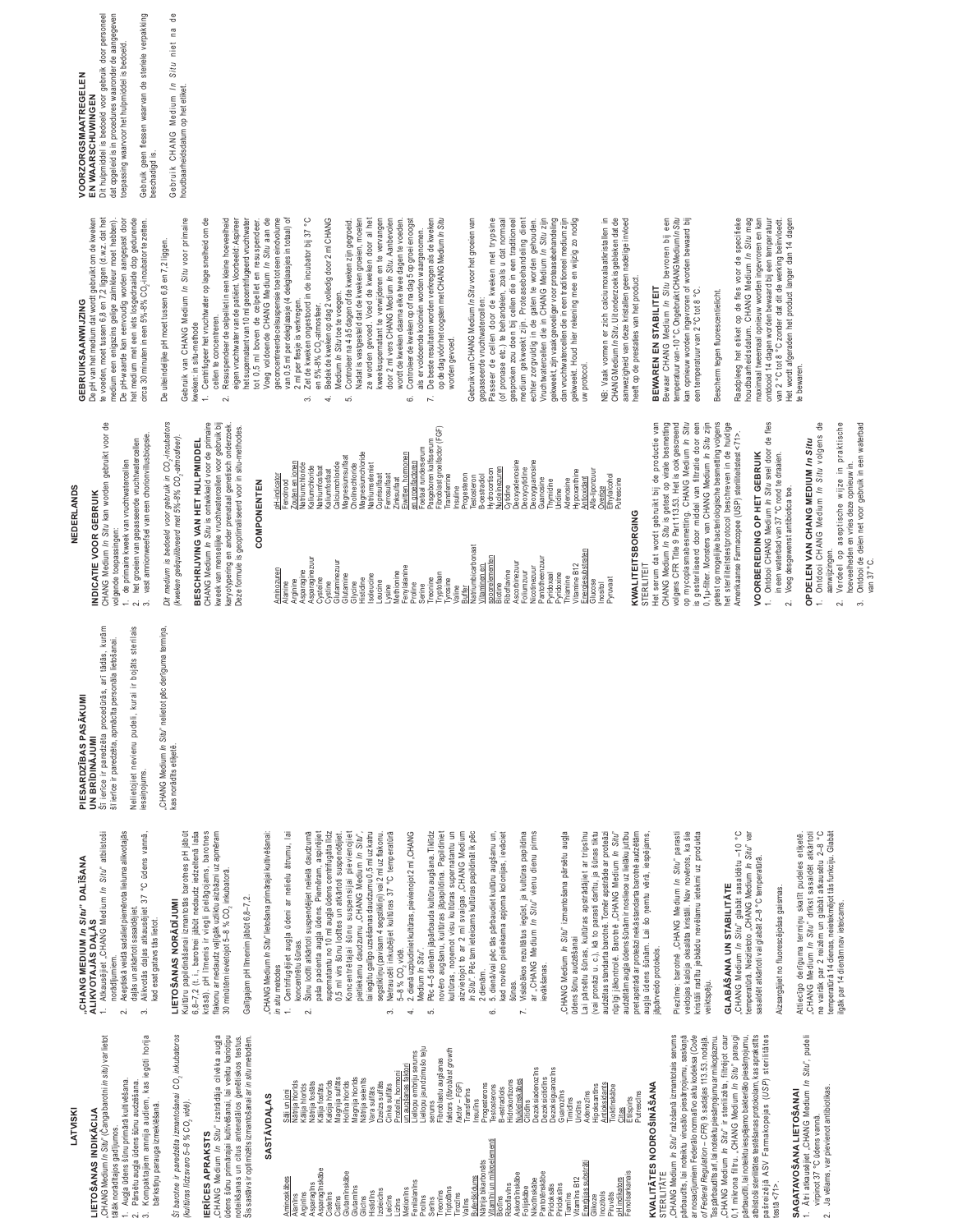#### **PRZEZNACZENIE**

Pożywka CHANG Medium *In Situ* może być stosowana w przypadku:

- 1. hodowli pierwotnej komórek płynu owodniowego
- 2. wzrostu pasażowanych komórek płynu owodniowego
- 3. litej tkanki owodniowej z biopsji kosmków kosmówki

Tę pożywkę zaprojektowano do użytku w inkubatorach *]DWPRVIHUą&2<sup>2</sup> (hodowle doprowadzone do równowagi w* atmosferze 5%–8% CO<sub>2</sub>).

#### **OPIS WYROBU**

Pożywkę CHANG Medium *In Situ* opracowano dla hodowli pierwotnej ludzkich komórek płynu owodniowego przeznaczonych do kariotypowania i wykonywania innych prenatalnych testów genetycznych. Niniejszy skład zoptymalizowano dla metod in situ.

#### **SKŁADNIKI**

| Aminokwasy<br>Alanina<br>Arginina<br>Asparagina<br>Kwas asparaginowy<br>Cysteina<br>Cystyna<br>Kwas glutaminowy<br>Glutamina<br>Glicyna<br>Histydyna<br>Izoleucyna<br>Leucyna<br>Lizyna<br>Metionina<br>Fenyloalanina<br>Prolina<br>Seryna<br>Treonina<br>Tryptofan<br>Tyrozyna<br>Walina<br>Bufor<br>Wodorowęglan sodu<br>Witaminy i pierwiastki<br>śladowe<br>Biotyna<br>Ryboflawina<br>Kwas askorbinowy<br>Kwas foliowy<br>Kwas nikotynowy<br>Kwas pantotenowy<br>Pirydoksal<br>Pirydoksyna<br>Tiamina<br>Witamina B12 | Sole i jony<br>Chlorek sodu<br>Chlorek potasu<br>Fosforan sodu<br>Fosforan potasu<br>Chlorek wapnia<br>Siarczan magnezu<br>Chlorek choliny<br>Chlorek magnezu<br>Selenian sodu<br>Siarczan miedzi<br>Siarczan żelaza<br>Siarczan cynku<br>Białka, hormony<br>i czynniki wzrostu<br>Płodowa surowica bydlęca<br>Surowica nowonarodzonych<br>cielat<br>Czynniki wzrostu<br>fibroblastów (FGF)<br>Transferryna<br>Insulina<br>Progesteron<br>Testosteron<br>B-estradiol<br>Hydrokortyzon<br>Kwasy nukleinowe<br>Cytydyna<br>Deoksyadenozyna<br>Deoksycytydyna<br>Deoksyguanozyna<br>Guanozyna<br>Tymidyna<br>Urydyna<br>Adenozyna<br>Hipoksantyna |
|---------------------------------------------------------------------------------------------------------------------------------------------------------------------------------------------------------------------------------------------------------------------------------------------------------------------------------------------------------------------------------------------------------------------------------------------------------------------------------------------------------------------------|------------------------------------------------------------------------------------------------------------------------------------------------------------------------------------------------------------------------------------------------------------------------------------------------------------------------------------------------------------------------------------------------------------------------------------------------------------------------------------------------------------------------------------------------------------------------------------------------------------------------------------------------|
|                                                                                                                                                                                                                                                                                                                                                                                                                                                                                                                           |                                                                                                                                                                                                                                                                                                                                                                                                                                                                                                                                                                                                                                                |
|                                                                                                                                                                                                                                                                                                                                                                                                                                                                                                                           |                                                                                                                                                                                                                                                                                                                                                                                                                                                                                                                                                                                                                                                |
|                                                                                                                                                                                                                                                                                                                                                                                                                                                                                                                           |                                                                                                                                                                                                                                                                                                                                                                                                                                                                                                                                                                                                                                                |
|                                                                                                                                                                                                                                                                                                                                                                                                                                                                                                                           |                                                                                                                                                                                                                                                                                                                                                                                                                                                                                                                                                                                                                                                |
| Substraty energetyczne                                                                                                                                                                                                                                                                                                                                                                                                                                                                                                    | Antyoksydant                                                                                                                                                                                                                                                                                                                                                                                                                                                                                                                                                                                                                                   |
| Glukoza                                                                                                                                                                                                                                                                                                                                                                                                                                                                                                                   | Kwas tiooktanowy                                                                                                                                                                                                                                                                                                                                                                                                                                                                                                                                                                                                                               |
| Inozytol                                                                                                                                                                                                                                                                                                                                                                                                                                                                                                                  | Inne                                                                                                                                                                                                                                                                                                                                                                                                                                                                                                                                                                                                                                           |
| Pirogronian                                                                                                                                                                                                                                                                                                                                                                                                                                                                                                               | Alkohol etylowy                                                                                                                                                                                                                                                                                                                                                                                                                                                                                                                                                                                                                                |
| <u>Wskaźnik pH</u>                                                                                                                                                                                                                                                                                                                                                                                                                                                                                                        | Putrescyna                                                                                                                                                                                                                                                                                                                                                                                                                                                                                                                                                                                                                                     |
| Czerwień fenolowa                                                                                                                                                                                                                                                                                                                                                                                                                                                                                                         |                                                                                                                                                                                                                                                                                                                                                                                                                                                                                                                                                                                                                                                |
|                                                                                                                                                                                                                                                                                                                                                                                                                                                                                                                           |                                                                                                                                                                                                                                                                                                                                                                                                                                                                                                                                                                                                                                                |

#### *ZAPEWNIANIE JAKOŚCI*

STERYLNOŚĆ

Surowicę używaną do produkcji pożywki CHANG Medium *In Situ przetestowano pod kątem zanieczyszczenia* wirusowego zgodnie z Kodeksem Przepisów Federalnych (CFR), tytuł 9, część 113.53. Wykonano również badanie przesiewowe pod kątem zanieczyszczenia mykoplazmą. Pożywkę CHANG Medium In Situ sterylizowano poprzez filtrację przez filtr o średnicy porów 0,1 mikrona. Próbki pożywki CHANG Medium In Situ są poddawane testom pod kątem możliwego zanieczyszczenia bakteryjnego zgodnie z protokołem badania sterylności opisanym w najnowszym badaniu sterylności wg Farmakopei Amerykańskiej (USP) <71>.

#### **PRZYGOTOWANIE DO UŻYCIA**

- 1. Szybko rozmrozić pożywkę CHANG Medium In Situ, obracając butelkę w łaźni wodnej nastawionej na temperature 37°C.
- 2. W razie potrzeby można dodać antybiotyki.

#### **ROZDZIELANIE POŻYWKI CHANG MEDIUM** *In Situ* **NA PORCJE**

- 1. Rozmrozić pożywkę CHANG Medium In Situ zgodnie z instrukcjami.
- 2. W sposób aseptyczny rozdzielić pożywkę na porcje o odpowiednim rozmiarze, a następnie zamrozić ponownie.
- 3. Gdy porcje będą gotowe do użycia, rozmrozić je w łaźni wodnej nastawionej na temperaturę 37°C.

#### **INSTRUKCJA UŻYCIA**

Wartość pH pożywki używanej do zasilania hodowli musi mieścić się w zakresie 6,8-7,2 (tzn. kolor pożywki musi być lekko żółtawo-łososiowy). Wartość pH można łatwo wyregulować, umieszczając pożywkę w butelce z lekko odkręconą zakrętką w inkubatorze z atmosferą 5%-8% CO<sub>2</sub> na około 30 minut.

Końcowa wartość pH musi wynosić 6,8-7,2.

Stosowanie pożywki CHANG Medium In Situ dla hodowli pierwotnych: metody in situ

- 1. Odwirować płyn owodniowy przy niskiej prędkości, aby zateżyć komórki.
- 2. Zawiesić osad komórkowy w małej objętości płynu owodniowego pacientki. Na przykład zaaspirować nadsącz z 10 ml odwirowanego płynu owodniowego do 0,5 ml nad osadem komórkowym, a nastepnie zawiesić osad. Dodać wystarczającą ilość pożywki CHANG Medium *In Situ* do zatężonej zawiesiny komórkowej, aby uzyskać końcową objętość posiewu równą 0,5 ml na szkiełko nakrywkowe (łącznie 4 szkiełka nakrywkowe) lub 2 ml na butelkę hodowlaną.
- 3. Inkubować hodowle w temperaturze 37°C w atmosferze 5%–8% CO<sub>2</sub>, nie zakłócając ich.
- 4. W dniu 2. zalać hodowle, dodając 2 ml pożywki CHANG Medium *In Situ*.
- 5. Po 4-5 dniach sprawdzić wzrost hodowli. Po zaobserwowaniu wzrostu należy zasilić hodowle pożywką. Zasilać hodowle pożywką, usuwając cały nadsącz hodowli i zastępując go 2 ml świeżej pożywki CHANG Medium *In Situ.* Po wykonaniu tej czynności zalecane jest zasilanie hodowli pożywką co 2 dni.
- 6. Sprawdzić wzrost hodowli w 5. dniu lub w późniejszych dniach i zebrać komórki, jeśli zaobserwowano wystarczającą liczbę kolonii.
- 7. Najlepsze wyniki otrzymywano, gdy zasilano hodowle pożywką CHANG Medium In Situ dzień przed zbiorem.

Stosowanie pożywki CHANG Medium *In Situ* do prowadzenia hodowli pasażowanych komórek płynu owodniowego:

Aby wykonać pasaż komórek, poddać hodowle działaniu trypsyny (lub pronazy itp.), w taki sam sposób, jak w przypadku komórek rosnących w pożywce standardowej. Jednakże należy ściśle monitorować komórki poddawane działaniu proteazy. Komórki płynu owodniowego rosnące w pożywce CHANG Medium In Situ zwykle są bardziej wrażliwe na działanie proteazy niż komórki płynu owodniowego rosnące w pożywce standardowej. W celu uwzględnienia tego faktu może być konieczne wprowadzenie zmian w protokole.

Uwaga: W pożywce CHANG Medium *In Situ* często tworzą się kryształy szczawianu wapnia. Nie wykazano, aby obecność tych kryształów wpływała negatywnie na właściwości produktu.

#### **PRZECHOWYWANIE I STABILNOŚĆ**

Przechowywać pożywkę CHANG Medium *In Situ* zamrożoną w temperaturze -10°C. Niezużytą pożywkę CHANG Medium *In Situ* można zamrozić ponownie lub przechowywać w temperaturze od 2°C do 8°C.

Chronić przed światłem fluorescencyjnym.

Termin ważności jest określony na etykiecie butelki. Pożywkę CHANG Medium *In Situ* można zamrażać ponownie maksymalnie 2 razy i przechowywać rozmrożoną w temperaturze od 2°C do 8°C przez 14 dni bez negatywnego wpływu na jej działanie. Przechowywanie pożywki przez okres dłuższy niż 14 dni nie jest zalecane.

#### **ŚRODKI OSTROŻNOŚCI I OSTRZEŻENIA**

Ten wyrób jest przeznaczony do użytku przez personel wykwalifikowany w dziedzinie procedur obejmujących wskazane zastosowanie, do którego wyrób ten jest przeznaczony.

Nie korzystać z butelek, w przypadku których sterylne opakowanie zostało naruszone.

Nie używać pożywki CHANG Medium In Situ po upływie terminu ważności podanego na etykiecie.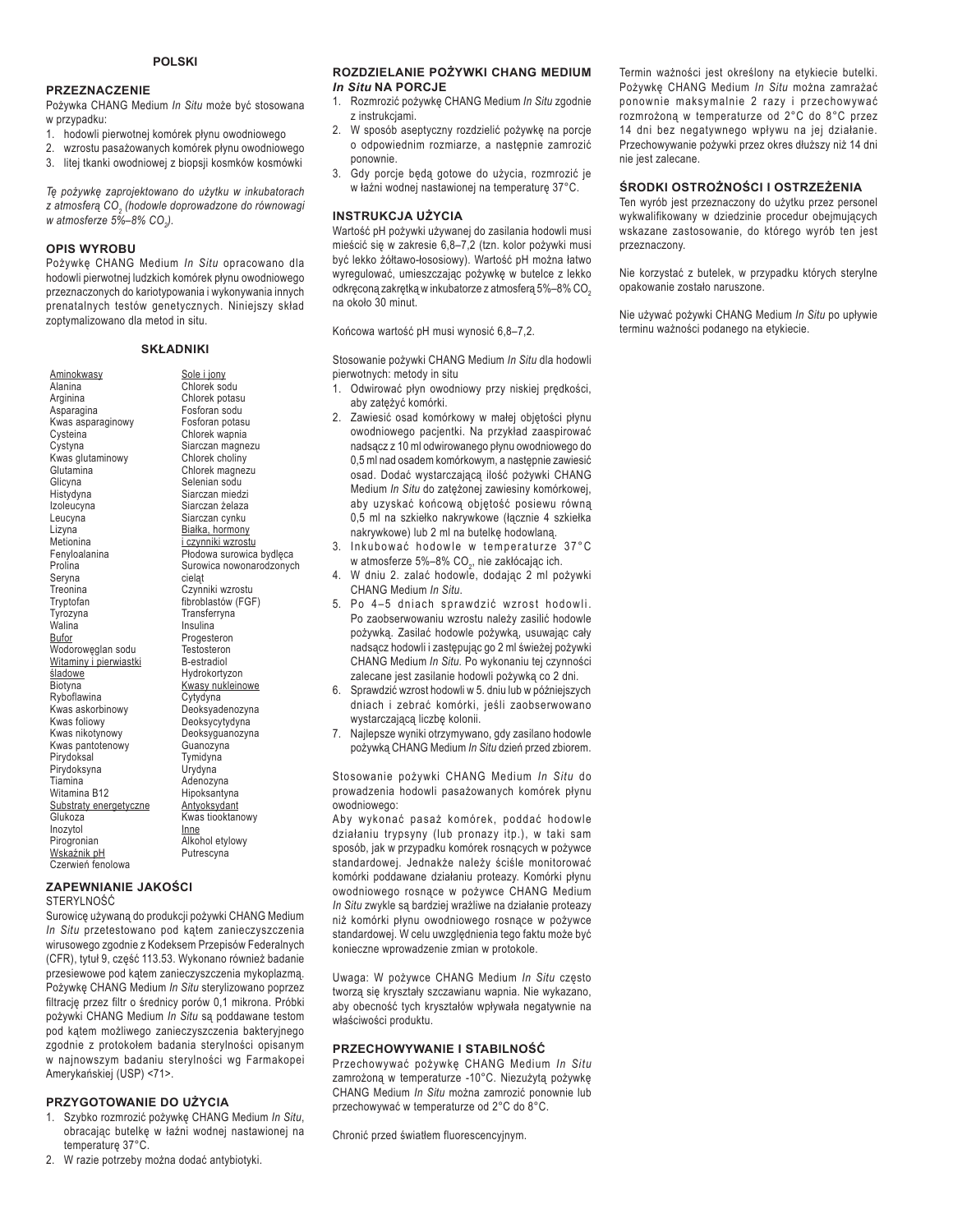| SVENSKA                                                                                                                                                                   |                                                                                                                                                                                                                                                                                                                                               |
|---------------------------------------------------------------------------------------------------------------------------------------------------------------------------|-----------------------------------------------------------------------------------------------------------------------------------------------------------------------------------------------------------------------------------------------------------------------------------------------------------------------------------------------|
| användas för följande<br>In Situ kan<br>$\sim$                                                                                                                            | <b>BRUKSANVISNING</b><br>httl det medium som används som rätingssubstrat till<br>kulturerna mäste varantärja, pH <i>an 2 (</i> dvs. mediet mäste<br>att mediet placeaes i en 5–8 % CO <sub>2</sub> -inkubator med locket<br>att mediet placeaes i en 5–8 % CO <sub>2</sub> -                                                                  |
| r från amnionvätska från passage<br>vnad från chorionvillibiopsi.<br>v celler i amnionvätska                                                                              | Det slutliga pH-värdet måste vara 6,8-7,2.<br>något lossat, under cirka 30 minuter.                                                                                                                                                                                                                                                           |
| tagits fram för användning i en CO <sub>2</sub> -<br>nma ekvilibreras i en atmosfär med                                                                                   | Användning av CHANG Medium <i>In Situ</i> för primärkulturer:<br>in situ-metoder                                                                                                                                                                                                                                                              |
| ı S <i>itu</i> har utvecklats för primärodling av<br>ionvätska för karyotypbestämning och<br>enetiska tester. Denna näringslösning<br>in situ-metoder.<br><b>KRIVNING</b> | Centrifugera amnionväskan på låg hastighet för att<br>Resuspendera cellpelleten i en liten volym av<br>patientens egen amnionvätska. Aspirera t.ex.<br>ill U,5 ml ovantor delipelleten och resmondera<br>ill U,5 ml ovantor delipelleten och resmondera<br>Tillsättiliräckigtrned CHANG Medum in<br>koncentrera cellerna.<br>$\div$<br>$\sim$ |
| <b>COMPONENTER</b>                                                                                                                                                        | koncentrerade cellsuspensionen för att möjliggöra<br>en slutlig plattvolym på 0,5 ml per täckglas (totalt<br>4 täckglas), eller 2 ml per flaska.                                                                                                                                                                                              |
| Salter och joner<br>Natriumklorid<br>pH-indikator<br>Fenolrött                                                                                                            | i 5–8 % CO <sub>2</sub> -atmosfär.<br>Flöda kulturerna på dag 2 genom att tillsätta 2 ml<br>့<br>Inkubera kulturerna, utan att störa dem, vid 37<br>⇔                                                                                                                                                                                         |
| Natriumfosfat<br>Kaliumklorid<br>Kaliumfosfat                                                                                                                             | CHANG Medium In Situ.<br>₹<br>5.                                                                                                                                                                                                                                                                                                              |
| Kalciumklorid<br>Magnesiumsulfat<br>Kolinklorid                                                                                                                           | Efter 4–5 dagar bör kulturerna kontrolleras med<br>avseende på växt. Näring bör tillföras till kulturerna så<br>snart växt har observerats. Tillför näring till kulturema                                                                                                                                                                     |
| Magnesiumklorid<br>Natriumselenit<br>Kopparsulfat<br>Ferrosulfat                                                                                                          | genom att avlägsna all supernatant från kulturen och<br>ersätta den med 2 ml färskt CHANG Medium <i>In Situ.</i><br>att därefter tillföra näring till<br>Det rekommenderas                                                                                                                                                                    |
| <u>Proteiner, hormoner samt</u><br>tillväxtfaktorer<br>Zinksulfat                                                                                                         | kulturerna varannan dag.<br>Kontrollera kulturerna med avseende på växt på/efter<br>dag 5 och skörda dem när tillräckligt många kolonier<br>6                                                                                                                                                                                                 |
| Fetalt bovint serum<br>Serum från nyfödda kalvar<br>Fibroblasttillväxtfaktor (FGF)<br>Transferrin                                                                         | Bästa resultat erhålls när kulturema tillförs näring med<br>CHANG Medium In Situ dagen innan de skördas.<br>observeras.<br>$\overline{\phantom{a}}$                                                                                                                                                                                           |
| Progesteron<br>Testosteron<br>Insulin                                                                                                                                     | Användning av CHANG Medium <i>In Situ</i> för odling av celler<br>från amnionvätska från passage:                                                                                                                                                                                                                                             |
| Betaöstradiol<br>amnen                                                                                                                                                    | .<br>(eller pronas etc.) så som normalt sker vid odling av celler<br>För passage av cellerna, behandla kulturerna med trypsin                                                                                                                                                                                                                 |
| Hydrokortison<br><u>Nukleinsyror</u><br>Cytidin<br>Deoxiadenosin                                                                                                          |                                                                                                                                                                                                                                                                                                                                               |
| Deoxiguanosin<br>Deoxicytidin<br>Guanosin<br>Tymidin                                                                                                                      | i konventionellt medium. Proteasbehandlingen bör dock<br>noga övervakas. Celler från amnionvälska som odlas<br>i CHANG Medium <i>In Situ</i> tenderar att vara känsligare<br>i CHANG Medium <i>In Situ</i> tenderar att vara känsligare<br>odlas i                                                                                            |
| Adenosin<br>Uridin                                                                                                                                                        | Anm: Kalciumoxalatkristaller bildas ofta i CHANG Medium                                                                                                                                                                                                                                                                                       |
| Hypoxantin<br>Antioxidant<br>ioktinsyra<br>Övrigt                                                                                                                         | In Situ. Närvaron av dessa kristaller har inte visats inverka<br>negativt på produktens funktion.                                                                                                                                                                                                                                             |
| Etylalkohol<br>Putrescin                                                                                                                                                  | Förvara CHANG Medium In Situ fryst vid -10 °C. Oanvänt<br>FÖRVARING OCH HÅLLBARHET                                                                                                                                                                                                                                                            |
| KRING                                                                                                                                                                     | CHANG Medium <i>In Situ</i> kan frysas ned på nytt eller<br>förvaras vid 2–8 °C.                                                                                                                                                                                                                                                              |
| nar testats för viral kontamination<br>vänds vid framställningen av CHANG                                                                                                 | Skyddas mot fluorescerande ijus.                                                                                                                                                                                                                                                                                                              |
| ran voortoot tot in the ookså screenats<br>del 113.53. Det har ookså screenats<br>ar av mykoplasma. CHANG Medium<br>serats med hjälp av filtrering genom                  |                                                                                                                                                                                                                                                                                                                                               |
| r. Prover av CHANG Medium <i>in Situ</i><br>»Il bakteriell kontamination enligt det                                                                                       | Se flaskens eilkelt för specifikt utgångsdatum. CHANG<br>Medium <i>In Situ</i> kan frysas ned igen högst 2 gånger och<br>Medium <i>In Situ k</i> an frysas ned igen högst 2 gånger och<br>funktion påverkas. Förvaring underlängre tid än 14 dagar<br>rekommenderas ej.                                                                       |
| protokoll som beskrivs i det aktuella<br>et (USP Sterility test) <71>.                                                                                                    | FORSIKTIGHETSÅTGÄRDER OCH                                                                                                                                                                                                                                                                                                                     |
| NG Medium In Situ snabbt genom att<br>illsättas om så önskas.<br>ÖR ANVÄNDNING<br>iett 37 °C vattenbad.                                                                   | Denna produkt är avsedd att användas av personal med<br>utbildning i procedurer som omfattar den indicerade<br>tillämpning för vilken produkten är avsedd.<br>VARNINGAR                                                                                                                                                                       |
| G AV CHANG MEDIUM In Situ<br>IG Medium In Situ enligt anvisningarna.                                                                                                      | Flaskor vars sterila förpackning inte är intakt får inte<br>användas                                                                                                                                                                                                                                                                          |
| t aseptiskt i alikvoter av lämplig storlek<br>terna i ett 37 °C vattenbad när de ska<br>am på nytt.                                                                       | det<br>Situ efter<br>Medium In<br>utgångsdatum som anges på etiketten.<br>Använd inte CHANG                                                                                                                                                                                                                                                   |

## **ROMÂNĂ**

- INDICATIE DE UTILIZARE
- CHANG Medium In Situ se poate utiliza pentru
	- următoarele întrebuințări:
- cultura primară a celulelor din lichidul amniotic
- .<br>പ് നി
- creșterea celulelor din lichidul amniotic pasajate<br>țesut amniotic solid din probele de vili chorionici

colectate.

# Acest mediu a fost proiectat pentru utilizare în incubatoare<br>cu CO<sub>2</sub> (culturi echilibrate cu o atmosferă cu 5%-8% CO<sub>2</sub>).

# DESCRIEREA DISPOZITIVULUI

CHANG Medium In Situ a fost realizat pentru cultura primară a celulelor din lichidul amniotic uman în vederea utilizării pentru cariotipare și alte teste genetice prenatale Formula a fost optimizată pentru metodologii in situ.

## COMPONENTE

testat pentru a nu fi contaminat viral, în conformitate cu<br>CFR Titlul 9 Partea 113.53. Acesta a fost de asemenea printr-un filtru de 0,1 microni. Probe de CHANG Medium In Situ sunt testate pentru a nu prezenta o posibilă Serul utilizat la producerea CHANG Medium In Situ a fost CHANG Medium In Situ este sterilizat prin filtrare contaminare bacteriologică după protocolul de testare<br>a sterilității descris în testul de sterilitate actual prevăzut analizat pentru detectarea contaminării cu mycoplasma de Farmacopeea Americană <71>. **SIERILIIAIE** 

# PREGÄTIREA PENTRU UTILIZARE

- Dezghețați rapid CHANG Medium *In Situ* prin agitarea<br>flaconului într-o baie de apă la 37°C.  $\div$ 
	-
	- Dacă se dorește, se pot adăuga antibiotice.  $\sim$

## REPARTIZAREA ÎN PĂRȚI ALICOTE A CHANG MEDIUM In Situ

PRECAUTII SI AVERTISMENTE

- Dezghețați CHANG Medium In Situ în conformitate Distribuiți aseptic în părți alicote de mărime cu instrucțiunile.  $\ddot{ }$  $\sim$
- convenabilă și recongelați.<br>Dezghețați părțile alicote într-o baie de apă la 37°C atunci când sunt gata pentru utilizare.  $\tilde{\mathfrak{G}}$

## INSTRUCTIUNI DE UTILIZARE

o culoare ușor gălbuie-somon). pH-ul poate fi ajustat cu<br>ușurință punând mediul într-un incubator de 5%-8% CO<sub>2</sub> pH-ul mediului utilizat pentru a hrăni culturile trebuie să fie cuprins între 6,8 și 7,2 (adică mediul trebuie să aibă cu capacul ușor slăbit timp de aproximativ 30 de minute

pH-ul final trebuie să fie cuprins între 6,8 și 7,2.

Utilizarea CHANG Medium In Situ pentru culturi primare:

- 1. Centrifugați lichidul amniotic la viteză redusă pentru metodologii in situ
	- Resuspendați peleta cu celule într-un volum mic din a concentra celulele.  $\sim$
- propriul lichid amniotic al pacientei. De exemplu,<br>aspirați supernatantul din 10 ml de lichid amniotic a permite un volum de acoperire final de 0,5 ml per<br>lamelă (în total 4 lamele) sau 2 ml per flaconaș. centrifugat la 0,5 ml deasupra peletei cu celule și resuspendați. Adăugați suficient CHANG Medium In Situ la soluția de celule concentrată pentru
	- Incubați culturile fără a le agita la 37°C într-o atmosferă de CO, 5%-8%.  $\tilde{\mathcal{E}}$
- Inundați culturile în ziua 2 prin adăugarea a 2 ml  $\overline{4}$ 
	- de CHANG Medium *In Situ.*<br>După 4 sau 5 zile, culturile trebuie verificate pentru a se vedea dacă există creștere. Odată ce s-a observat creșterea, culturile trebuie hrănite. Hrăniți s.
- culturii și înlocuirea cu 2 ml CHANG Medium *In Situ*<br>pr*oaspăt*. Se recomandă hrănirea în continuare culturile prin îndepărtarea întregului supernatant al a culturilor la fiecare 2 zile.
	- Controlați culturile pentru a vedea dacă există creștere în/sau după ziua 5 și recoltați atunci când se observă suficiente coloni 6
		- Cele mai bune rezultate se obțin atunci când culturile sunt hrănite cu CHANG Medium In Situ în ziua anterioară recoltării.  $\mathbf{r}$

Utilizarea CHANG Medium In Situ pentru creșterea celulelor din lichidul amniotic pasajate

convențional. Cu toate acestea, tratamentul cu protează<br>ar trebui monitorizat cu atenție. Celulele din lichidul Pentru a pasaja celulele, tratați culturile cu tripsină atunci când celulele sunt crescute într-un mediu amniotic crescute în CHANG Medium In Situ tind să fie mai sensibile la tratamentul cu protează decât celulele (sau pronază etc.), așa cum ați proceda în mod normal din lichidul amniotic crescute într-un mediu convențional Poate fi necesar să vă modificați protocolul pentru a lua în considerare acest lucru.  $\frac{1}{5}$ 

Notă: În CHANG Medium *In Situ* se formează în mod obișnuit cristale de oxalat de calciu. Nu s-a demonstrat că prezența acestor cristale provoacă vreun efect nedori asupra performanței produsului.

# DEPOZITARE SI STABILITATE

Depozitați CHANG Medium *In Situ* congelat la -10°C.<br>CHANG Medium *In Situ* neutilizat poate fi recongelat sau depozitat la o temperatură cuprinsă între 2°C și 8°C.

## Protejați de lumina fluorescentă.

specifică. CHANG Medium *In Situ* poate fi recongelat de<br>maximum 2 ori și depozitat dezghețat la o temperatură A se vedea eticheta flaconului pentru data de expirare intre 2°C si 8°C timp de 14 zile fără a-i fi afectată funcția. Nu se recomandă depozitarea mai mult de 14 zile.

**INDIKATIONE** CHANG Medium l. primärodling a tillämpningar: Acest dispozitiv este conceput pentru a fi utilizat de către personal instruit în proceduri care includ întrebuințarea Nu utilizați niciun flacon al cărui ambalaj steril a fost pentru care a fost conceput dispozitivul.

Nu utilizați CHANG Medium /n Situ după data expirării deteriorat.

indicată pe eticheta individuală.

odling av celle fast amnionvä Detta medium ha inkubator (kulturi  $5 - 8$  % CO<sub>2</sub>).

### PRODUKTBES CHANG Medium /

andra antenatala g<br>har optimerats för celler i human amı

| <b>Million</b><br>Alanin | <b>DIT-IIIUINGLUI</b><br>Fenolrött           |
|--------------------------|----------------------------------------------|
| Arginin                  | Salter och joner                             |
| Asparagin                | Natriumklorid                                |
| Asparaginsyra            | Kaliumklorid                                 |
| Cystein                  | Vatriumfosfat                                |
| Cystin<br>Glutaminsyra   | <b>Kaliumfosfat</b>                          |
| Glutamin                 | Magnesiumsulfat<br><b>Kalciumklorid</b>      |
| Glycin                   | Kolinklorid                                  |
| Histidin                 | Magnesiumklorid                              |
| Isoleucin                | Natriumselenit                               |
| eucin                    | <b>Kopparsulfat</b>                          |
| Metionin<br>ysin         | Ferrosulfat<br>Zinksulfat                    |
| Fenylalanin              |                                              |
| Prolin                   | Proteiner, hormoner samt<br>tillväxtfaktorer |
| Serin                    | Fetalt bovint serum                          |
| Treonin                  | Serum från nyfödda kalvar                    |
| Tryptofan                | Fibroblasttillväxtfaktor (FG                 |
| Tyrosin                  | Transferrin                                  |
| Valin                    | Insulin                                      |
| Buffert                  | Progesteron                                  |
| Natriumbikarbonat        | Testosteron                                  |
| Vitaminer och spårämnen  | <b>Betaöstradiol</b>                         |
| Riboflavin<br>Biotin     | Hydrokortison<br>Vukleinsyror                |
| Askorbinsyra             | Cytidin                                      |
| Folsyra                  | <b>Deoxiadenosin</b>                         |
| Nikotinsyra              | Deoxicytidin                                 |
| Pantotensyra             | Jeoxiguanosin                                |
| Pyridoxal                | Guanosin                                     |
| Pyridoxin                | Tymidin<br>Uridin                            |
| Vitamin B12<br>Tiamin    | Adenosin                                     |
| Energisubstrat           | Hypoxantin                                   |
| Glukos                   | Antioxidant                                  |
| Pyruvat<br>Inositol      | Tioktinsyra<br>Övrigt                        |
|                          | Etylalkohol                                  |
|                          | Putrescin                                    |
|                          |                                              |

### KVALITETSSA STERILITET

Det serum som ar enligt CFR titel 9 för kontamination ett 0,1 mikronfilte iestas för eventu sterilitetstestnings USP-sterilitetstes In Situ har sterili Medium In Situ

# BEREDNING

- Tina upp CHA snurra flaskan
	- 2. Antibiotika kar

## 1. Tina upp CHAN<br>2. Fördela mediet ALIKVOTERIN

- och frys ner d
	- Tina upp alikvo<br>användas. .<br>ო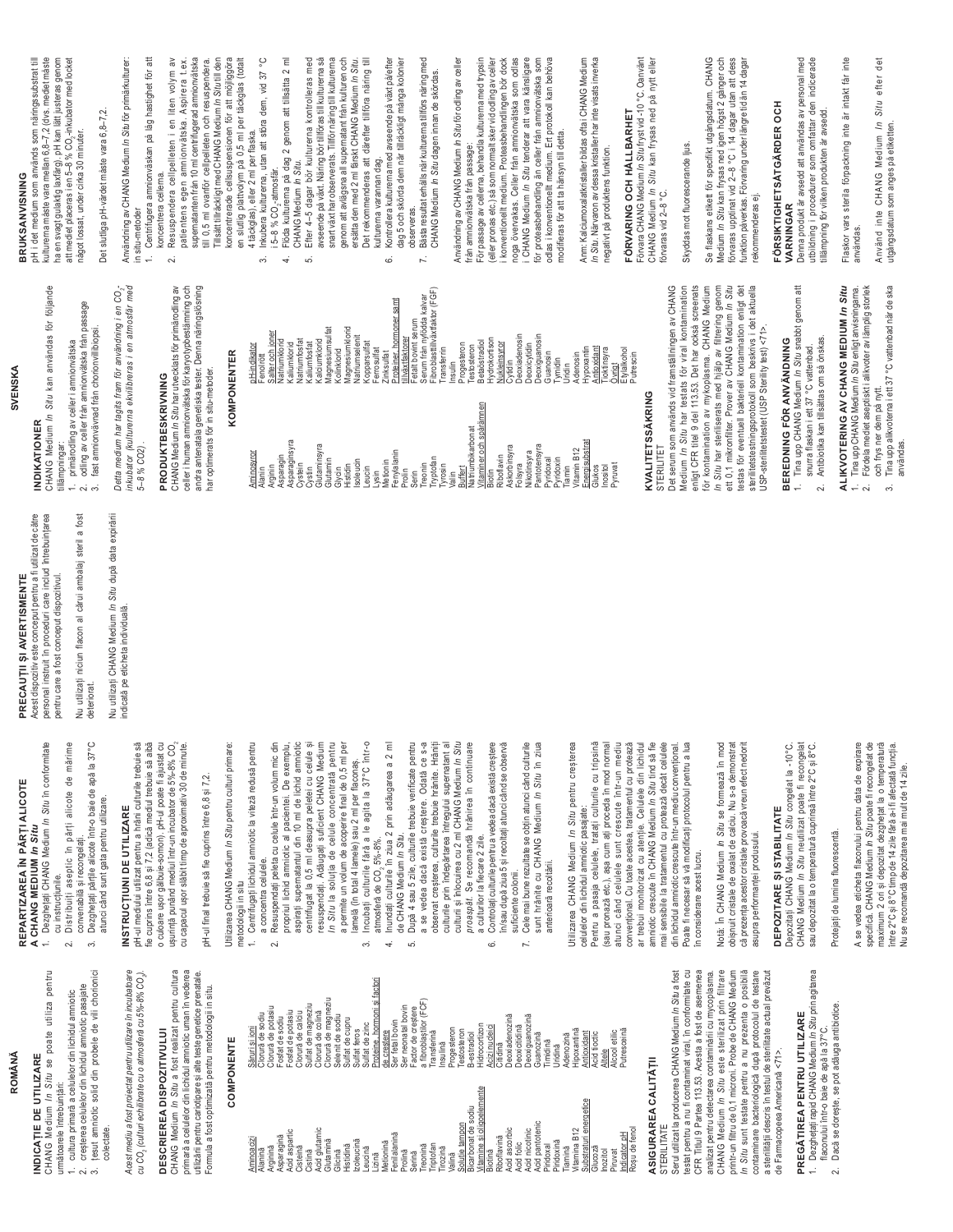### EESTI KEEL **EESTI KEEL**

Toodet CHANG Medium *In Situ* võib kasutada järgmistel Toodet CHANG Medium In Situ võib kasutada järgmistel **VÄIDUSTUS KASUTAMISEKS NÄIDUSTUS KASUTAMISEKS**

- Lootevedeliku rakkude primaarne kultuurimine 1. Lootevedeliku rakkude primaarne kultuurimine Töstetud lootevedeliku rakkude kasvatamine 2. Tõstetud lootevedeliku rakkude kasvatamine eesmärkidel: **aesmärkidel** .<br>വിന്
- *See sööde on mõeldud kasutamiseks CO2 inkubaatorites*  sööde on mõeldud kasutamiseks CO, inkubaatorites Tahke lootekude koorioni hattude proovist 3. Tahke lootekude koorioni hattude proovist See.

*(5–8% CO2 keskkonnas tasakaalustatud kultuurid).*  (5-8% CO, keskkonnas tasakaalustatud kultuurid).

## SEADME KIRJELDUS

CHANG Medium *In Situ* töötati välja inimese lootevedeliku rakkude primaarseks kultuurimiseks<br>karüotüüpimise ja muude sünnieelsete geneetiliste testide lootevedeliku rakkude primaarseks kultuurimiseks karüotüüpimise ja muude sünnieelsete geneetiliste testide legemise eesmärgil. Koostis on optimeeritud in situ CHANG Medium In Situ töötati välja inimese **SEADME KIRJELDUS** 

### **OSAD**

tegemise eesmärgil. Koostis on optimeeritud *in situ*

metodoloogiateks.

metodoloogiateks

|                                                             | –<br>SSS                                                           |
|-------------------------------------------------------------|--------------------------------------------------------------------|
| Aminohapped<br>Arginiin<br>Alaniin                          | Soolad ja ioonid<br>Naatriumkloriid<br><b>Kaaliumkloriid</b>       |
| Asparagiinhape<br>Asparagiin<br>Tsüsteiin                   | Naatriumfosfaat<br><b>Kaaliumfosfaat</b><br><b>Kaltsiumkloriid</b> |
| Glutamiinhape<br>Tsüstiin                                   | Magneesiumsulfaat<br><b>Koliinkloriid</b>                          |
| Glutamiin<br>Glütsiin                                       | Magneesiumkloriid<br>Vaatriumseleniit                              |
| soleutsiin<br>Histidiin                                     | Raudsulfaat<br>Vasksulfaat                                         |
| eutsiin<br>Lüsiin                                           | Valqud, hormoonid<br>Tsinksulfaat                                  |
| Fenüülalaniin<br>Metioniin                                  | Veiseloote päritolu seerum<br>a kasvufaktorid                      |
| Proliin                                                     | Vastsündinud veise päritolu                                        |
| Seriin                                                      | seerum                                                             |
| Trüptofaan<br>Treoniin                                      | Fibroplastide kasvufaktor<br>(FGF)                                 |
| Türosiin                                                    | Transferriin                                                       |
| Valiin                                                      | Insuliin                                                           |
| Puhver                                                      | Progesteroon                                                       |
| ja mikroelemendid<br>Naatriumvesinikkarbonaat<br>Vitamiinid | Testosteroon<br>3-östradiool                                       |
| Biotiin                                                     | Hüdrokortisoon                                                     |
| Askorbiinhape<br>Riboflaviin                                | Vukleiinhapped<br>Tsütidiin                                        |
| Foolhape                                                    | Deoksüadenosiin                                                    |
| Nikotiinhape                                                | Deoksütsütdiin                                                     |
| Pantoteenhape<br>Püridoksaal                                | Deoksüguanosiin<br>Guanosiin                                       |
| Püridoksiin                                                 | Tümidiin                                                           |
| Tiamiin                                                     | Uridiin                                                            |
| substraadid<br>Vitamiin B12<br>Energia                      | Hüpoksantiin<br>Adenosiin                                          |
| nositool<br>Glükoos                                         | Antioksüdant<br>-ipoehape                                          |
| Püruvaat                                                    | Muud                                                               |
| p.H-indikaator<br>Fenoolpunane                              | Etüülalkohol<br>Putrestsiin                                        |
| <b>KVAI ITFFDI TAGAMINF</b>                                 |                                                                    |

## **KVALITEEDI TAGAMINE STERIILSUS**

CHANG Medium *In Situ* tootmisel kasutatav seerum on testitud viraalse saaste suhtes CFR ptk 9 osa 113.53 järgi. Samuti on seda testitud mükoplasma suhtes. CHANG Medium *In Situ* on steriliseeritud filtreerimise teel läbi 0,1-mikronise filtri. Toote CHANG Medium *In Situ* proove on võimaliku bakterioloogilise saaste suhtes testitud steriilsuse katseprotokolli järgi, mida on kirjeldatud CHANG Medium In Situ tootmisel kasutatav seerum on Samuti on seda testitud mükoplasma suhtes. CHANG Medium In Situ on steriliseeritud filtreerimise teel läbi 0,1-mikronise filtri. Toote CHANG Medium *In Situ* proove testitud viraalse saaste suhtes CFR ptk 9 osa 113.53 järgi on võimaliku bakterioloogilise saaste suhtes testitud steriilsuse katseprotokolli järgi, mida on kirjeldatud kehtivas USP steriilsustestis <71> kehtivas USP steriilsustestis <71>. STERIILSUS

## **ETTEVALMISTUSED KASUTAMISEKS**  ETTEVALMISTUSED KASUTAMISEKS

1. Sulatage CHANG Medium *In Situ* kiirelt, keerutades Sulatage CHANG Medium In Situ kiirelt, keerutades pudelit 37 °C veevannis. pudelit 37 °C veevannis.

2. Vajaduse korral võib lisada antibiootikume. Vajaduse korral võib lisada antibiootikume.  $\sim$ 

## Sulatage CHANG Medium In Situ juhiste kohaselt. CHANG MEDIUM In Situ ALIKVOOTIMINE **CHANG MEDIUM** *In Situ* **ALIKVOOTIMINE**

- 2. Jaotage aseptiliselt sobiva suurusega alikvootideks 2. Jaotage aseptiliselt sobiva suurusega alikvootideks 1. Sulatage CHANG Medium *In Situ* juhiste kohaselt. ja külmutage uuesti.
	- 3. Kui olete valmis kasutamiseks, sulatage alikvoodid ja külmutage uuesti.<br>Kui olete valmis kasutamiseks, sulatage alikvoodid 37 °C veevannis. 37 °C veevannis. ക്

## KASUTUSJUHEND **KASUTUSJUHEND**

### Kultuuride söötmiseks kasutatava söötme pH peab Kultuuride söötmiseks kasutatava söötme pH peab olema vahemikus 6,8–7,2 (st sööde peab olema kergelt<br>kollakasoranž). pH-d on lihtne kohandada, asetades<br>söötme umbes 30 minutiks kergelt lahti keeratud korgiga olema vahemikus 6,8–7,2 (st sööde peab olema kergelt

kollakasoranž). pH-d on lihtne kohandada, asetades

söötme umbes 30 minutiks kergelt lahti keeratud korgiga pH lõppnäit peab olema 6,8–7,2. pH lõppnäit peab olema 6,8-7,2. 5–8% CO<sub>2</sub> inkubaatorisse. 5-8% CO<sub>2</sub> inkubaatorisse.

Toote CHANG Medium *In Situ* kasutamine 1. Tsentrifuugige lootevedelikku väiksel kiirusel, et rakke Toote CHANG Medium In Situ kasutamine Tsentrifuugige lootevedelikku välksel kiirusel, et rakke primaarkultuuride korral: in situ metodoloogiad primaarkultuuride korral: *in situ* metodoloogiad

 $\overline{a}$ 

- Resuspendeerige rakupellet väheses patsiendi 2. Resuspendeerige rakupellet väheses patsiendi enda lootevees. Näiteks võite aspireerida 10 ml enda lootevees. Näiteks võite aspireerida 10 ml tsentrifuugitud lootevedeliku supernatanti 0,5 ml tsentrifuugitud lootevedeliku supernatanti 0,5 ml võrra rakupelleti kohale ja resuspendeerida. Lisage kontsentreeritud rakususpensioonile piisavalt toodet CHANG Medium *In Situ*, et igale slaidile oleks võimalik kanda 0,5 ml (kokku 4 slaidi), või 2 ml võrra rakupelleti kohale ja resuspendeerida. Lisage kontsentreeritud rakususpensioonile piisavalt toodet CHANG Medium In Situ, et igale slaidile oleks võimalik kanda 0,5 ml (kokku 4 slaidi), või 2 ml kontsentreerida. kontsentreerida.  $\sim$ 
	- 3. Inkubeerige kultuure segamatult temperatuuril 37 °C Inkubeerige kultuure segamatult temperatuuril 37 °C rakukasvatuspudeli kohta. rakukasvatuspudeli kohta.  $\ddot{\mathrm{c}}$
- 4. 2. päeval katke kultuurid üle 2 ml tootega CHANG 2. päeval katke kultuurid üle 2 ml tootega CHANG 5–8% CO<sub>2</sub> keskkonnas. 5-8% CO., keskkonnas.  $\ddot{ }$
- 5. 4–5 päeva järel tuleb kontrollida kultuuride kasvu. Kasvu tuvastamisel tuleb kultuure toita. Toitke Kasvu tuvastamisel tuleb kultuure toita. Toitke kultuure, eemaldades kogu kultuuri supernatandi kultuure, eemaldades kogu kultuuri supernatandi *In Situga.* Seejärel on soovitatav toita kultuure iga ja asendades selle 2 ml värske CHANG Medium Situga. Seejärel on soovitatav toita kultuure iga 5. 4-5 päeva järel tuleb kontrollida kultuuride kasvu ja asendades selle 2 ml värske CHANG Medium Medium *In Situ*. Medium In Situ.
- 6. Kontrollige kultuuride kasvu 5. päeval või pärast seda Kontrollige kultuuride kasvu 5. päeval või pärast seda ning koguge, kui tuvastate piisavad kolooniad. ning koguge, kui tuvastate piisavad kolooniad. 2 päeva järel. päeva järel c.
	- Parimad tulemused saavutatakse kultuuride toitmisel<br>tootega CHANG Medium *In Situ* üks päev enne 7. Parimad tulemused saavutatakse kultuuride toitmisel tootega CHANG Medium *In Situ* üks päev enne kogumist.  $\overline{r}$

Toote CHANG Medium *In Situ* kasutamine tõstetud Rakkude tõstmiseks töödelge kultuure trüpsiiniga (või pronaasiga vms) nagu tavapärasel rakkude kasvatamisel tavalises söötmes. Proteaasiga töötlemist tuleb hoolikalt jälgida. CHANG Medium *In Situ*s töödeldud<br>lootevedeliku rakud kipuvad olema proteaasitöötluse tuleb hoolikalt jälgida. CHANG Medium *In Situ*s töödeldud lootevedeliku rakud kipuvad olema proteaasitöötluse suhtes tundlikumad kui tavapärases söötmes kasvatatud lootevedeliku rakud. Sellega arvestamiseks tuleb võib-olla Toote CHANG Medium In Situ kasutamine tõstetud (või pronaasiga vms) nagu tavapärasel rakkude kasvatamisel tavalises söötmes. Proteaasiga töötlemist suhtes tundlikumad kui tavapärases söötmes kasvatatud ootevedeliku rakud. Sellega arvestamiseks tuleb võib-olla Rakkude tõstmiseks töödelge kultuure trüpsiiniga ootevedeliku rakkude kasvatamiseks: lootevedeliku rakkude kasvatamiseks: muuta protokolli. muuta protokolli.

Märkus. Tootes CHANG Medium *In Situ* tekib sageli kaltsiumoksalaadi kristalle. Nende kristallide esinemine Märkus. Tootes CHANG Medium In Situ tekib sageli kaltsiumoksalaadi kristalle. Nende kristallide esinemine ai ole põhjustanud kahjulikku toimet toote jõudlusele. ei ole põhjustanud kahjulikku toimet toote jõudlusele.

## **SÄILITAMINE JA STABIILSUS**  SÄILITAMINE JA STABIILSUS

Säilitage toodet CHANG Medium *In Situ* külmutatult võib uuesti külmutada või säilitada temperatuuril 2–8 °C. Säilitage toodet CHANG Medium In Situ külmutatult temperatuuril-10 °C. Kasutamata CHANG Medium In Situ temperatuuril –10 °C. Kasutamata CHANG Medium *In Situ* võib uuesti külmutada või säilitada temperatuuril 2-8 °C

## Kaitske fluorestentsvalguse eest. Kaitske fluorestentsvalguse eest.

Aegumiskuupäeva vaadake pudeli etiketilt. Toodet CHANG Medium *In Situ* võib uuesti külmutada kuni 2 korda ning seda võib sulatatult säilitada temperatuuril 2–8 °C 14 päeva, ilma et see mõjutaks toote funktsionaalsust. Toodet Aegumiskuupäeva vaadake pudeli etiketilt. Toodet CHANG Medium *In Situvõib* uuesti külmutada kuni 2 korda ning seda võib sulatatult säilitada temperatuuril 2-8 °C 14 päeva, ilma et see mõjutaks toote funktsionaalsust. Toodet ei ole soovitatav säilitada üle 14 päeva. ai ole soovitatav säilitada üle 14 päeva.

#### See seade on ette nähtud kasutamiseks See seade on ette nähtud kasutamiseks tervishoiutöötajatele, kes on saanud koolituse selle ervishoiutöötajatele, kes on saanud koolituse selle ETTEVAATUSABINÕUD JA HOIATUSED **ETTEVAATUSABINÕUD JA HOIATUSED**  seadme sihtotstarbelise kasutamise alal. seadme sihtotstarbelise kasutamise alal.

Ärge kasutage ühtki pudelit, mille steriilne pakend on Ärge kasutage ühtki pudelit, mille steriilne pakend on rikutud.

Ärge kasutage toodet CHANG Medium *In Situ* pärast toote Ärge kasutage toodet CHANG Medium In Situ pärast toote stiketil näidatud aegumiskuupäeva. etiketil näidatud aegumiskuupäeva.

### FELHASZNÁLÁSI JAVALLATOK MAGYAR **MAGYAR**

- 1. az amniotikus folyadék sejtjeinek elsődleges 1. az amniotikus folyadék sejtjeinek elsődleges A CHANG Medium In Situ a következőkre használható: A CHANG Medium *In Situ* a következőkre használható: **FELHASZNÁLÁSI JAVALLATOK**
- amikor a felhasználásukra készen áll. amikor a felhasználásukra készen áll.  $\mathfrak{S}$ 
	- 2. az amniotikus folyadék passzált sejtjeinek növesztése; szilárd amnionszövet mintavételezése az amniotikus folyadék passzált sejtjeinek növesztése;

tenyésztése;

 $\sim$ 

tenyésztése;

3. s z i l á r d a m n i o n s z ö v e t m i n t a v é t e l e z é s e chorionbolyhokból. chorionbolyhokból.

atmoszférával ekvilibrált tenyészetek) történő használatra *- Ezt a médiumot CO2-inkubátorokban (5–8%-os CO2 tervezték.*  tervezték.

### **TERMÉKISMERTETÉS TERMÉKISMERTETÉS**

A CHANG Medium *In Situ* a humán amniotikus folyadék sejtjeinek elsődleges tenyésztésére lett kifejlesztve, kariotípus meghatározásához és más antenatális genetikai vizsgálatokhoz. Az összetételét in situ A CHANG Medium In Situ a humán amniotikus folyadék sejtjeinek elsődleges tenyésztésére lett kifejlesztve, kariotípus meghatározásához és más antenatális genetikai vizsgálatokhoz. Az összetételét *in situ* módszerekhez optimalizálták. módszerekhez optimalizálták.

| Aminosavak<br>Alanin       | Vátrium-klorid<br>Sók és ionok                      |
|----------------------------|-----------------------------------------------------|
| Arginin                    | Kálium-klorid                                       |
| Aszparagin                 | Vátrium-foszfát                                     |
| Aszparaginsav<br>Cisztein  | <alium-foszfát<br>Kalcium-klorid</alium-foszfát<br> |
| Cisztin                    | Magnézium-szulfát                                   |
| Glutaminsav                | <olin-klorid< td=""></olin-klorid<>                 |
| Glutamin                   | Magnézium-klorid                                    |
| Glicin                     | Vátrium-szelenit                                    |
| Izoleucin<br>Hisztidin     | Réz-szulfát<br>Vas-szulfát                          |
| Leucin                     | Cink-szulfát                                        |
| Lizin                      | Fehérjék, hormonok                                  |
| Metionin                   | és növekedési faktorok                              |
| Fenilalanin                | Magzati szarvasmarha                                |
| Szerin<br>Prolin           | Újszülött szarvasmarha<br>szérum                    |
| Treonin                    | szérum                                              |
| Triptofán                  | Fibroblaszt növekedési                              |
| Tirozin                    | faktor (fibroblast growth<br>factor, FGF)           |
| Valin                      |                                                     |
| Puffer                     | Transzferrin                                        |
| Nátrium-bikarbonát         | Inzulin                                             |
| Vitaminok és nyomelemek    | Progeszteron                                        |
| Biotin                     | Tesztoszteron                                       |
| Riboflavin                 | B-ösztradiol                                        |
| Aszkorbinsav               | Hidrokortizon                                       |
| Folsav                     | Vukleinsavak                                        |
| Pantoténsav<br>Nikotinsav  | Dezoxi-adenozin<br>Citidin                          |
| Piridoxál                  | Dezoxi-citidin                                      |
| Piridoxin                  | Dezoxi-guanozin                                     |
| Tiamin                     | Guanozin                                            |
| B <sub>12-vitamin</sub>    | <b>Timidin</b>                                      |
| Energiaszubsztrátok        | Uridin                                              |
| Glükóz                     | Adenozin                                            |
| Inozitol                   | Hipoxantin                                          |
| Piruvát                    | Antioxidáns                                         |
| pH-indikátor<br>Fenolvörös | Tioktánsav                                          |
|                            | Egyéb<br>Etil-alkohol                               |

A CHANG Medium In Situ előállításához használt A CHANG Medium *In Situ* előállításához használt szérum vírusszennyeződését a CFR 9. címének szennyeződését is megvizsgálták. A CHANG Medium In Situ sterilizálása 0,1 mikronos szűrőn át történő *In Situ* sterilizálása 0,1 mikronos szűrőn át történő szűréssel történt. A CHANG Medium /n Situ mintáit a szűréssel történt. A CHANG Medium *In Situ* mintáit a jelenlegi Amerikai Gyógyszerkönyv sterilitási vizsgálatában <71> leírt sterilitásvizsgálati protokollt követve tesztelik szérum vírusszennyeződését a CFR 9. címének 113.53 része szerint vizsgálták. A médium mikoplazma-113.53 része szerint vizsgálták. A médium mikoplazmaszemyeződését is megvizsgálták. A CHANG Medium jelenlegi Amerikai Gyógyszerkönyv sterilitási vizsgálatában <71> leírt sterilitásvizsgálati protokollt követve tesztelik a lehetséges bakteriológiai szennyeződésre. a lehetséges bakteriológiai szennyeződésre.

- Olvassza fel gyorsan a CHANG Medium /n Situ<br>médiumot az üveg 37 °C-os vízfürdőben történő 1. Olvassza fel gyorsan a CHANG Medium *In Situ*  $\ddot{ }$ 
	- forgatásával. forgatásával.  $\sim$

### A CHANG MEDIUM In Situ SZÉTOSZTÁSA<br>1. Olvassza fel a CHANG Medium In Situ médiumot **A CHANG MEDIUM** *In Situ* **SZÉTOSZTÁSA** az utasítások szerint. az utasítások szerint.

- és fagyassza le újra. és fagyassza le újra.
	-
- 

## kupakkal.

### ÖSSZETEVŐK **ÖSSZETEVŐK**

|                      | Vátrium-klorid                                 |
|----------------------|------------------------------------------------|
|                      | <alium-klorid< td=""></alium-klorid<>          |
|                      | Vátrium-foszfát                                |
| agin<br>aginsav      | <alium-foszfát< td=""></alium-foszfát<>        |
|                      | Kalcium-klorid                                 |
|                      | Magnézium-szulfát                              |
| nsav                 | <olin-klorid< td=""></olin-klorid<>            |
| $\epsilon$           | Magnézium-klorid                               |
|                      | Nátrium-szelenit                               |
|                      | Réz-szulfát                                    |
| $\sim$ $\epsilon$    | Vas-szulfát                                    |
|                      | Cink-szulfát                                   |
|                      | Fehérjék, hormonok                             |
| ٠Ē<br>$\overline{a}$ | és növekedési faktorok<br>Magzati szarvasmarha |
|                      | szérum                                         |
|                      | Újszülött szarvasmarha                         |
|                      | szérum                                         |
| $\equiv$             | Fibroblaszt növekedési                         |
|                      | faktor (fibroblast growth<br>factor, FGF)      |
|                      |                                                |
|                      | Transzferrin                                   |
| -bikarbonát          | Inzulin                                        |
| ok és nyomelemek     | Progeszteron                                   |
|                      | Tesztoszteron                                  |
| ءِ.                  | 3-ösztradiol                                   |
| vinsav               | Hidrokortizon                                  |
|                      | Nukleinsavak                                   |
| λē                   | Citidin                                        |
| nsav                 | Dezoxi-adenozin                                |
| $=$                  | Dezoxi-citidin                                 |
| $\equiv$             | Dezoxi-guanozin                                |
|                      | Guanozin                                       |
| imin                 | Timidin                                        |
| szubsztrátok         | Uridin                                         |
|                      | Adenozin                                       |
|                      | Hipoxantin                                     |
|                      | Antioxidáns                                    |
| dator                | Tioktánsav                                     |

#### **MINÓSÉGBIZTOSÍTÁS MINÓSÉGBIZTOSÍTÁS** STERILITÁS **STERILITAS**

Putreszcin

## ELŐKÉSZÍTÉS A FELHASZNÁLÁSRA ELŐKÉSZÍTÉS A FELHASZNÁLÁSRA

- médiumot az üveg 37 °C-os vízfürdőben történő
	- 2. Szükség esetén hozzáadhat antibiotikumot. Szükség esetén hozzáadhat antibiotikumot.

1. Olvassza fel a CHANG Medium *In Situ* médiumot

- 2. Aszeptikusan ossza a kívánt méretű alikvotokra, 2. Aszeptikusan ossza a kívánt méretű alikvotokra,
	- 3. Olvassza fel az alikvotokat 37 °C-os vízfürdőben, Olvassza fel az alikvotokat 37 °C-os vízfürdőben,
- HASZNÁLATI UTASÍTÁS **HASZNÁLATI UTASÍTÁS**

A tenyészetek táplálására szolgáló médium pH-értékének 6,8 és 7,2 között kell lennie (azaz a médiumnak enyhén sárgás-lazacszínűnek kell lennie). A pH könnyen inkubátorba teszi körülbelül 30 percre, enyhén meglazított A tenyészetek táplálására szolgáló médium pH-értékének 6,8 és 7,2 között kell lennie (azaz a médiumnak enyhén beállítható úgy, hogy a médiumot 5-8%-os CO<sub>2</sub>

-

A végső pH-értéknek 6,8 és 7,2 között kell lennie. A végső pH-értéknek 6,8 és 7,2 között kell lennie.

- A CHANG Medium *In Situ* felhasználása elsődleges A CHANG Medium In Situ felhasználása elsődleges Centrifugálja az amniotikus folyadékot alacsony ienyésztéshez: in situ módszerek tenyésztéshez: *in situ* módszerek
	- 1. Centrifugálja az amniotikus folyadékot alacsony sebességgel a sejtek koncentrálásához. sebességgel a sejtek koncentrálásához.
- 2. Szuszpendálja fel újra a sejtpelletet a beteg saját amniotikus folyadékának kis mennyiségében. Például szívja fel 10 ml centrifugált amniotikus folyadék felülúszóját 0,5 ml-re a sejtpellet fölé, és szuszpendálja médiumot a koncentrált sejtszuszpenzióhoz úgy, hogy a végső szélesztési térfogat fedőlemezenként<br>0,5 ml (összesen 4 fedőlemez) vagy flaskánként nogy a végső szélesztési térfogat fedőlemezenként 0,5 ml (összesen 4 fedőlemez) vagy flaskánként Szuszpendálja fel újra a sejtpelletet a beteg saját amniotikus folyadékának kis mennyiségében. Például szívja fel 10 ml centrifugált amniotikus folyadék felülúszóját 0,5 ml-re a sejtpellet fölé, és szuszpendálja fel újra. Adjon elegendő CHANG Medium /n Situ Ifel ujra. Adjon elegendő CHANG Medium *In Situ* médiumot a koncentrált sejtszuszpenzióhoz úgy,  $\sim$
- 3. Inkubálja a tenyészeteket zavartalanul 37 °C-on, Inkubálja a tenyészeteket zavartalanul 37 °C-on, 5-8%-os CO<sub>2</sub>-atmoszférában. 2 ml legyen.  $\ddot{\circ}$ 
	- 5–8%-os CO<sub>2</sub>-atmoszférában.<br>4. Árassza el a tenyészeteket a 2. napon 2 ml CHANG Árassza el a tenyészeteket a 2. napon 2 ml CHANG<br>Medium *In Situ* hozzáadásával.  $\overline{a}$
- 5. 4–5 nap elteltével ellenőrizni kell a tenyészetek növekedését. A tenyészeteket a növekedés megállapítása után táplálni kell. A tenyészetek táplálásához távolítsa el a tenyészet összes 4-5 nap elteltével ellenőrizni kell a tenyészetek növekedését. A tenyészeteket a növekedés megállapítása után táplálni kell. A tenyészetek táplálásához távolitsa el a tenyészet összes felülúszóját, és helyettesítse 2 ml friss CHANG Medium felülúszóját, és helyettes ítse 2 ml friss CHANG Medium Medium *In Situ* hozzáadásával. s.
	- *In Situ* médiummal. Javasoljuk, hogy a tenyészeteket 6. Ellenőrizze a tenyészetek növekedését az 5. napon vagy azt követően, és amikor elegendő kolónia In Situ médiummal. Javasoljuk, hogy a tenyészeteket Ellenőrizze a tenyészetek növekedését az 5. napon<br>vagy azt követően, és amikor elegendő kolónia ezután 2 naponta táplálja. ezután 2 naponta táplálja. Ġ
- 7. Alegjobberedmények úgyérhetőek el, haa tenyészeteket Alegjobberedmények úgyérhetőek el, haa tenyészeteket az összegyűjtés előtti napon CHANG Medium /n Situ az összegyűjtés előtti napon CHANG Medium *In Situ* figyelhető meg, végezze el az összegyűjtést. figyelhető meg, végezze el az összegyűjtést.  $\overline{r}$

A CHANG Medium *In Situ* felhasználása az amniotikus A CHANG Medium In Situ felhasználása az amniotikus médiummal táplálják. médiummal táplállák

A sejtek passzálásához kezelje a tenyészeteket tripszinnel (vagy pronázzal stb.), ahogyan tenné abban az esetben, ha a sejtek hagyományos médiumban növekednének. A proteázkezelést azonban gondosan ellenőrizni kell. médiumban növekvő sejtjei általában érzékenyebbek a proteázkezelésre, mint a hagyományos médiumban növekvő sejtek. Ennek figyelembevételéhez szükséges A sejtek passzálásához kezelje a tenyészeteket tripszinnel (vagy pronázzal stb.), ahogyan tenné abban az esetben, ha a sejtek hagyományos médiumban növekednének. A proteázkezelést azonban gondosan ellenőrizni kell. Az amniotikus folyadék CHANG Medium In Situ Az amniotikus folyadék CHANG Medium *In Situ* médiumban növekvő sejtjei általában érzékenyebbek a proteázkezelésre, mint a hagyományos médiumban növekvő sejtek. Ennek figyelembevételéhez szükséges folyadék passzált sejtjeinek növesztéséhez: folyadék passzált sejtjeinek növesztéséhez: lehet a protokoll módosítása. ehet a protokoll módosítása.

Megjegyzés: A CHANG Medium *In Situ* médiumban gyakran képződnek kalcium-oxalát kristályok. A kristályok jelenlétéről nem mutatták ki, hogy bármilyen káros Megjegyzés: A CHANG Medium In Situ médiumban gyakran képződnek kalcium-oxalát kristályok. A kristályok elenlétéről nem mutatták ki, hogy bármilyen káros hatással lenne a termék teljesítményére. hatással lenne a termék teljesítményére.

## TÁROLÁS ÉS STABILITÁS **TÁROLÁS ÉS STABILITÁS**

A CHANG Medium *In Situ* médiumot tárolja fagyasztva, -10 °C-on. A fel nem használt CHANG Medium *in Situ*<br>újra lefagyasztható, vagy 2 és 8 °C közötti hőmérsékleten újra lefagyasztható, vagy 2 és 8 °C közötti hőmérsékleten A CHANG Medium In Situ médiumot tárolja fagyasztva, –10 °C-on. A fel nem használt CHANG Medium *In Situ* tárolható. árolható.

### Védje a fluoreszcens fénytől. Védje a fluoreszcens fénytől.

Az adott lejárati dátumra vonatkozóan lásd az üvegen található címkét. A CHANG Medium *In Situ* legfeljebb kétszer fagyasztható le újra, felolvasztva pedig 2 és 8 °C kétszer fagyasztható le újra, felolvasztva pedig 2 és 8 °C közötti hőmérsékleten 14 napig tárolható anélkül, hogy ez<br>befolyásolná a funkcióját. 14 napnál hosszabb ideig tartó közötti hőmérsékleten 14 napig tárolható anélkül, hogy ez befolyásolná a funkcióját. 14 napnál hosszabb ideig tartó Az adott lejárati dátumra vonatkozóan lásd az üvegen található címkét. A CHANG Medium /n Situ legfeljebb

tárolás nem ajánlott.

tárolás nem ajánlott.

**ÓVINTÉZKEDÉSEK ÉS FIGYELMEZTETÉSEK**  Ezt a terméket azon eljárásokban képzett személyzet általi felhasználásra szánták, amelyek során a termék **ÓVINTÉZKEDÉSEK ÉS FIGYELMEZTETÉSEK** Ezt a terméket azon eljárásokban képzett személyzet általi felhasználásra szánták, amelyek során a termék alkalmazása javallott alkalmazása javallott.

Ne használjon olyan üveget, amelynek a steril Ne használjon olyan üveget, amelynek a steril

Ne használja a CHANG Medium *In Situ* médiumot ve használja a CHANG Medium In Situ médiumot

a címkén feltüntetett lejárati időn túl. a címkén feltüntetett lejárati időn túl. csomagolása megsérült. csomagolása megsérült.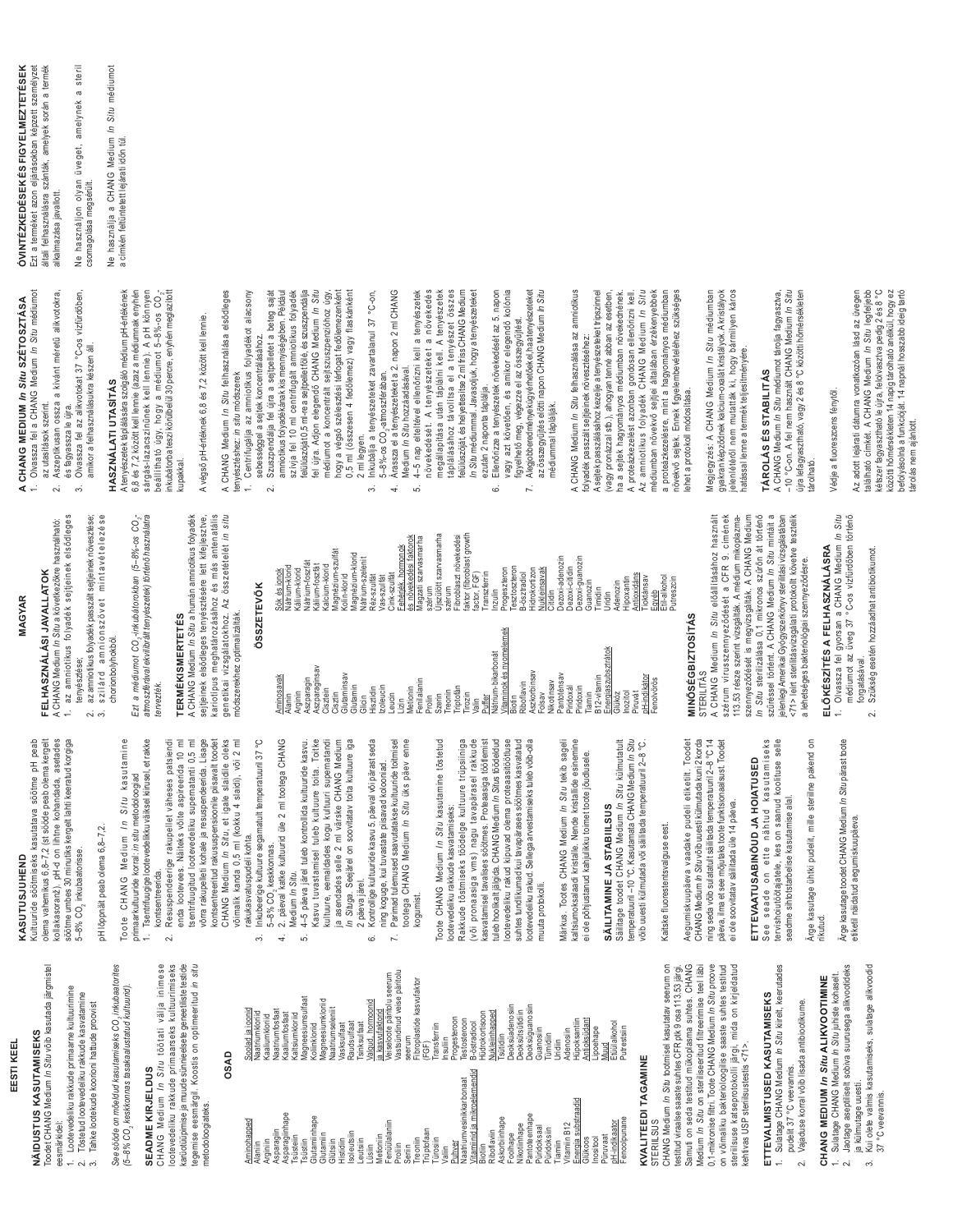|                                                                                                               |                                                                                                                                                                                                                 | TÜRKÇE                                                                                                                                                                                               |                                                                                                                   |                                                                                                                                                                                                                        |
|---------------------------------------------------------------------------------------------------------------|-----------------------------------------------------------------------------------------------------------------------------------------------------------------------------------------------------------------|------------------------------------------------------------------------------------------------------------------------------------------------------------------------------------------------------|-------------------------------------------------------------------------------------------------------------------|------------------------------------------------------------------------------------------------------------------------------------------------------------------------------------------------------------------------|
| In Situ" terpę paga!<br>TERPE<br>Situ"                                                                        | Ši priemonė yra skirta naudoti darbuotojams, išmokytiems<br>atlikti procedūras, susijusias su priemonės taikymu pagal<br>ATSARGUMO PRIEMONĖS IR ĮSPĖJIMAI<br>Šipriemonė va skirta neudruti<br>numatytą paskirtį | CHANG Medium /n Situ şu uygulamalar için kullanılabilir:<br>amniyotik sıvı hücrelerinin primer kültürü<br>KULLANIM ENDİKASYONU                                                                       |                                                                                                                   | 6,8 - 7,2 olmalıdır (yani vasat hafif sarımsı pembe<br>olmalıdır). pH değeri vasatı kapağı hafifçe gevşetilmiş<br>Kültürleri beslemek için kullanılan vasatın pH değeri<br>KULLANMA TALIMATI                           |
| atšildykite alikvotines<br>ogaus naudoti dydžio<br>užšaldykite.                                               | Nenaudokite produkto, jei pažeista sterili buteliuko<br>pakuotė.                                                                                                                                                | pasaj yapılmış amniyotik sıvı hücrelerini üretme<br>റ്റ്                                                                                                                                             | koryonik villus örneklemesinden solid amniyotik doku                                                              | olarak yaklaşık 30 dakika boyunca bir %5 - %8 CO <sub>2</sub><br>inkübatörüne yerleştirerek kolayca ayarlanabilir.                                                                                                     |
| lens voneleje                                                                                                 | Nenaudokite "CHANG Medium In Situ" terpės pasibaigus<br>etiketėje nurodytai galiojimo pabaigos datai.                                                                                                           | Bu vasat CO, inkübatörlerinde (%5 - %8 CO, atmosferinde<br>dengelenmiş kültürler) kullanılmak üzere tasarlanmıştır.                                                                                  |                                                                                                                   | Primer Kültürler için CHANG Medium <i>In Situ</i> Kullanımı:<br>Son pH 6,8 - 7,2 olmalıdır.                                                                                                                            |
| terpės rūgštingumas<br>gvai pakoreguoti terpę<br>i būti šiek tiek gelsvai<br>CO <sub>2</sub> inkubatoriuje su |                                                                                                                                                                                                                 | sıvı hücrelerinin primer kültürü için geliştirilmiştir.<br>CHANG Medium <i>In Situ</i> karyotipleme ve diğer antenatal<br>genetik testlerde kullanıma yönelik olarak insan amniyotik<br>CIHAZ TANIMI |                                                                                                                   | 1. Hücreleri konsantre etmek için amniyotik sıvıyı düşük<br>Hücre pelletini hastanın kendi amniyotik sıvısının<br>hızda santrifüjleyin.<br>in situ Metodolojiler<br>$\sim$                                             |
|                                                                                                               |                                                                                                                                                                                                                 | Bu formül In Situ metodolojileri için optimize edilmiştir.<br>BİLEŞENLER                                                                                                                             |                                                                                                                   | sivinin süpernatanını hücre pelletinin 0,5 mL üzerine<br>küçük bir miktarında tekrar süspansiyon haline<br>getirin. Örneğin santrifüjlenmiş 10 mL amniyotik                                                            |
| naudojimas pirminėms<br>stį nedideliu greičiu<br>solipc                                                       |                                                                                                                                                                                                                 | Amino Asitler<br>Alanin<br>Arjinin                                                                                                                                                                   | Sodyum Kilorür<br>Potasyum Klorür<br>Sodyum Fosfat<br>Potasyum Fosfat<br>Tuzlar ve İyonlar                        | Konsantre hücre süspansiyonuna lamel başına 0,5 mL<br>(toplam 4 lamel) veya flasket başına 2 mL olacak<br>şekilde son plakalama hacmini mümkün kılmak üzere<br>kadar aspire edin ve tekrar süspansiyon haline getirin. |
| granulę nedideliame<br>skysčio. Pavyzdžiui,                                                                   |                                                                                                                                                                                                                 | Asparajin<br>Aspartik Asit<br>istein<br>Sistin                                                                                                                                                       | Magñezyum Sülfat<br>Kolin Klorür<br>Kalsiyum Klorür                                                               | Kültürleri ellemeden 37°C %5 - %8 CO2 atmosferi<br>yeterli CHANG Medium /n Situ ekleyin.<br>altında inkübe edin.<br>$\sim$                                                                                             |
| centrifuguoto amniono<br>irš ląstelės granulės,<br>kamą kiekį "CHANG<br>inkite į koncentruotą                 |                                                                                                                                                                                                                 | Glutamik Asit<br>Glutamin<br>Glisin                                                                                                                                                                  | Magnezyum Klorür<br>Sodyum Selenit                                                                                | Kültürleri gün 2'de 2 mL CHANG Medium In Situ<br>Kültürlerin 4 - 5 günden sonra üreme açısından kontrol<br>ekleyerek tamamen sıvıyla örtün.<br>4<br>ယ                                                                  |
| ų pasiektas galutinis<br>dengiamajam stikleliui                                                               |                                                                                                                                                                                                                 | <b>Izolösin</b><br>Histidin<br>ösin                                                                                                                                                                  | Kuprik Sülfat<br>Ferröz Sülfat<br>Cinko Sülfat                                                                    | edilmesi gerekir. Kültürler üreme gözlendikten sonra<br>beslenmelidir. Kültürleri tüm kültür süpematanını alıp                                                                                                         |
| sliai) arba 2 ml vienai                                                                                       |                                                                                                                                                                                                                 | Metiyonin<br>Fenilalanin<br>$\lim_{z \to 0}$                                                                                                                                                         | Proteinler, Hormonlar<br>⁄e Büyüme Fak                                                                            | yerine 2 mL yeni CHANG Medium In Situ koyarak<br>besleyin. Kültürlerin bundan sonra 2 günde bir<br>beslenmesi önerilir.                                                                                                |
| ite 37 °C temperatūroje                                                                                       |                                                                                                                                                                                                                 | reonin<br>Prolin<br>Serin                                                                                                                                                                            | Fetal Šığır Serumu<br>Yenidoğan Sığır Serumu<br>Fibroblast Büyüme Faktörü<br>(FGF)                                | Kültürleri 5. günde veya sonrasında üreme için kontrol<br>edin ve yeterli koloni gözlenince toplayın.<br>6                                                                                                             |
| iras, pridėdami 2 ml<br>άŚ.                                                                                   |                                                                                                                                                                                                                 | Triptofan<br>irozin                                                                                                                                                                                  | ransferrin<br>insülin                                                                                             | En iyi sonuçlar kültürlerin toplama öncesi günde<br>CHANG Medium In Situ ile beslenmesiyle alınır.<br>$\mathcal{L}$                                                                                                    |
| a patikrinti, ar auga.                                                                                        |                                                                                                                                                                                                                 | Sodyum Bikarbonat<br>ampon<br>/alin                                                                                                                                                                  | Progesteron<br>Testosteron<br>B-Estradiol                                                                         | Pasaj Yapılmış Amniyotik Sıvı Hücrelerini Büyütmek için                                                                                                                                                                |
| ja, jas reikia maitinti.<br>ndami visą kultūros<br>ni terpę į 2 ml šviežios<br>arpės. Po to kultūras          |                                                                                                                                                                                                                 | Vitaminler ve eser elemanlar<br>Biyotin<br>Riboflavin                                                                                                                                                | Vükleik asitler<br>Hidrokortizon<br>Sitidin                                                                       | CHANG Medium <i>In Situ</i> kullanmı:<br>Hücre pæsaj yapmak için kültürlere, hücreler geleneksel<br>vasatta üretildiğinde normalde yapacağınız gibi tripsin<br>(veya Pronase vs.) muamelesi yapın. Ancak proteaz       |
| 2 dienas.                                                                                                     |                                                                                                                                                                                                                 | Askorbik Asit<br>Folik Asit                                                                                                                                                                          | Deoksiadenozin<br>Deoksisitidin                                                                                   |                                                                                                                                                                                                                        |
| krinkite kultūrų augimą<br>ląsteles surinkite.                                                                |                                                                                                                                                                                                                 | Pantotenik Asit<br>Nikotinik Asit                                                                                                                                                                    | Deoksiguanozin<br>Guanozin                                                                                        | tedavisi dikkatle izlenmelidir. CHANG Medium In Situ<br>içinde büyütülen amniyotik sıvı hücreleri geleneksel                                                                                                           |
| na kultūras maitinant<br>rpėje, likus dienai iki                                                              |                                                                                                                                                                                                                 | Piridoksal<br>Piridoksin<br>iyamin                                                                                                                                                                   | Adenozin<br><b>Fimidin</b><br>Üridin                                                                              | vasatta büyütülenlere göre proteaz tedavisine daha<br>duyarlı olma eğilimindedir. Protokolünüzü bunu hesaba                                                                                                            |
| naudojimas auginant                                                                                           |                                                                                                                                                                                                                 | B 12 Vitamini<br>Enerji Substratları                                                                                                                                                                 | Hipoksantin<br>iyoktik Asit<br>Antioksidan                                                                        | alacak şekilde değiştirmek gerekebilir.                                                                                                                                                                                |
| okite kultūras tripsinu                                                                                       |                                                                                                                                                                                                                 | Glukoz<br>Inositol<br>Piruvat                                                                                                                                                                        | Diğerleri<br>Etil Alkol<br>Putresin                                                                               | Not: CHANG Medium <i>In Situ</i> içinde sıklıkla Kalsiyum<br>Oksalat kristalleri oluşur. Bu kristallerin varlığının ürün<br>performansı üzerinde herhangi bir olumsuz etkisi olduğu                                    |
| sta auginant ląsteles                                                                                         |                                                                                                                                                                                                                 | pH göstergesi<br>Fenol Kırmızısı                                                                                                                                                                     |                                                                                                                   | gösterilmemiştir.                                                                                                                                                                                                      |
| azės procedūrą reikia<br>ium <i>In Situ</i> " terpėje                                                         |                                                                                                                                                                                                                 | KALITE GÜVENCE                                                                                                                                                                                       |                                                                                                                   | SAKLAMA VE STABILITE                                                                                                                                                                                                   |
| stelės yra jautresnės<br>ono skysčio ląstelės,                                                                |                                                                                                                                                                                                                 | CHANG Medium In Situ üretiminde kullanılan serum<br>STERILITE                                                                                                                                        |                                                                                                                   | CHANG Medium <i>In Situ</i> ürününü -10°C'de dondurulmuş<br>olarak saklayın. Kullanılmamış CHANG Medium <i>In Situ</i><br>tekrar dondurulabilir veya 2°C ile 8°C arasında                                              |
| Gali prireikti pakeisti<br>lgti į šį faktą.                                                                   |                                                                                                                                                                                                                 | CFR Başlık 9 Kısım 113.53 uyarınca viral kontaminasyon<br>için test edilmiştir. Ayrıca mikoplazma kontaminasyonu<br>için taranmıştır. CHANG Medium <i>In Situ</i> 0,1 mikron bir                     |                                                                                                                   | saklanabilir.                                                                                                                                                                                                          |
| lium <i>In Situ</i> " terpėje<br>Nenustatyta, kad šių                                                         |                                                                                                                                                                                                                 | filtreden filtrasyon yoluyla sterilize edilmiştir. CHANG<br>Medium In Situ örnekleri mevcut USP Sterilite testi <71>                                                                                 |                                                                                                                   | Floresan ışıktan koruyun.                                                                                                                                                                                              |
| ų produkto funkcinėms                                                                                         |                                                                                                                                                                                                                 | içinde tanımlanan sterilite testi protokolü izlenerek olası<br>bakteriyolojik kontaminasyon açısından test edilir.                                                                                   |                                                                                                                   | Spesifik son kullanma tarihi için şişe etiketine bakınız.<br>CHANG Medium <i>In Situ</i> kullanım öncesinde işlevi                                                                                                     |
| လ                                                                                                             |                                                                                                                                                                                                                 | CHANG Medium In Situ ürününü bir<br><b>KULLANIM HAZIRLIĞI</b>                                                                                                                                        | 37°                                                                                                               | bozulmaksızın en fazla 2 kez yeniden dondurulabilir ve<br>2°C - 8°C'de 14 gün boyunca saklanabilir. 14 günden<br>fazla saklama önerilmez.                                                                              |
| Situ" terpę užšaldytą<br>otą "CHANG Medium<br>i užšaldyti arba laikyti                                        |                                                                                                                                                                                                                 | su banyosunda şişeyi çevirerek hızla çözün.<br>İstenirse antibiyotikler eklenebilir.<br>$\sim$                                                                                                       |                                                                                                                   | <b>ÖNLEMLER VE UYARILAR</b>                                                                                                                                                                                            |
|                                                                                                               |                                                                                                                                                                                                                 | CHANG MEDIUM In Situ ALIKOTLAMA                                                                                                                                                                      |                                                                                                                   | Bu cihazın, cihaz kullanımının amaçlanmış olduğu<br>belirtilen uygulamanın dahil olduğu işlemler konusunda                                                                                                             |
| ullu.                                                                                                         |                                                                                                                                                                                                                 | $\sim$                                                                                                                                                                                               | Uygun büyüklükte alikotlara aseptik olarak dağıtın ve<br>CHANG Medium <i>In Situ</i> ürününü talimata göre çözün. | eğitimli personelce kullanılması amaçlanmıştır.                                                                                                                                                                        |
| tos ieškokite buteliuko<br>· Situ" terpę galima<br>iai 2 kartus ir laikyti                                    |                                                                                                                                                                                                                 | tekrar dondurun.<br>က်                                                                                                                                                                               | Alikotları kullanmaya hazır olduğunuzda 37°C                                                                      | Steril ambalajın olumsuz etkilendiği herhangi bir şişeyi<br>kullanmayın.                                                                                                                                               |
| 4 dienų (jos savybės<br>duojama laikyti ilgiau                                                                |                                                                                                                                                                                                                 | su banyosunda çözün.                                                                                                                                                                                 |                                                                                                                   | CHANG Medium <i>In Situ</i> ürününü etikette belirtilen son<br>kullanma tarihinden sonra kullanmayın.                                                                                                                  |
|                                                                                                               |                                                                                                                                                                                                                 |                                                                                                                                                                                                      |                                                                                                                   |                                                                                                                                                                                                                        |

്

tvirto amniono audiniui, gautam paémus chorioninių

 $\sim$ 

išaugų (gaurelių) mėginius.

auginant perkeltas amniono skysčio ląsteles;

amniono skysčio ląstelių pirminei kultūrai;

Ši terpė buvo sukurta naudoti CO<sub>2</sub> inkubatoriuose (ląstelių kultūros pusiaus vyros būsena pasiekta naudojant 5-8 % "CHANG Medium *In Situ*" terpė buvo sukurta žmogaus<br>amniono skysčio ląstelių pirminei kultūrai ir yra skirta naudoti atliekant kariotipavimą ir kitą prenatalinį<br>genetinį tyrimą. Ši formulė buvo optimizuota *in situ* 

**ITAISO APRAŠYMAS** 

CO<sub>2</sub> atmosfera).

"CHANG Medium In Situ" galima naudoti šioms paskirtims:

**NAUDOJIMO INDIKACIJA** 

LIETUVIŲ K.

 $\sim$ 

rationalista<br>Kalio chloridas<br>Natio fosfatas<br>Kalio fosfatas

Asparaginas<br>Asparto rūgštis<br>Cisteinas Cistinas<br>Glutamo rūgštis<br>Glutaminas

Argininas

Naninas

**SUDEDAMOSIOS DALYS** 

metodologijoms.

Druskos ir jonai vatrio chloridas

Aminorūgštys

# CHANG MEDIUM In

Konkrečios galiojimo pabaigos dat<br>etiketėje. "CHANG Medium *In*<br>pakartotinai užšaldyti daugiausi turi būti pH 6,8–7,2 (t. y. terpė turi<br>lašišinės spalvos). pH galima leng siurbkite 10 ml supernatanto iš «<br>skysčio, palikdami 0,5 ml vir Medium *In Situ*" terpės įlaši<br>Iąstelių suspensiją, kad būtu<br>Iėkštelėstūris – 0,5 ml vienam o 5–8 % CO<sub>2</sub> atmosferoje.<br>2-ają dieną apsemkite kultū ląstelių kultūroms: *in situ* metodolo<br>1. Centrifuguokite amniono sky (iš viso – 4 dengiamieji stikle<br>kolbelei. "CHANG Medium *In Situ*" terpe<br>Po 4–5 dienų kultūras reikia Pastebėjus, kad kultūros aug Maitinkite kultūras pašalin CHANG Medium In Situ" te CHANG Medium In Situ" ter iprastinėje terpėje. Tačiau protea<br>atidžiai stebėti. "CHANG Medi užaugintos amniono skysčio ląs -10 °C temperatūroje. Nenaudo Saugoti nuo fluorescencinių spindi 1. Atšildykite "CHANG Medium 2. Aseptiškai paskirstykite į pat alikvotines dalis ir pakartotinai Kai būsite pasirengę naudoti, dalis 37 °C temperatūros vano **NAUDOJIMO NURODYMAI** Kultūroms maitinti naudojamos apie 30 minučių palaikant 5-8 % kad koncentruotumėte ląsteles ir resuspenduokite. Pakanl Kultūras netrukdomai inkubuok paviršinį sluoksnį ir pakeisdan 5-ą dieną arba po 5 dienų patil Geriausių rezultatų pasiekiar CHANG Medium In Situ" terpes perkeltas amniono skysčio lastele Norédami perkelti ląsteles, apdor (arba pronasu ir pan.), kaip įpra proteazės procedūrai nei amnio protokola, kad galėtumėte atsižve Pastaba. Dažnai "CHANG Med susidaro kalcio oksalato kristalai kristalų buvimas kaip nors pakenkt **LAIKYMAS IR STABILUMA** *In Situ*" terpę galima pakartotinai<br>2–8 °C temperatūroje. CHANG Medium In Situ" terpés kiekyje pacientės amniono rekomenduojama maitinti kas ir aptikę pakankamai kolonijų Laikykite "CHANG Medium In Resuspenduokite lasteles užaugintos įprastinėje terpėje. Galutinis pH turi būti 6,8-7,2. šiek tiek prasuktu dangteliu. kultūrų ėmimo. LAŠINIMAS nurodvmus.

Ġ

Progesteronas<br>Testosteronas<br>B-estradiolis

ftaminai ir mikroelementai

Deoksiadenozinas<br>Deoksitidinas<br>Dezoksiguanozinas<br>Guanozinas

Askorbo rūgštis<br>Folio rūgštis<br>Pakotino rūgštis<br>Pirdoksails<br>Pirdoksails<br>Pirdoksans<br>Vitaminas B12<br>Vitaminas B12

imidinas

Lipo rūgštis<br><u>Kita</u><br>Etilo alkoholis<br>Putrescinas

enolio raudonasis

Piruvatas<br>pH indikatorius

nozitolis

ijukozé

<u>Nukleino rūgštys</u><br>Citidinas

Hidrokortizonas

Riboflavinas

 $\overline{a}$ 

6

Fibroblasto augimo faktorius

Treoninas<br>Triptofanas

irozinas

ransferinas

FGF)

nsulinas

Valinas<br><u>Buferinis tirpalas</u><br>Natrio bikarbonatas

Jaučio naujagimio kraujo <u>ır augimo faktoriai</u><br>Jaučio embriono kraujo

.<br>က

hormonai

**Baltymai** serumas serumas

Lizinas<br>Metioninas<br>Fenilalaninas

Prolinas Serinas

Izoleucinas<br>Leucinas

Glicinas<br>Histidinas

Geležies sulfatas

Cinko sulfatas ario sulfatas

Kalcio chloridas<br>Magnio sulfatas<br>Cholino chloridas<br>Magnio chloridas<br>Matrio selenitas

savybėms.

serumas buvo patikrintas dėl užteršimo virusais pagal CFR 9 antraštinę dalį, 113.53 dalį. Jis taip pat buvo patikrintas,<br>ar nėra mikoplazmos užteršimo. "CHANG Medium *In Situ*" terpė yra sterilizuota išfiltravus per 0,1 µ filtrą.<br>"CHANG Medium *In Situ*" terpės mėginiai yra ištiriami dėl galimo užteršimo bakterijomis, laikantis sterilumo tyrimo protokolo, kuris apibūdintas pagal šiuo metu<br>patvirtintą Jungtinių Valstijų farmakopėjos sterilumo

CHANG Medium In Situ" terpes gamyboje naudotas

KOKYBĖS UŽTIKRINIMAS

STERILUMAS

atšildytą 2-8 °C temperatūroje Atšildykite "CHANG Medium *In Situ*" terpę, greitai<br>sukdami buteliuką 37 °C temperatūros vandens Jei pageidaujama, galima pridėti antibiotikų.

lieka nepakitusios). Nerekomen

vaip 14 dienų.

 $\sim$ 

vonelėje.

PARUOŠIMAS NAUDOTI

testa $<$ 71>.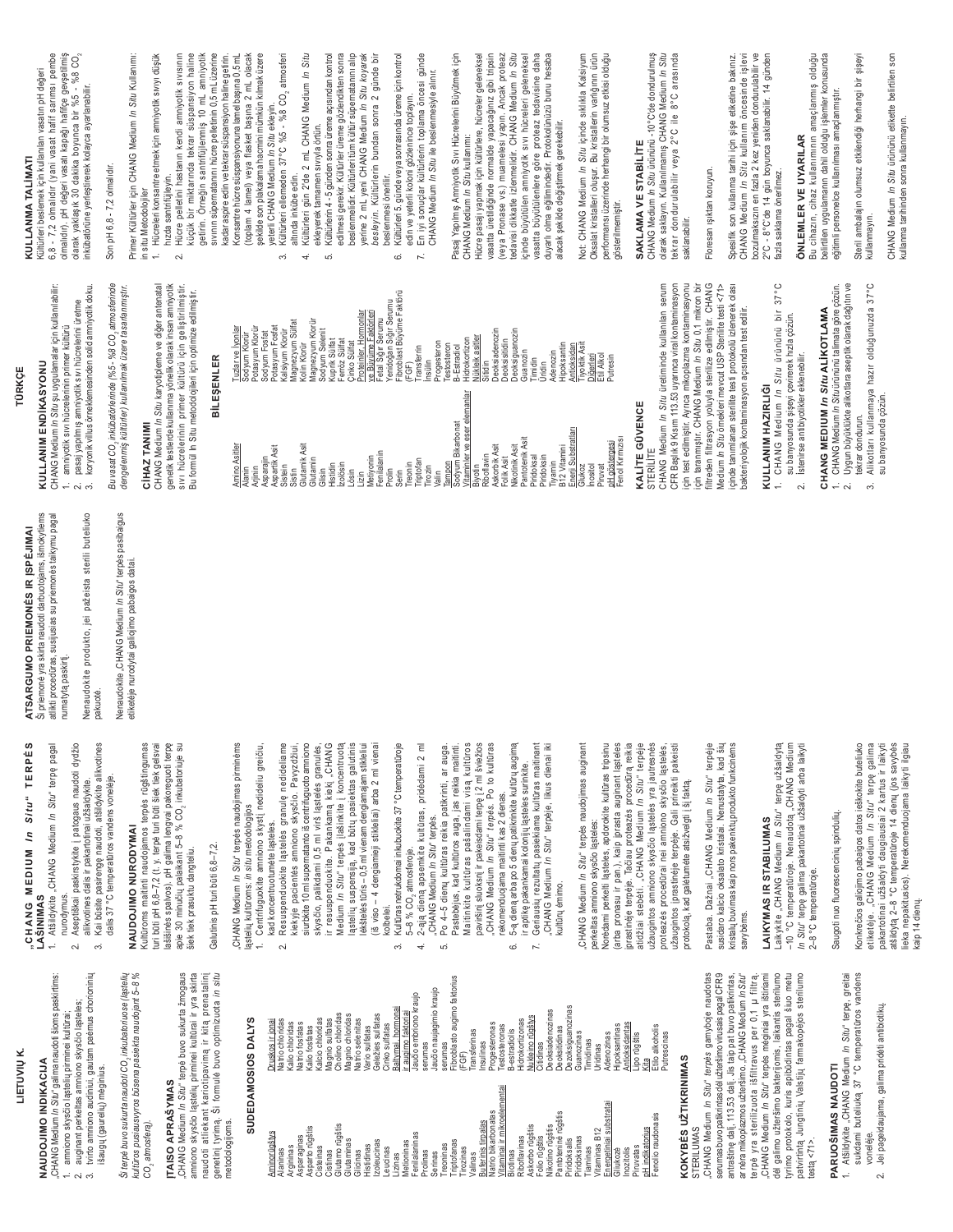## **SLOVENČINA**

## **INDIKÁCIA NA POUŽITIE**

CHANG Medium In Situ možno použiť na nasledujúce

- aplikácie:
- primárnu kultiváciu buniek plodovej vody
- rast pasážovaných buniek plodovej vody
- 3. vzorkovanie pevného zárodočného tkaniva z choriových klkov.

Toto médium bolo navrhnuté na použitie v inkubátoroch

# CO, (kultúrach ustálených s atmosférou 5 % – 8 % CO,)

CHANG Medium /n Situ bolo vyvinuté na primárnu<br>kultiváciu buniek plodovej vody na použitie pri<br>karyotypovaní ainých prenatálnych genetických testoch.<br>Táto receptúra bola optimalizovaná pre metodiky in situ. POPIS ZARIADENIA

### **ZI OŽKY**

| Aminokyseliny<br>alanín               | chlorid sodný<br>Soli a jóny             |
|---------------------------------------|------------------------------------------|
| arginín                               | chlorid draselný                         |
| asparagin                             | fosfát sodný                             |
| kyselina as parágová                  | fosforečnan draselný                     |
| cystein<br>cystin                     | chlorid vápenatý<br>síran horečnatý      |
| glutámová<br>kyselina                 | cholín vápenatý                          |
| glutamín                              | chlorid horečnatý                        |
| glycin<br>histidin                    | seleničitan sodný<br>síran mednatý       |
| izoleucin                             | síran železnatý                          |
| leucin                                | síran zinečnatý                          |
| metionin<br>lyzin                     | Bielkoviny, hormóny<br>a rastové faktory |
| fenylalanín                           | fetálne bovinné sérun                    |
| prolín                                | neonatálne bovinné s                     |
| serin                                 | fibroblastový rastový                    |
| tryptofán<br>treonin                  | transferin<br>(FGF)                      |
| tyrozín                               | inzulin                                  |
| valin                                 | progesterón                              |
| hydrogénuhličitan sodný<br>Pufer      | testosterón<br>B-estradiol               |
| Vitaminy a stopové prvky              | hydrokortizón                            |
| biotin                                | kyseliny<br>Nukleové                     |
| riboflavin                            | cytidin                                  |
| kyselina askorbová                    | deoxyadenozin                            |
| kyselina listová                      | deoxycytidin                             |
| nikotínová<br>kyselina<br>kyselina    | deoxyguanozin                            |
| pantoténová<br>pyridoxal              | guanozin<br>tymidín                      |
| pyridoxín                             | uridín                                   |
| tiamin                                | adenozin                                 |
| Energetické substráty<br>vitamín B12  | hypoxantin                               |
| glukóza                               | kyselina tioktová<br>Antioxidant         |
| inositol                              | έ                                        |
| pyruvát                               | etylalkohol                              |
| červeň<br>Indikátor pH<br>fenolová    | putrescin                                |
|                                       |                                          |
| KONTROLA KVALIT<br><b>STERILITA</b>   |                                          |
|                                       |                                          |
| Sérum použité pri výrobe CHANG Medium |                                          |

In Situ In Situ je sterilizované filtráciou cez 0,1-mikrónový<br>filter. Vzorky CHANG Medium In Situ sú testované na kapitoly 9, časti 113.53. Podstúpilo tiež skríning na mykoplazmatickú kontamináciu. CHANG Medium možnú bakteriologickú kontamináciu podľa protokolu bolo testované na vírusovú kontamináciu podľa CFR, testovanie sterility popísaného v aktuálnom teste sterility USP<71>  $\frac{1}{2}$ 

# PRÍPRAVA NA POUŽITIE<br>1. CHANG Medium *In Situ r*ýchlo rozmrazte vírením fiaše

- vo vodnom kúpeli pri teplote 37 °C.
	-
	- 2. Ak chcete, možno pridať antibiotiká.

ALIKVOTOVANIE CHANG MEDIUM In Situ

- 2. Asepticky ho distribuujte do alikvót vhodnej veľkosti CHANG Medium In Situ rozmrazte podľa pokynov.  $\ddot{ }$ 
	- 3. Alikvóty rozmrazte vo vodnom kúpeli pri teplote 37 °C, a znovu zmrazte.
		- keď sú pripravené na použitie.

## NÁVOD NA POUŽITIE

6,8 – 7,2 (t. j. médium musí mať mierne žlto-lososovú<br>farbu). pH možno jednoducho upraviť vložením média pH média použitého na živenie kultúr musí byť medzi do inkubátora s 5 % - 8% CO, s mierne uvoľneným vrchnákom na asi 30 minút.

CHANG Medium In Situ може да се използва за

следните приложения:

**NOKA3AHIS 3A YNOTPEEA** 

*EDJITAPCKN* 

## /ysledné pH musí byť 6,8 - 7,2.

Použitie CHANG Medium In Situ na primárne kultúry: metodiky in situ

## Plodovú vodu odstreďte pri nízkej rýchlosti, aby sa koncentrovali bunky.  $\ddot{ }$

- supematant 10 ml odstredenej plodovej vody na dostatočné množstvo CHANG Medium In Situ do konečný plátovací objem 0,5 ml na každé krycie<br>sklíčko (celkom 4 krycie sklíčka) alebo 2 ml na každú Bunkovú peletu resuspendujte v malom objeme plodovej vody pacientky. Napríklad aspirujte 0,5 ml nad bunkovú peletu a resuspendujte. Pridajte koncentrovanej bunkovej suspenzie, aby sa vytvoril  $\sim$ 
	- Nerušené kultúry inkubujte pri teplote 37°C v atmosfére flaštičku.  $\ddot{\mathrm{c}}$ 
		- Druhý deň zálejte kultúry pridaním 2 ml CHANG  $5\% - 8\%$  CO<sub>2</sub>.  $\overline{4}$
- Po 4 až 5 dňoch skontrolujte rast na kultúrach Medium In Situ. <sub>10</sub>

Натриев фосфат<br>Калиев фосфат<br>Калциев хлорид<br>Магнезиев сулфат<br>Холин хлорид<br>Холин хлорид

Аспарагин<br>Аспарагинова киселина<br>Цистеин

-<br>Глутаминова киселина<br>Глутамин

Цистин

<u>Соли и йони</u><br>Натриев хлорид

<u>Аминокиселини</u><br>Аланин

Аргинин

Калиев хлорид

- Kultúry treba priživiť, keď sa spozoruje rast. Kultúry priživte odstránením všetkého supernatantu kultúry a pridaním 2 ml čerstvého CHANG Medium /n Situ. Potom sa odporúča kultúry priživiť každé 2 dni.
	- Rast na kultúrach skontrolujte okolo 5. dňa a vykonajte zber, keď spozorujete dostatočné kolónie. ق
- Najlepšie výsledky sa dosiahnu, keď sú kultúry<br>priživené CHANG Medium /n Sítu deň pred zberom. L.

n<br>érum<br>faktor

Фенилаланин<br>Пролин

Летионин

Тизин

Серин<br>Треонин<br>Триптофан

ниводи

Валин

Použitie CHANG Medium In Situ na rast pasážovaných buniek plodovej vody:

Фибробластен растежен<br>фактор (FGF) Фетален говежди серум<br>Говежди серум на

рансферин

**Лнсулин** 

новородено

pestujú v konvenčnom médiu. Ošetrenie pronázou pasážovanie buniek ošetrite kultúry trypsínom (alebo pronázou atď.) ako obvykle, keď sa bunky však treba pozorne sledovať. Bunky plodovej vody vypestované v CHANG Medium /n Situ sú zvyčajne citivejšie na ošetrenie pronázou, než bunky plodovej vody vypestované v konvenčnom médiu. Preto môže byť potrebné upraviť váš protokol a vziať to do úvahy.  $\frac{a}{2}$ 

Poznámka: V CHANG Medium /n Sítu sa bežne tvoria<br>kryštály oxalátu vápernatého. Nepreukázalo sa, že by<br>prítormosť týchto kryštálov mala dopad na výkon tohto produktu.

# **JCHOVÁVANIE A STABILITA**

CHANG Medium /n Situ uchovávajte zmrazené pri teplote<br>-10 °C. Nepoužité CHANG Medium /n Situ možno znovu<br>zmraziť a uchovávať pri teplote 2 °C až 8 °C.

## Chráňte pred fluorescenčným svetlom.

CHANG Medium In Situ možno opakovane zmraziť maximálne 2-krát a uchovávať rozmrazené pri teplote Specifický dátum exspirácie nájdete na označení fľaše °C až 8 °C 14 dní bez ovplyvnenia jeho funkcie Uchovávanie dlhšie než 14 dní sa neodporúča.

Medium In Situ, е тестван за вирусна контаминация<br>съгласно СFR Раздел 9 Част 113.53. Той също така е подложен на скрининг за микоплазмена<br>контаминация. CHANG Medium In Situe стерилизирана

чрез филтрация през филтър от 0,1 микрона. Проби or CHANG Medium In Situ ca тествани за възможна бактериологична контаминация съгласно протокола за тестване за стерилност, описан в актуалния тест

Серумът, използван при производството на CHANG

KOHTPOJI HA KAYECTBOTO

CTEPMIHOCT

## BEZPEČNOSTNÉ OPATRENIA A VAROVANIA Toto zariadenie je určené na použitie personálom vyškoleným na procedúry, ktoré zahŕňajú aplikáciu, na ktorú

Nepoužívajte žiadnu fľašu, ktorej sterilný obal bol narušený.

je toto zariadenie určené.

CHANG Medium In Situ nepoužívajte po dátume exspirácie uvedenom na označen

In Situ

Разпределете асептично в аликвотни части инструкциите.  $\sim$ 

Размразете аликвотните части във водна баня<br>с температура 37° С, когато е необходимо да се използват. က်<br>က

## *YKA3AHNR 3A YNOTPEEA*

цвят). Нивото на рН може лесно да се регулира чрез поставяне на средата в 5% - 8% СО, инкубатор с леко Нивото на рН на средата, използвана за захранване на културите, трябва да е между 6,8 – 7,2 (т.е. средата грябва да е с леко жълтеникав-розово-оранжев първична култура на клетки от амниотична течност,

твърда амнионна тъкан от проба на хорионни въси Тази среда е предназначена за използване в СО инкубатори (култури, еквилибрирани с 5% - 8% СО

растящи пасажни клетки от амниотична течност,

Окончателното рН ниво трябва да е 6,8 - 7,2.

разхлабена капачка за около 30 минути.

Използване на CHANG Medium In Situ за първични култури: методологии in situ

CHANG Medium In Situ e paspa6oтена за първично

**OTINCAHNE HA M3ДЕЛИЕТО** 

атмосфера).

култивиране на клетки от човешка амниотична течност за използване при кариотипизиране и други пренатални генетични тестове. Тази формула

е оптимизирана за методология in situ.

KOMNOHEHTM

- Центрофугирайте амниотичната течност при ниска скорост, за да концентрирате клетките.
- Ресуспендирайте пелетата от клетки в малък над пелетата от клетки и ресуспендирайте.<br>Добавете достатъчно CHANG Medium /n Situ към концентрираната суспензия от клетки, за да остане окончателен обем за нанасяне от 0,5 ml на Например аспирирайте супернатанта на 10 ml центрофугирана амниотична течност до 0,5 ml покривно стъкло (общо 4 покривни стъкла), или 2 ml обем амниотична течност от самия пациент на слайд-флакон.  $\sim$ 
	- Инкубирайте културите в покой при 37°С, 5% 8% СО, атмосфера. ာ<br>က
- В ден 2 залейте културите, като добавите 2 ml CHANG Medium In Situ.  $\rightarrow$

Железен сулфат<br>Цинков сулфат<br>Протеини, хормони<br>Ирастежни фактори

Натриев селенит<br>Меден сулфат

Глицин<br>Хистидин<br>Изолевцин<br>Левцин

- на културата и го заменяте с 2 ml прясна CHANG Medium In Situ. Препоръчва се културите да се След 4 до 5 дни културите трябва да бъдат проверени за растеж. След като бъде установен растеж, културите трябва да се захранват. Хранете културите, като отстранявате целия супернатант s.
	- Проверете културите за растеж във или след ден 5 и съберете, когато се наблюдават достатъчно захранват на всеки 2 дни след това.  $\vec{\circ}$
- Най-добри резултати се постигат, когато културите се захранват с CHANG Medium In Situ в деня преди събирането. КОЛОНИИ.  $\overline{r}$

Нуклеинови киселини

**Кидрокортизон** 

Тестостерон<br>В-естрадиол

Б<u>уфер</u><br>Нагриев бикарбонат<br>Витамини и микроелементи В<br>Биотин

Прогестерон

Дезоксиаденозин

нидин

Рибофлавин<br>Аскорбинова киселина

**Дезоксицитидин** 

езоксигуанозин

]антотенова киселина Фолиева киселина<br>Никотинова киселина

иянозин ИМИДИН

Използване на CHANG Medium In Situ за растеж на среда. Третирането с протеаза обаче трябва да се наблюдава внимателно. Клетките от амниотична За пасаж на клетките третирайте културите с трипсин (или проназа и др.), както обикновено бихте направили, когато клетките растат в конвенционална гечност, растящи в CHANG Medium In Situ, показват генденция да са по-чувствителни към третиране с протеаза от клетките от амниотична течност, растящи конвенционална среда. Може да е необходимо модифицирате своя протокол, за да вземете пасажни клетки от амниотична течност: гова предвид.  $\mathbb{R}$ 

иоктова киселина

Антиоксидант

**Кипоксантин** 

<u>Енергийни субстрати</u><br>Глюкоза

Инозитол

Пируват

Витамин В12

**Пиридоксин** 

Тиамин

і иридоксал

Аденозин

ридин

<u>Пруги</u><br>Етилов алкохол

Путресцин

рН индикатор<br>Фенол, червен

Забележка: Кристали калциев оксалат често се<br>формират в CHANG Medium In Situ. Няма данни наличието на тези кристали да причинява неблагоприятен ефект върху функционалността на

# СЪХРАНЕНИЕ И СТАБИЛНОСТ

тродукта.

Съхранявайте CHANG Medium /n Situ замразена<br>при -10° С. Неизползваната CHANG Medium /n Situ може да бъде замразена отново или съхранявана три 2° С до 8° С.

## Пазете от флуоресцентна светлина.

като разклащате с кръгови движения бугилката

във водна баня с температура 37° С.

 $\sim$ 

Pasmpasere CHANG Medium In Situ 6bpso

ПОДГОТОВКА ЗА УПОТРЕБА

за стерилност по USP <71>.

Вижте етикета на бутилката за конкретния срок<br>на годност. CHANG Medium *In Situ* може да бъде замразена отново максимум 2 пъти и съхранявана размразена при 2° С до 8° С за 14 дни, без това да засегне нейната функционалност. Съхраняване за

ПРЕДПАЗНИ МЕРКИ И ПРЕДУПРЕЖДЕНИЯ Това изделие е предназначено да се използва от персонал, обучен в процедурите, които включват планираното приложение, за което изделието е предназначено.

Не използвайте CHANG Medium In Situ след изтичане

Не използвайте бутилка, чиято стерилна опаковка е нарушена.

на срока на годност, посочен на етикета.

1. Размразете CHANG Medium In Situ съгласно

период, по-дълъг от 14 дни, не се препоръчва. По желание могат да бъдат добавени антибиотици. AJIMKTBOTMPAHE HA CHANG MEDIUM с подходящ обем и замразете отново.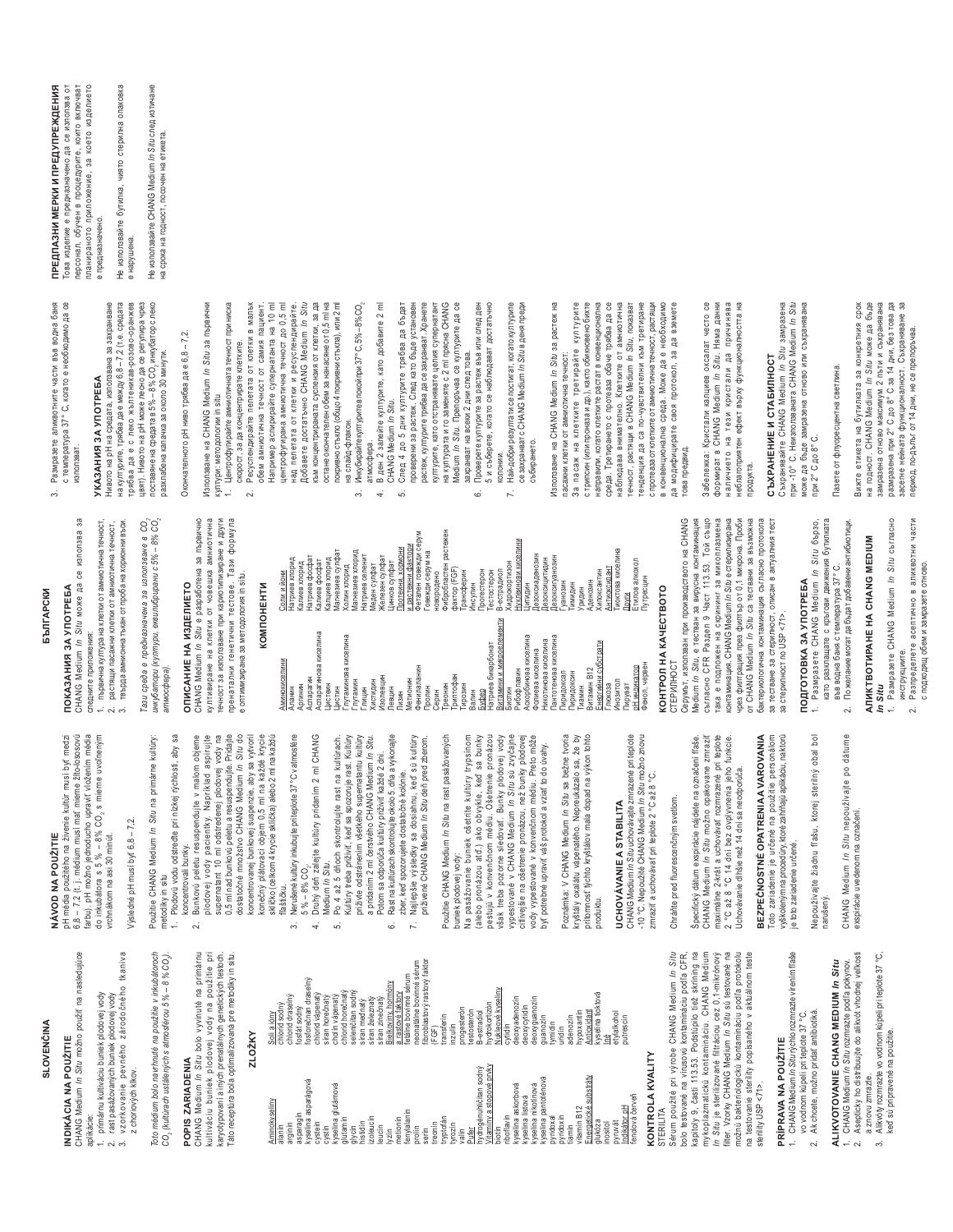#### **INDIKACIJE ZA UPOTREBU**

Proizvod CHANG Medium *In Situ* može se upotrebljavati za sljedeće primjene:

- 1. primarnu kulturu stanica amnijske tekućine
- 2. uzgoj supkultiviranih stanica amnijske tekućine
- 3. kruto amnijsko tkivo dobiveno biopsijom korionskih resica.

*2YDMPHGLMRVPLãOMHQMH]DXSRWUHEXX&2<sup>2</sup> inkubatorima (kulture uravnotežene atmosferom s 5 % – 8 % CO<sub>2</sub>).* 

#### **OPIS PROIZVODA**

CHANG Medium *In Situ* razvijen je za uzgoj primarne kulture stanica ljudske amnijske tekućine u svrhu kariotipizacije i drugih prenatalnih genetskih testiranja. Ova formula optimirana je za metode *in situ*.

#### **KOMPONENTE**

Soli i ioni Natrijev klorid Kalijev klorid Natrijev fosfat Kalijev fosfat Kalcijev klorid Magnezijev sulfat Kolinijev klorid Magnezijev klorid Natrijev selenit Bakrov sulfat Željezov sulfat Cinkov sulfat Proteini, hormoni <u>i čimbenici rasta</u><br>Fetalni goveđi serum Serum novorođene teladi Fibroblastni čimbenik rasta

(FGF) Transferin Inzulin Progesteron **Testosteron** B-estradiol Hidrokortizon Nukleinske kiseline **Citidin** Deoksiadenozin Deoksicitidin Deoksigvanozin Gvanozin Timidin Uridin Adenozin Hipoksantin **Antioksidans** Lipojčna kiselina <u>Ostalo</u><br>Etilni alkohol Putrescin

**Aminokiseline** Alanin Arginin Asparagin Aspartatna kiselina Cistein Cistin Glutamatna kiselina Glutamin Glicin Histidin Izoleucin Leucin Lizin Metionin Fenilalanin Prolin Serin Treonin Triptofan Tirozin Valin Pufer Natrijev hidrogenkarbonat Vitamini i elementi u tragovima Biotin Riboflavin Askorbinska kiselina Folna kiselina Nikotinatna kiselina Pantotenska kiselina **Piridoksal** Piridoksin **Tijamin** Vitamin B12 Energetski supstrati Glukoza Inozitol Piruvat pH indikator Fenol crveno

#### **OSIGURANJE KVALITETE** STERIL NOST

Serum koji se koristi za proizvodnju proizvoda CHANG Medium *In Situ* testiran je na kontaminaciju virusima u skladu sa Zakonikom saveznih propisa SAD-a (CFR), Glava 9., dio 113.53. Uz to, testiran je i na kontaminaciju mikoplazmom. CHANG Medium *In Situ* steriliziran je filtracijom kroz filtar od 0,1 mikron. Uzorci proizvoda CHANG Medium *In Situ* testirani su na moguću bakteriološku kontaminaciju nakon provedbe protokola testiranja sterilnosti koji je opisan u važećem testu sterilnosti u skladu s Farmakopejom Sjedinjenih Američkih Država, USP <71>.

#### **PRIPREMA ZA UPOTREBU**

- 1. Brzo odmrznuti proizvod CHANG Medium *In Situ* mućkajući bočicu u vodenoj kupelji temperiranoj na 37 °C.
- 2. Po želji se mogu dodati antibiotici.

#### **ALIKVOTIRANJE PROIZVODA CHANG MEDIUM** *In Situ*

- 1. Odmrznuti proizvod CHANG Medium *In Situ* u skladu s uputama.
- 2. Aseptički raspodijeliti u alikvote odgovarajućih veličina i ponovno zamrznuti.
- 3. Odmrznuti alikvote u vodenoj kupelji temperiranoj na 37 °C kada ih želite upotrijebiti.

#### **UPUTE ZA UPOTREBU**

pH vrijednost medija koji se koristi za hranjenje kultura mora biti između 6,8 i 7,2 (tj. medij mora biti žućkastoružičaste boje). pH se može jednostavno prilagoditi postavljanjem medija u inkubator s 5 % – 8 % CO<sub>2</sub> u posudi s lagano odvrnutim poklopcem na otprilike 30 minuta.

Završna pH vrijednost mora biti 6,8 – 7,2.

Upotreba proizvoda CHANG Medium *In Situ* za primarne kulture: metode *in situ*

- 1. Centrifugirati amnijsku tekućinu pri maloj brzini kako bi se stanice koncentrirale.
- 2. Obnoviti suspenziju taloga stanica u malom volumenu pacijentičine vlastite amnijske tekućine. Na primjer, aspirirati supernatant 10 ml centrifugirane amnijske tekućine do razine od 0,5 ml iznad taloga stanica i obnoviti suspenziju. Dodati odgovarajuću količinu proizvoda CHANG Medium *In Situ* koncentriranoj suspenziji stanica kako bi se postigao konačan volumen nasađivanja od 0,5 ml po pokrovnom stakalcu (ukupno 4 pokrovna stakalca) ili od 2 ml po bočici za kulturu.
- 3. Neometano inkubirati kulture pri 37 °C u atmosferi s 5 % – 8 % CO<sub>2</sub>.
- 4. Drugi dan natopiti kulture dodavanjem 2 ml proizvoda CHANG Medium *In Situ*.
- 5. Nakon 4 do 5 dana provjeriti rast kultura. Hraniti kulture nakon što se zabilježi rast. Za hranjenje kultura ukloniti sav supernatant kulture i zamijeniti ga s 2 ml svježeg proizvoda CHANG Medium In Situ. Preporučuje se da se nakon toga kulture hrane svaka 2 dana.
- 6. Peti dan ili nakon petog dana provjeriti rast kultura i prikupiti ih kada bude zabilježena dovoljna količina kolonija.
- 7. Najbolji rezultati postižu se kada se kulture hrane proizvodom CHANG Medium *In Situ* dan prije prikupliania.

Upotreba proizvoda CHANG Medium *In Situ* za uzgoj supkultiviranih stanica amnijske tekućine:

za supkultiviranje stanica tretirati kulture tripsinom (ili pronazom itd.) kao što se inače radi za uzgoj stanica u uobičajenom mediju. Međutim, potrebno je pažljivo nadzirati tretiranje proteazom. Stanice amnijske tekućine uzgojene u proizvodu CHANG Medium *In Situ* često su osjetljivije na tretiranje proteazom nego što su to stanice amnijske tekućine uzgojene u uobičajenom mediju. Možda ćete trebati prilagoditi svoj protokol kako biste navedeno uzeli u obzir.

Napomena: uobičajeno je da se u proizvodu CHANG Medium *In Situ* formiraju kristali kalcijeva oksalata. Nije zabilježeno da prisutnost tih kristala ima ikakvo štetno djelovanje na performanse proizvoda.

#### **POHRANA I STABILNOST**

Proizvod CHANG Medium *In Situ* pohranjivati u zamrznutom stanju na -10 °C. Neupotrijebljeni proizvod CHANG Medium *In Situ* može se ponovno zamrznuti ili pohraniti na 2 °C – 8 °C.

Zaštititi od fluorescentnog svjetla.

Rok valjanosti potražite na oznaci na boci. Proizvod CHANG Medium *In Situ* smije se ponovno zamrzavati najviše 2 puta i pohranjivati u odmrznutom stanju na 2 °C - 8 °C 14 dana i to neće utjecati na funkcionalnost proizvoda. Ne preporučuje se pohranjivati ga duže od 14 dana.

#### **MJERE OPREZA I UPOZORENJA**

Predviđeno je da se ovim proizvodom koristi osoblje osposobljeno za postupke koji uključuju primjenu za koju je namijenjen ovaj proizvod.

Ne upotrebljavati bocu na kojoj je sterilno pakiranje nštećeno

Ne upotrebljavati proizvod CHANG Medium *In Situ* nakon isteka roka valjanosti navedenog na oznaci.